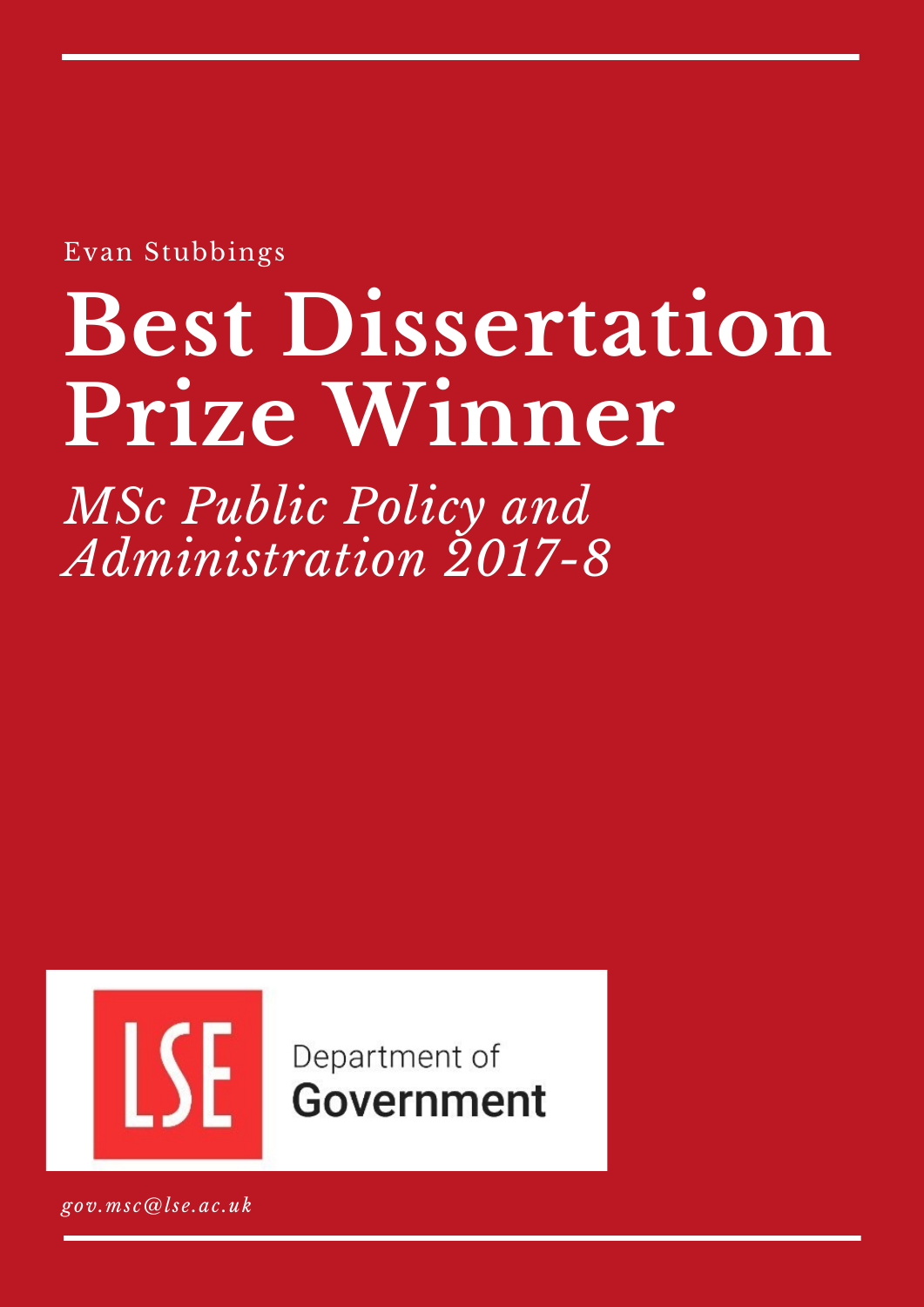

# **Federalism's Flaw: Does Decentralisation Enable the Violation of International Labour Law?**

A dissertation submitted to the Department of Government, The London School of Economics and Political Science, in part completion of the requirements for the MSc in Public Policy and Administration.

August 2018

Word Count: 10492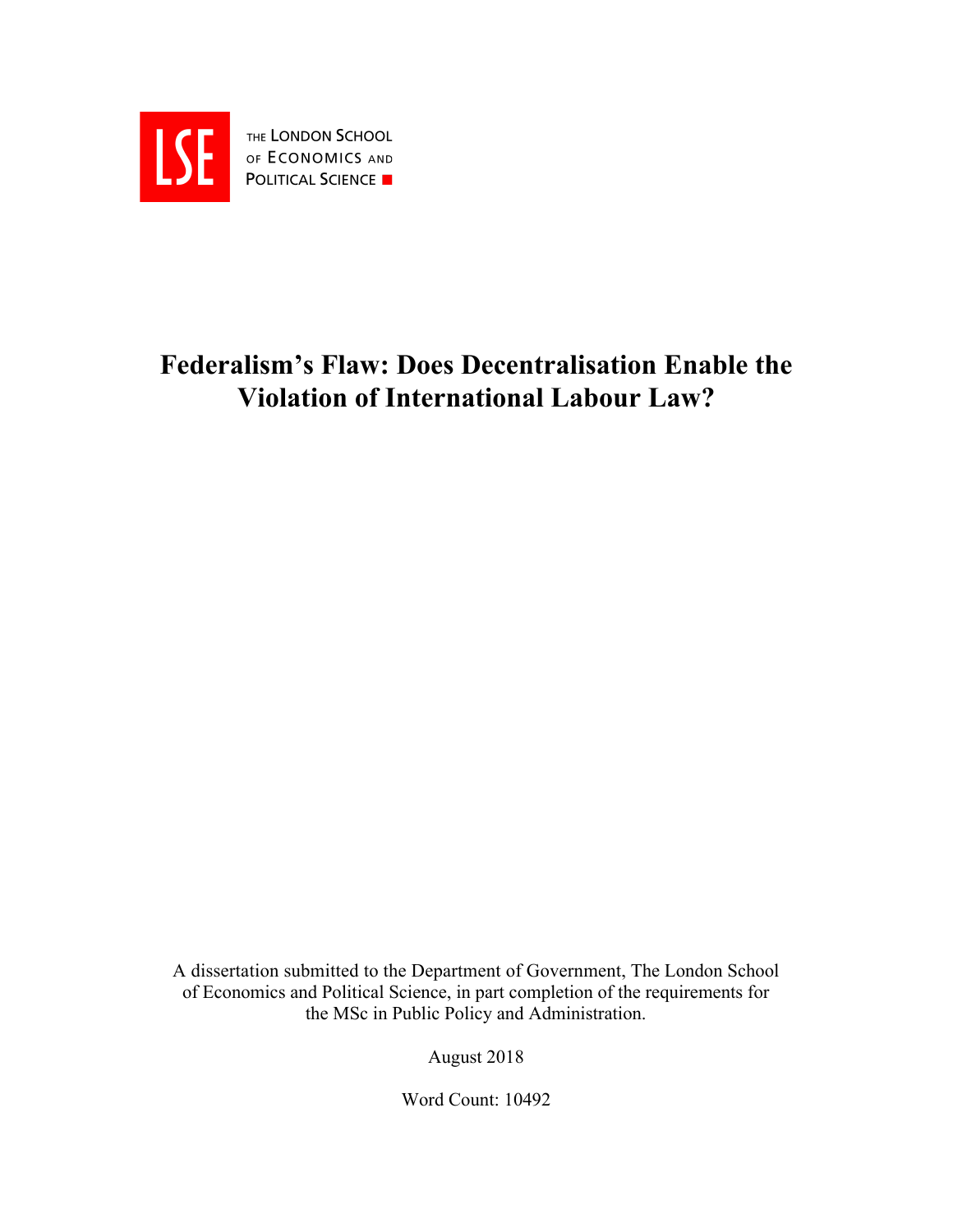*While the ideas expressed within this dissertation are my own, the road traveled in crafting it was far from companionless. I would like to thank both my advisor and another professor for their investments of time and patience during this process. Your collective suggestions have made for a more complete study. I would also like to express my profoundest gratitude to my parents, Heidi and Rick, for helping make this experience possible. I hope to have made you proud. To Cassie, thank you for being my most loyal supporter. Lastly, to Diana, thank you for being with me every step of the way. There is no one I would rather share this journey with.*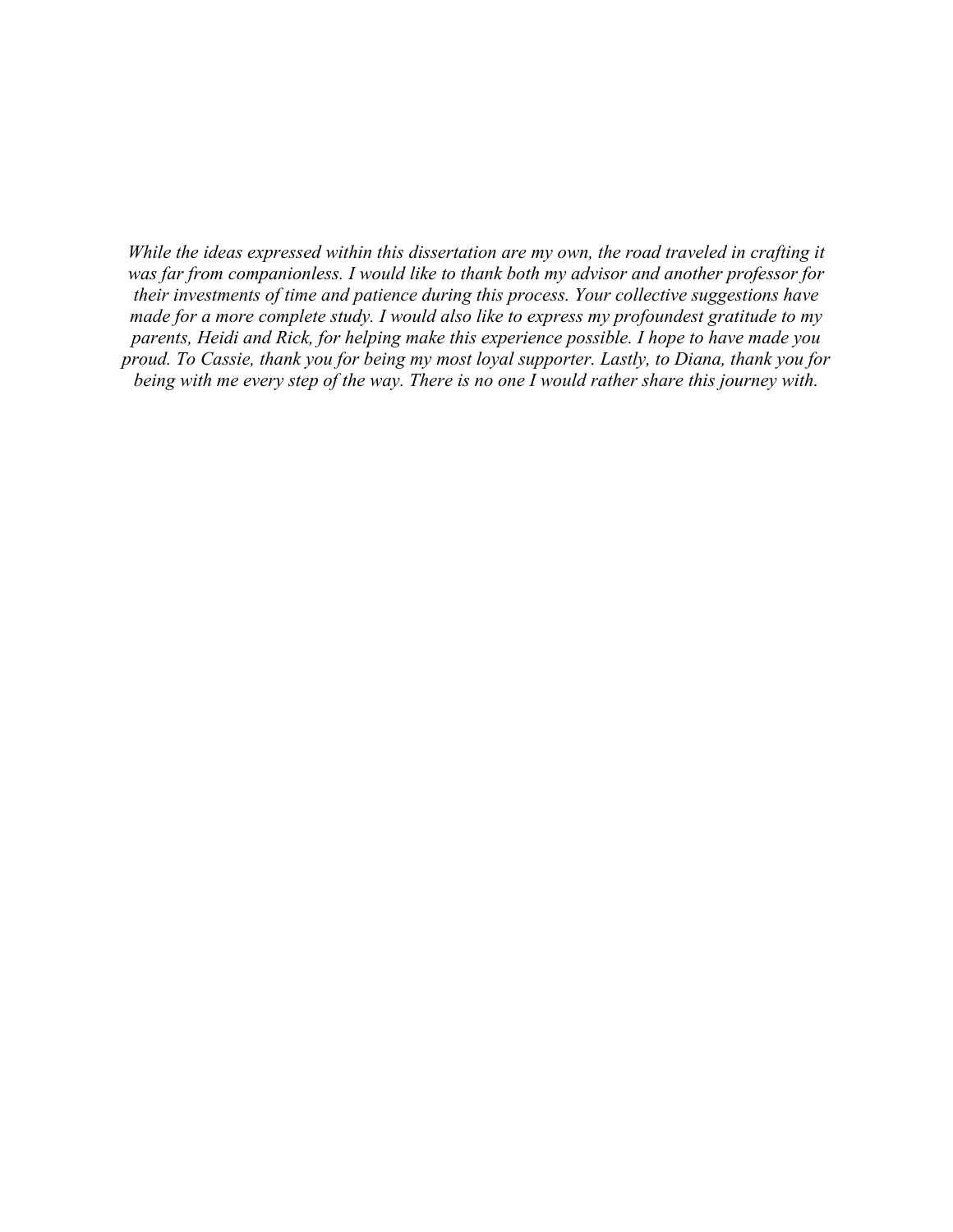# **Abstract**

The latter half of the  $20<sup>th</sup>$  century saw a wave of political decentralisation sweep the global landscape, leaving a throng of sub-national governments responsible for the administration of previously national responsibilities in its wake. Decentralisation is typically thought to improve policy outcomes through a better matching of administrative decisions to local preferences. While some decentralisation has been found to improve outcomes in the *social* and *economic* spheres, this paper seeks to ascertain whether the beneficial effects of decentralisation extend to *legal* policies. Interestingly, in federal countries, sub-national governments are increasingly responsible for the administration of labour law. As such, this article explores the impact of decentralisation on international labour rights codified by the International Labour Organisation. The study hypotheses that decentralisation is positively associated with the violation of international labour law, as the sub-national bodies responsible for administering labour law operate free from international sanction. Using multiple regression analysis on an originally coded dataset of international labour law violations committed by 135 countries between 1990-2010, the study finds a statistically significant positive relationship between decentralisation and labour law violations. Holding relevant political, economic, and demographic factors constant, decentralisation accounted for 18% of the variation in logged violations, with decentralised countries expected to commit 0.76 more logged violations than otherwise equivalent centralised countries. This finding is robust to an additional measure of decentralisation and to negative binomial regression. In substantiating the hypothesised relationship, the study's findings suggest that decentralisation transforms international labour rights into institutional window-dressing, as national governments gain the legitimacy of ratifying ILO conventions without ensuring that their sub-national entities enforce them correspondingly. These findings indicate that unlike fiscal federalism, political decentralisation harms policy outcomes and highlight the need to improve accountability through the re-centralisation of labour law administration or the creation of legal mechanisms to sanction sub-national actors.

## **I. Introduction**

According to the United Nations, over 1.5-billion workers lack sufficient labour protections (Bueno, 2017). While advanced countries may dismiss this as a distant concern, social redistribution is becoming less able to counteract the decline in incomes associated with precarious employment. This places significant stress on other services, particularly the health system, with Chandola & Zhang (2018) finding that workers in poor quality work environments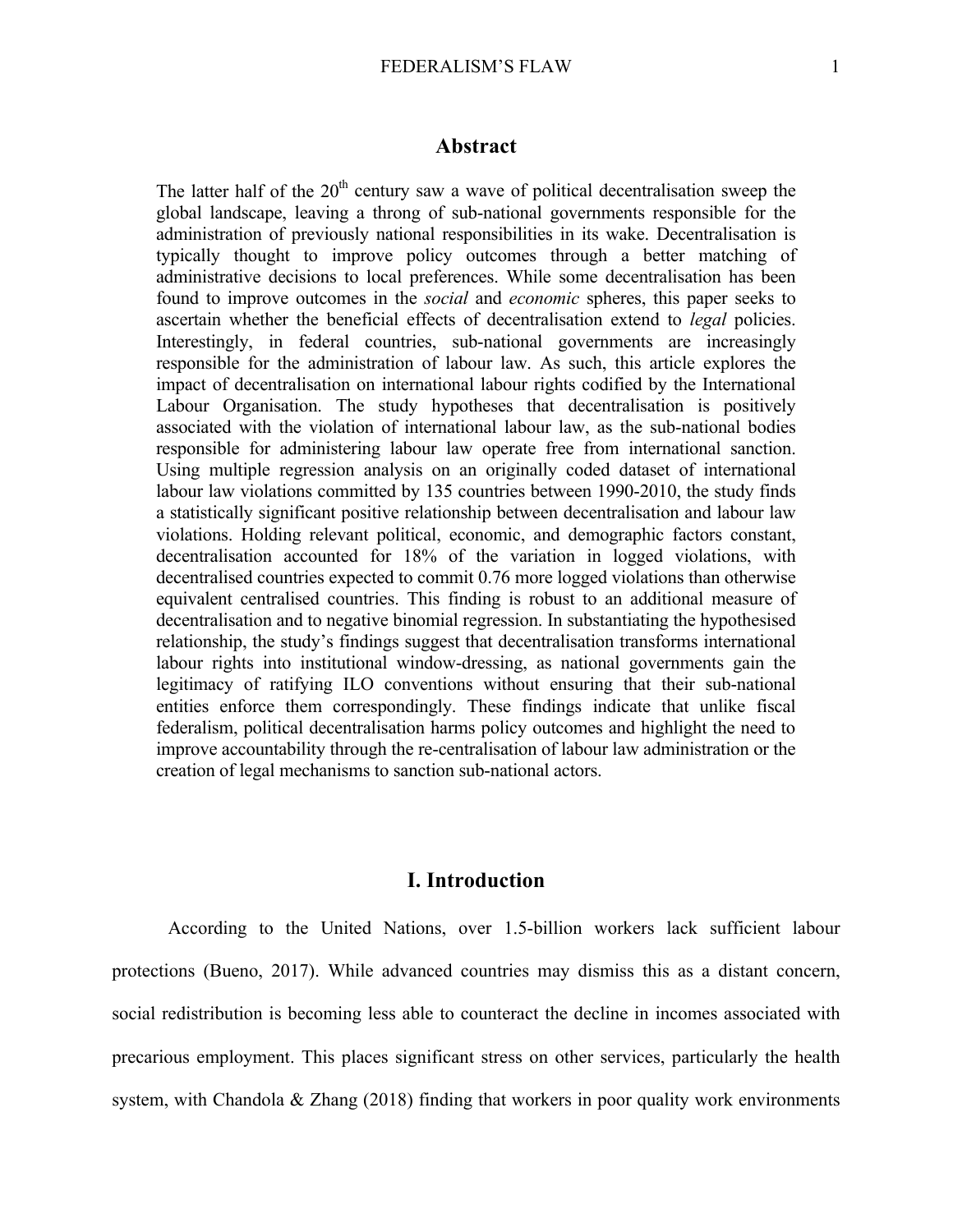have worse biomarkers than the unemployed. Moreover, the employment-emigration link is so strong that, in 2013, nearly two-thirds of the world's 232-million migrants were migrant workers seeking freedom from labour constraints (ILO, 2015).

While the antecedents of the issue are multifaceted, the derogation from labour law is undeniably a contributing factor. Labour law is conceived as a set of interventions that establish how employees unionise to negotiate collectively with employers. Labour law's associative and collective nature is reflective of the two major rights it is affiliated with: freedom of association and collective bargaining (FACB). For this reason, the terms labour law and FACB rights will be used interchangeably throughout the paper. Though initially controversial, FACB rights are now enshrined as international law in two International Labour Organisation (ILO) conventions: *Convention No.87 Freedom of Association* and *Convention No.98 Collective Bargaining* (FACB conventions). In fact, while they retain jurisdiction over other important issues such as child labour, the ILO (2006, p.1) contends that "freedom of association is [its] *conditio sine qua non*," which indicates the importance of labour rights to the international community. Notwithstanding the ILO's commitment, the evidence suggests a sustained worsening in overall labour rights and an increase in FACB violations (Kucera  $\&$  Sari, 2018). Research has long sought to equate this erosion in FACB rights with international economic factors, such as globalisation and the 'raceto-the-bottom.' This focus on exogenous variables has left the importance of domestic political factors as mediating forces between labour rights and outcomes relatively understudied (Koh, 1997). The few studies that have turned their focus inwards frequently come with the caveat that domestic variables "are often susceptible to international economic influences" (Greenhill, Mosley, & Prakash, 2009, p.684). As such, there lacks a study that prioritises the unique effect of domestic influences on policy outcomes such as FACB rights.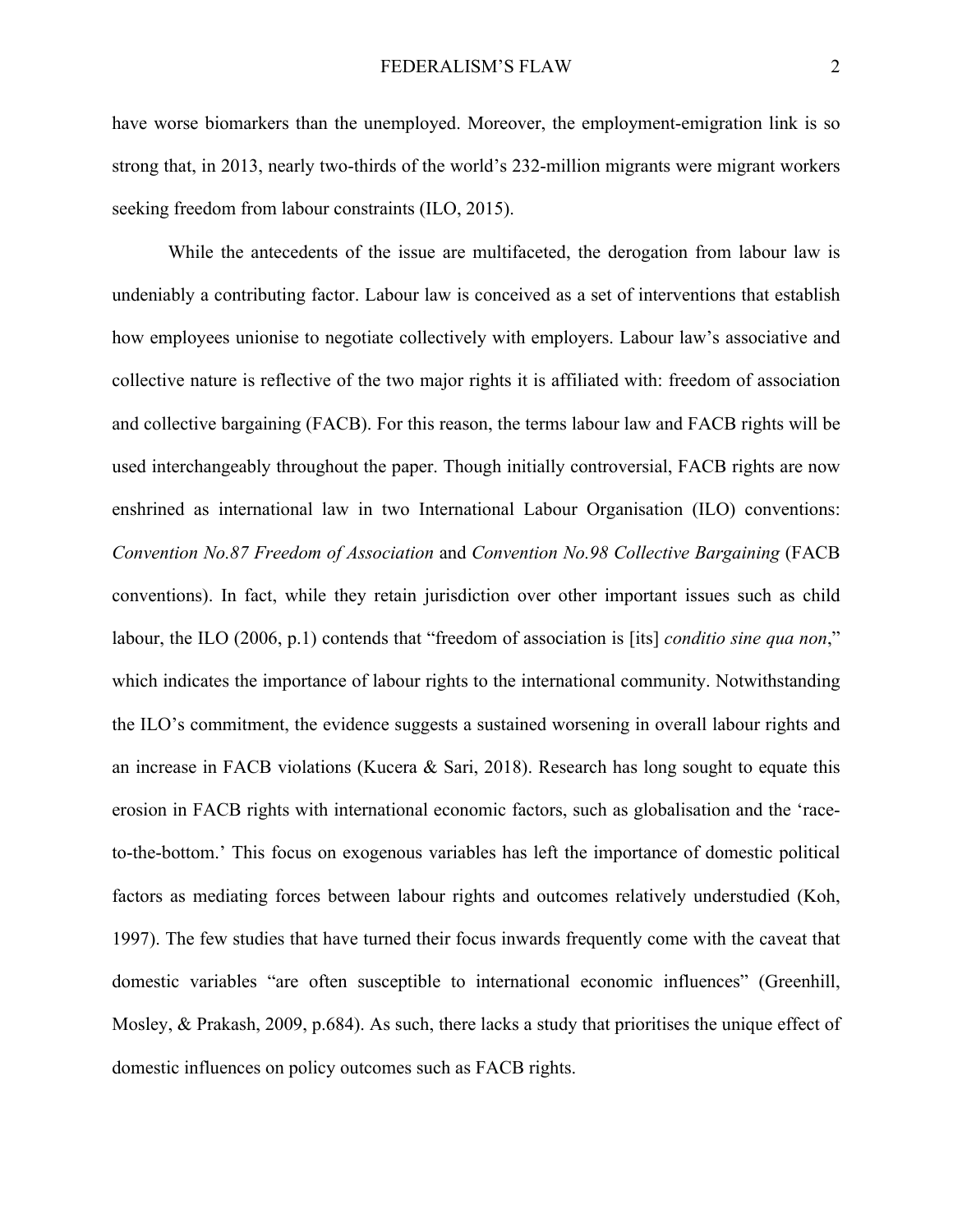Notwithstanding this scholarly disinterest, policymakers understand the importance of domestic levers, as shown by Goel & Nelson's (2011, p.486) identification of a trend "towards greater decentralization as a strategy for improving outcomes in the public sector." In fact, Rodden (2006, p.1-2) argues that "other than transitions to democracy, decentralization and the spread of federalism are perhaps the most important trends in governance around the world over the last 50 years." In search of improved service delivery, governments have evidently taken Brandeis' (1932) warning to heart that "to stay experimentation in things social and economic is a grave responsibility." However, while the importance of iterative implementation is clear for 'things social and economic,' one wonders whether the same is true with respect to 'things legal,' such as FACB rights, where consistent administration and enforcement take primacy over concerns for novelty. For this reason, this paper seeks to remedy the neglect of domestic factors on labour outcomes by considering the relationship between FACB rights and decentralisation.

Topicality aside, decentralisation is a logical target to consider as contributing to the collective decline in labour-related outcomes, for while FACB rights are codified on the international stage and committed to by national governments, their enforcement is increasingly a responsibility of sub-national entities free from ILO sanction. Previous studies, like Morantz (2009), have found that labour-related outcomes were worse in jurisdictions where national regulations were devolved to sub-national entities; however, the as-to-yet overlooked relationship between decentralisation and international obligations constitutes a cavernous gap in knowledge. As such, the research question the study purports to solve is whether decentralisation enables the violation of international FACB rights. Using an originally compiled dataset, the study identifies a statistically significant relationship between decentralisation and FACB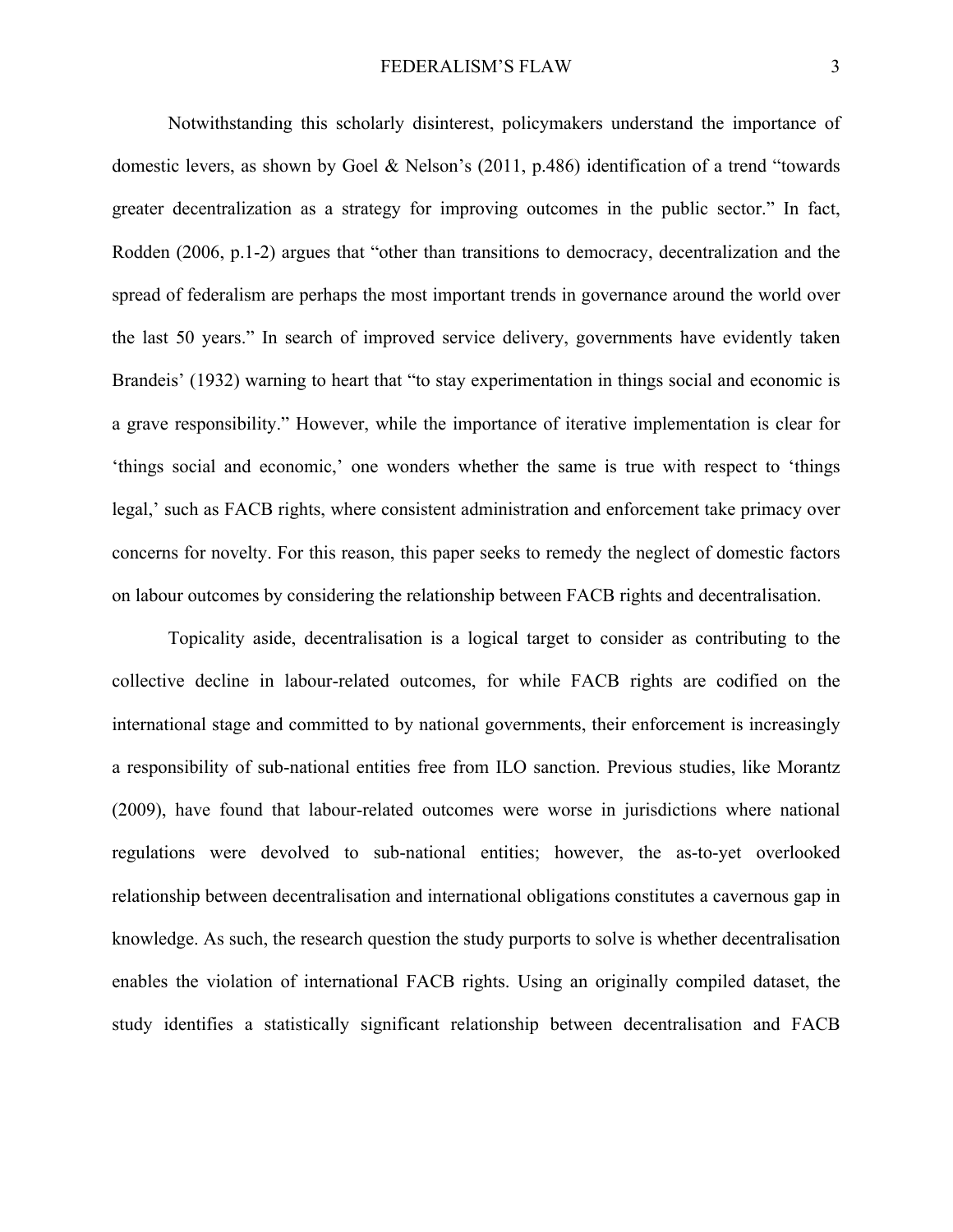violations that is robust across two unique metrics and two alternative modeling choices, thereby suggesting that decentralisation has contributed to the global decline in labour rights.

The paper is structured as follows. After describing the ILO body that adjudicates FACB rights, the Committee on Freedom of Association (CFA), the paper reviews the literature pertaining to the model's key topics of interests, namely decentralisation and international legal compliance. Following this is a methodological section describing the paper's empirical approach, sample, and dependent and independent variables. After presenting and interpreting the results, it will discuss their practical implications, in addition to acknowledging any limitations and identifying opportunities for future research.

# **II. Literature Review**

#### **(a) The Adjudicator: ILO Committee on Freedom of Association**

As the study examines the effect of decentralisation on FACB violations, a brief description of the relevant adjudicative body, the ILO's CFA, and its procedures for complaint administration is in order. The CFA was established in 1951 with a mandate to consider complaints and ascertain whether a given country's legislation or practice complies with convention-protected FACB rights (ILO, 2006). The purpose of doing so is to promote respect for associative freedoms both in law and in fact. Since its establishment, it has considered over 3000 FACB-related cases. While both employers and labour can allege violations by the other party, the great majority of cases addressed by the CFA are union-initiated.

The CFA's nine-member panel expertly considers each complaint. Each constitutive element – labour, employer, and government – has three members. The panel adheres to various principles in an attempt to ascertain the truth of the complaint and to avoid arbitrariness. First, no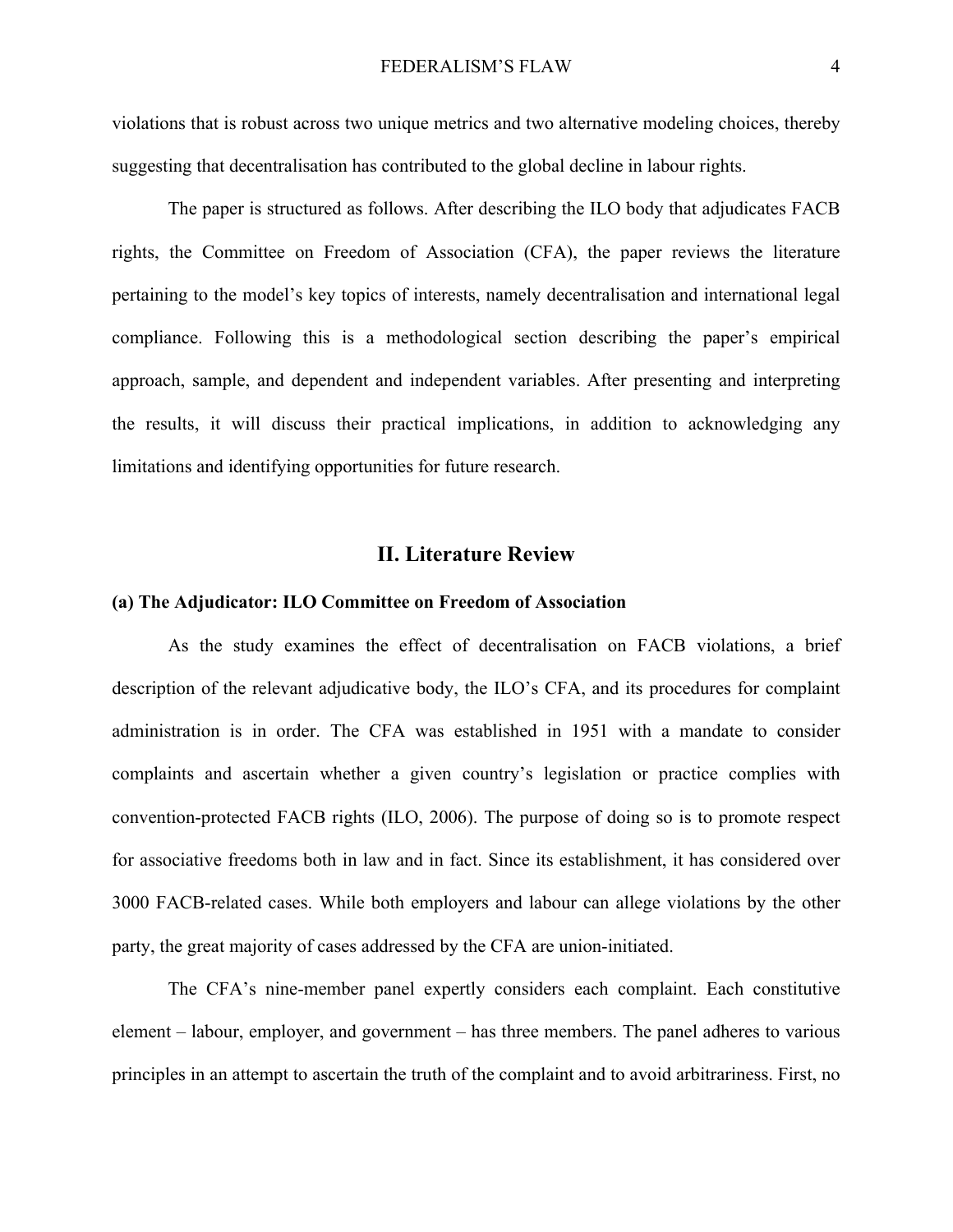national of the state against which a complaint has been made may participate. In such an event, one of the body's nine deputy members is called upon as a replacement. Furthermore, the CFA "always endeavours to reach unanimous decisions" (ILO, 2006, p.233), which solidifies one's confidence in the decisions reached. Upon reaching its conclusion, the CFA recommends to the ILO's Governing Body either that the case requires no further examination or that the government involved take necessary steps to bring either its legislation or practices into conformity with the FACB conventions. The CFA does not distinguish between allegations levelled against governments and private actors; rather, it seeks to establish whether or not "a government has ensured within its territory the free exercise of [FACB] rights" (ILO, 2006, p.234).

#### **(b) Decentralisation and Quality of Government: A Silver Bullet?**

Per de Tocqueville (2000), "'centralization' is now a word constantly repeated but is one that, generally speaking, no one tries to define accurately." The etherealness of the term relates, in part, to differing foci; according to Treisman (2002), there are at least six types of decentralisation. Rather than consider all elements of the concept, the paper focuses exclusively on decision-making decentralisation, also referred to as *political decentralisation*, or, more simply, as *federalism*. The terms decentralisation and federalism will be used interchangeably throughout, and will be understood to mean "the devolution by central government of specific functions...to regional and local governments that are independent of the center within given geographic and functional domains" (Faguet, 2002, p.3). Importantly, this independence from the centre helps answer Bird's (2000, p.135) "central question with respect to political decentralization," namely: who decides and administers.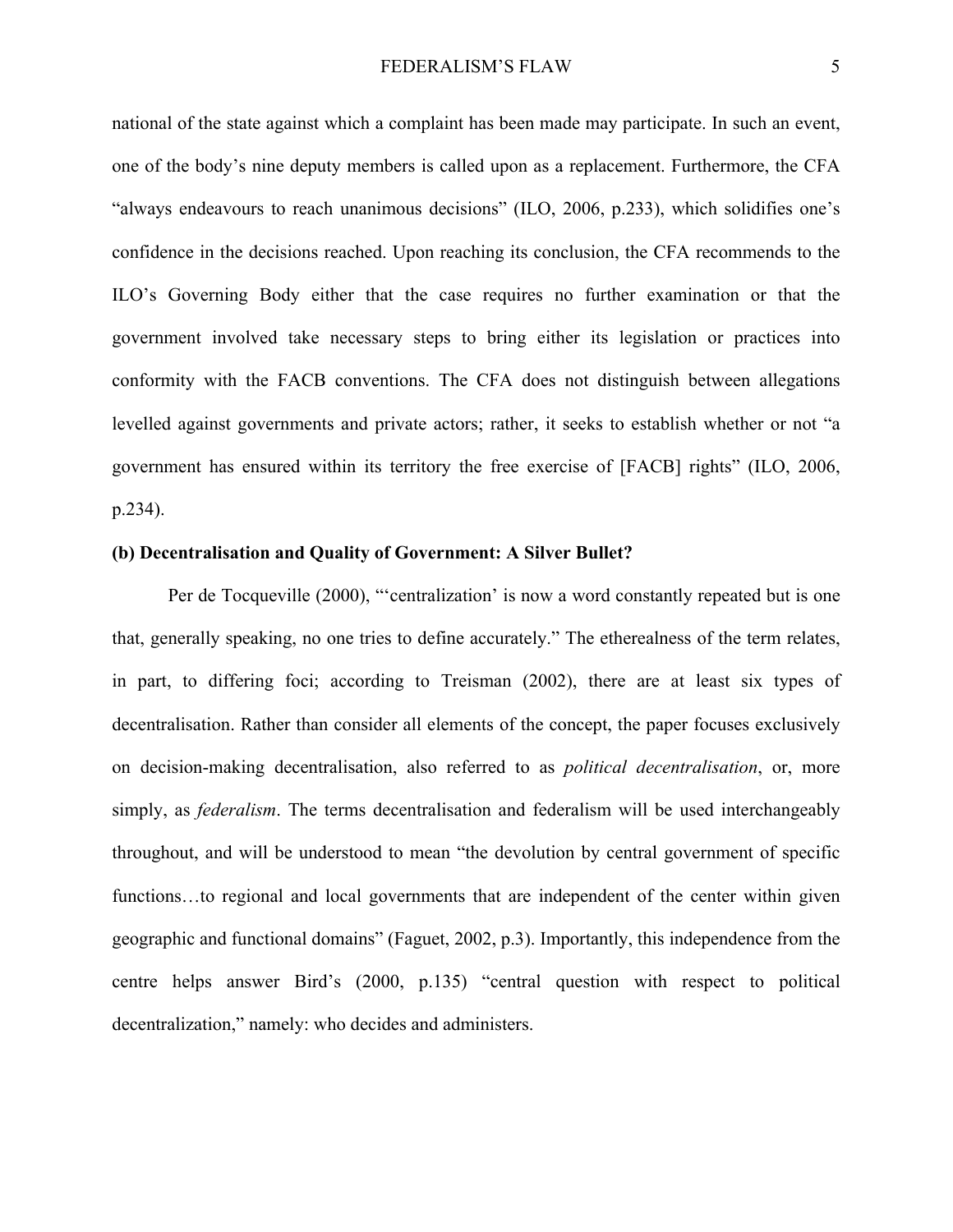In addition to providing the best conceptual fit with the paper's theoretical model, there are other reasons to consider the political aspects of decentralisation. Chief among these is the sheer scale of sub-national proliferation. By Marks, Hooghe, & Schakel's (2008) account, there was an eight-fold increase in sub-national authorities between 1950-2006. This has been almost universally heralded as a positive development, particularly given its supposed ability to improve quality of government (QoG). Holmberg, Rothstein, & Nasiritousi (2009, p.137) define QoG as "the traditions and institutions by which authority in a country is exercised," and it reflects a government's ability to formulate and administer effective policies. Studies have been quick to attribute improvements in QoG to the spreading wave of decentralisation. Electorally, federalism's ability to bring the machinery of government closer to the people has been promoted as an effective way to manage pluralism in post-conflict states, as it simplifies how Tiebout's (1956) "consumer-voters" 'voice' their preferences while concurrently discouraging non-participation ('exit') or violence ('disloyalty') (Hirschman, 1970). For example, in South Africa, Horowitz (1991) found that the decentralisation afforded by federalism was essential to "constitutionally engineering" a peaceful transition towards democracy. For many others "and particularly for international agencies such as the World Bank, decentralisation has been seen more in instrumental terms, as a way of improving [QoG]" (Devas & Delay, 2006, p.690).

Decentralisation's theorised QoG benefits are thought to result from a two-pronged process. First, decentralisation reorients accountability relationships downwards towards the citizens. As local populations gain control over sub-national officials, particularly through their vote's ability to reward or punish policy decisions, it becomes increasingly rational for decentralised agents to act in accordance with local preferences. As such, it has been found that the sub-national devolution of power incentivises regional officials to respond to local needs,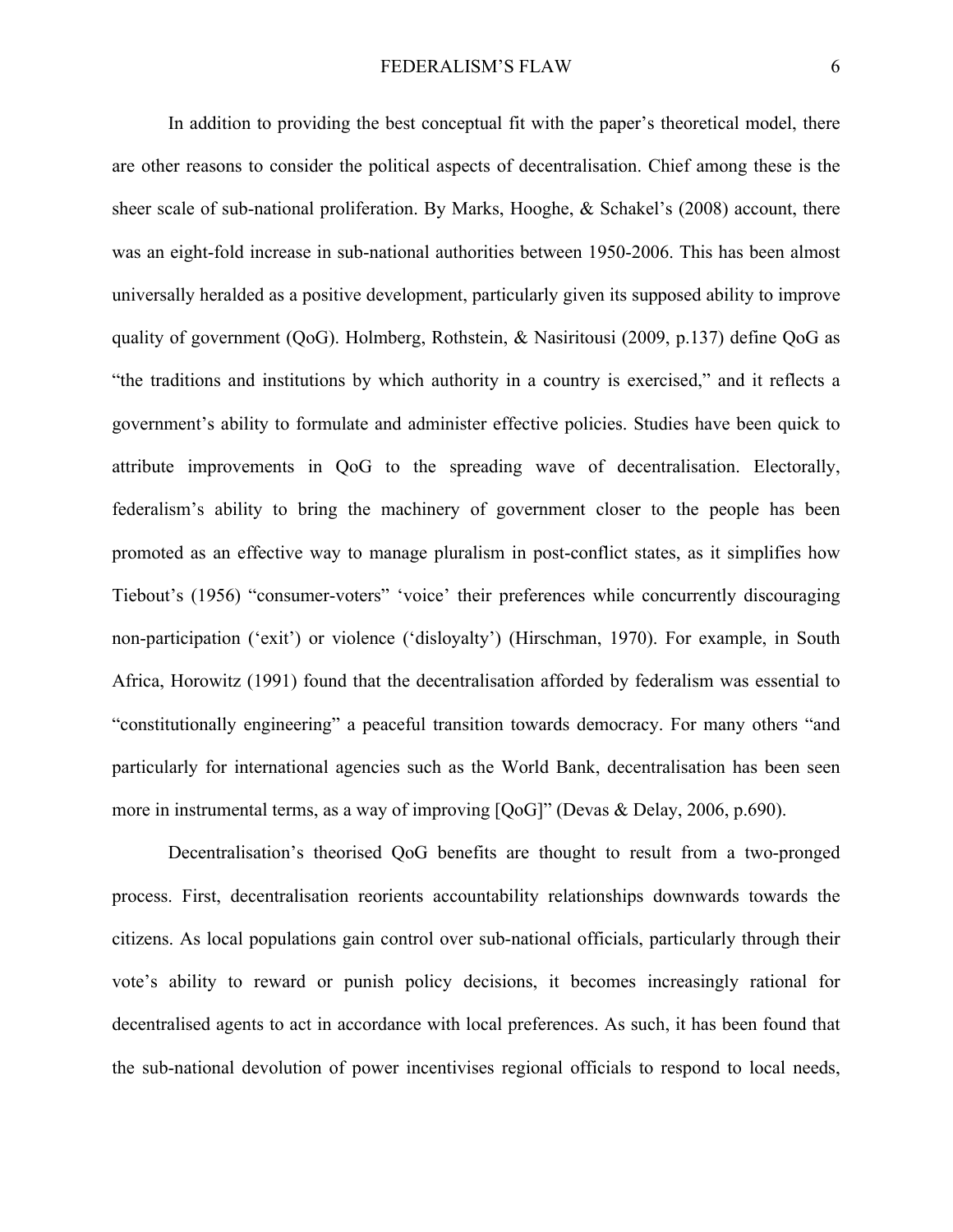while concurrently muffling their responsiveness to central commands (Faguet, 2011). While decentralisation generates the rational *imperative* to improve service delivery for local populations, it also provides the political *ability* to do so. Specifically, the delegated decisionmaking authority that differentiates true decentralisation from mere deconcentration gives subnational officials the flexibility to respond to proximate circumstances. This has been borne out in U.S. environmental policy, as Chang, Sigman, & Traub (2013) discovered that states that voluntarily assume control over the implementation of federal ecological policy are found to have more stringent regulations that benefit the local environment. In short, the flexibility inherent to decentralisation allows officials to 'translate' policies to account for contextual variation, thereby improving both a policy's fit with an "existing network of practices and infrastructure" (Sausman, Oborn, & Barrett, 2016, p.564), and, ultimately, service quality.

# **(c) Centralised Compliance, Decentralised Defiance? Decentralisation and Rule of Law**

While the implementation of "local versions of national guidelines" (Sausman et al., 2016, p.566) is desirable when discussing policy *principles*, this becomes a problematic vice when dealing with more formalistic *rules* (Braithwaite, 2002), of which laws – including FACB conventions – are the classic example. Unsurprisingly, then, Loeper (2011) found that decentralisation has rarely been invoked as a solution to problems beyond the fiscal sphere. More adroitly, Ellingsen (1998, p.266) posited, "the study of laws, regulations, and standards may require a different" view of decentralisation altogether. As of yet, however, such a viewpoint has failed to penetrate the literature. This may be attributable to definitional priming leading studies to prioritise the substantive over the procedural components of QoG. Specifically, many studies probing the link between decentralisation and governance define the latter in Fukuyaman terms, whereby governance is "a government's ability to make and enforce rules, and to deliver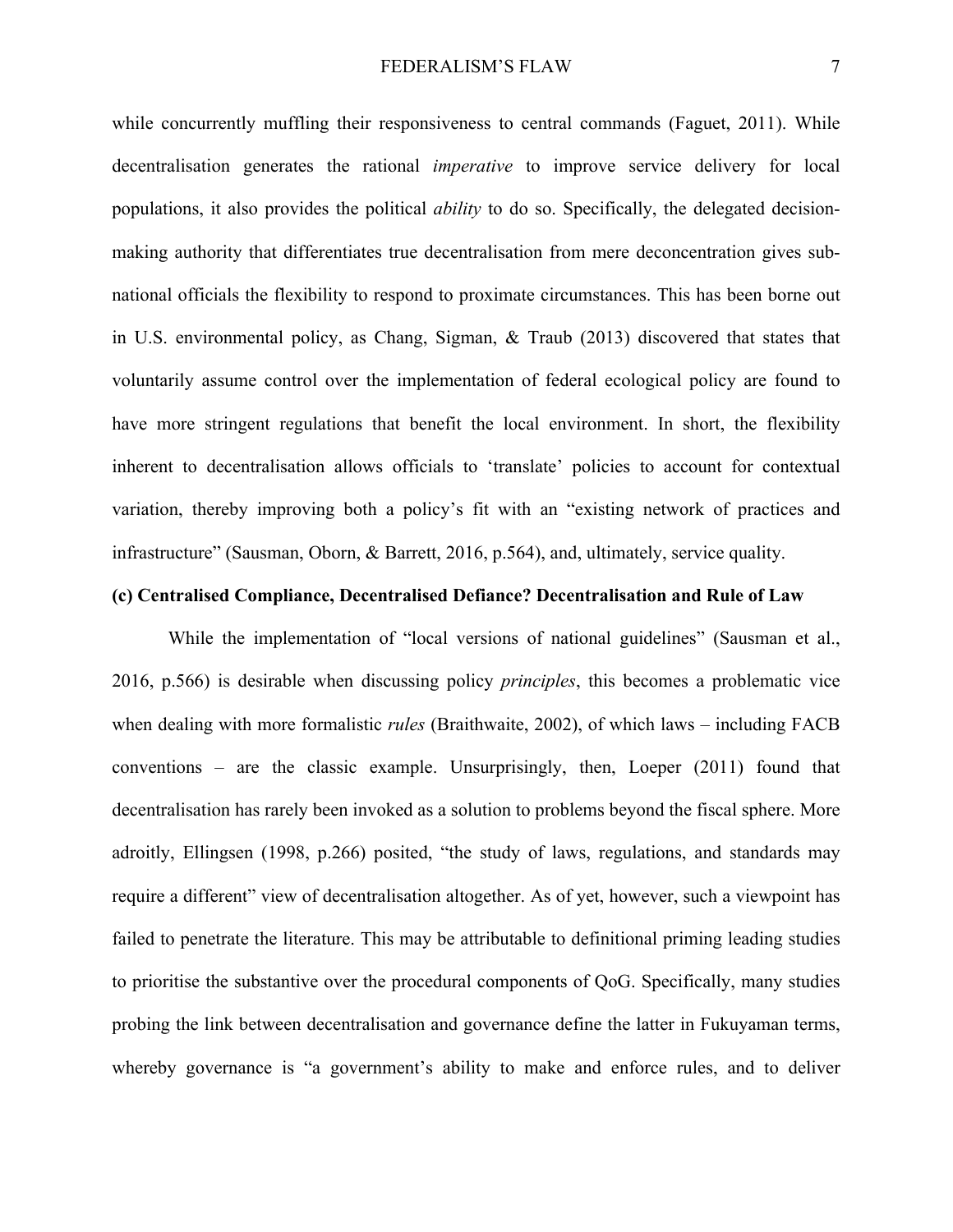services, *regardless of whether that government is…subject to the rule of law*" (Faguet, 2013, p.3). This may have systematically skewed scholarly interest towards decentralisation's influence on the service delivery component of QoG at the expense of considering potential costs in the form of a weakened rule of law. This is a weakness of the current decentralisation literature, as rule of law is one of the three most commonly used measures of QoG and should not be overlooked (Holmberg et al., 2009). Interestingly, one of the lone studies to include the rule of law found that political decentralisation reduced government quality by approximately 60% (Kyriacou & Roca-Sagales, 2011).

Though rule of law is a multifaceted concept, it includes factors that are relevant to the current study such as the enforceability of rights, as evidenced by its inclusion in the World Bank's (2018) *Rule of Law* indicator. On this note, Henkin's (1979, p.47) seminal work on state behaviour asserts that "almost all nations observe almost all principles of international law and almost all of their obligations almost all of the time." His adoption of a state-centric worldview presupposed "a nation-state without public rival in its own realm" (Spiro, 1997, p.580). However, modern developments have challenged the descriptive accuracy of this viewpoint, as Spiro (1997, p.668) found "many newly emerging [international] rights implicate areas of law…which have been within the near-exclusive authority of [subnational] governments." It is therefore clear that the increasing shift from a monocentric system of government to a polycentric system of governance raises serious accountability and compliance challenges, particularly when dealing with the sub-national implementation of national legal commitments (Koliba, Mills, & Zia, 2011).

There are various mechanisms through which a decentralised structure could undermine the rule of law. Typically, this argument is made in the form of the increased rent-seeking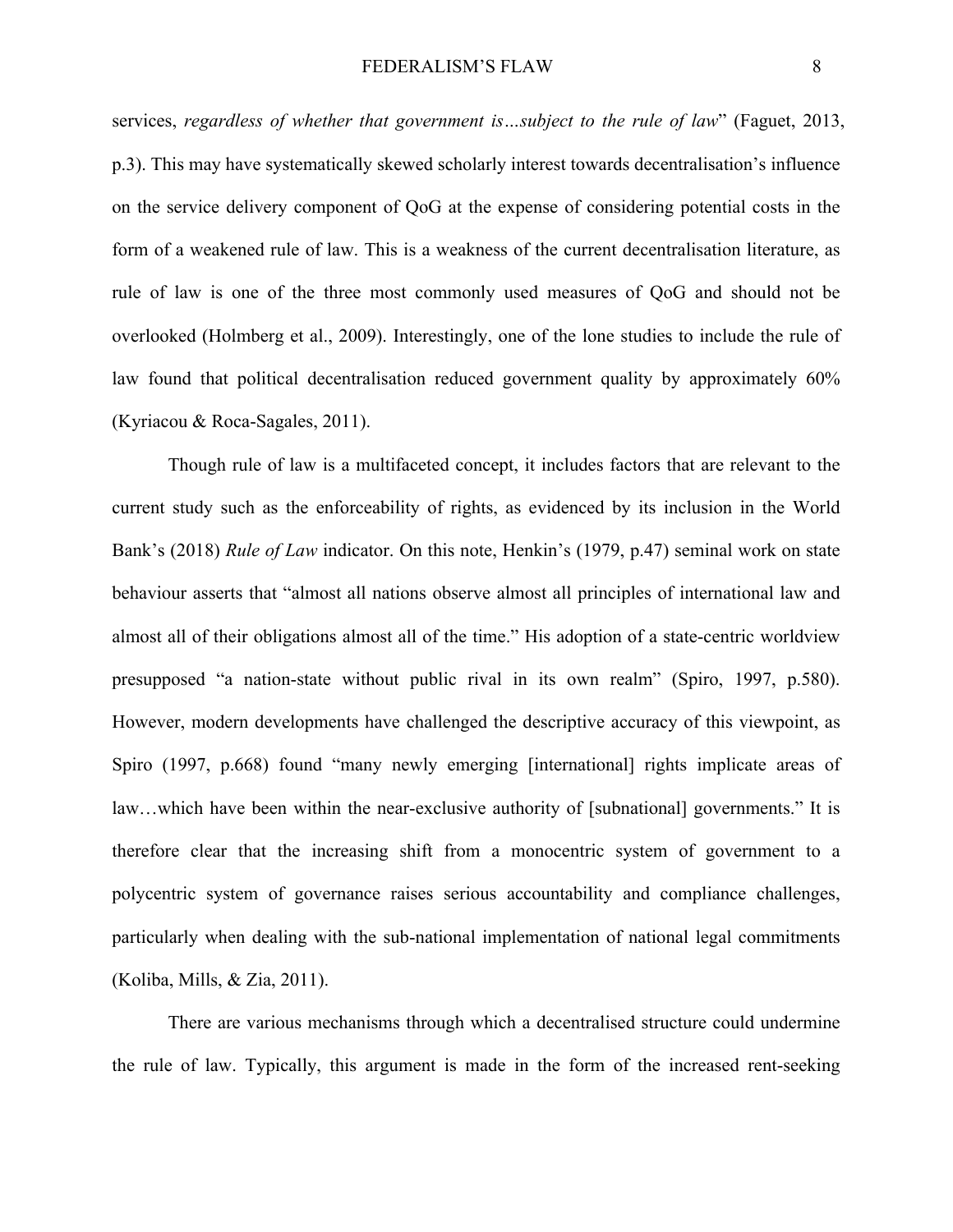opportunities that a deeper government provides. Studies have established a positive relationship between decentralisation and corruption, as it increases the opportunities for special interests to capture sub-national politicians (Goel & Nelson, 2011; Bardhan & Mookherjee, 2006). However, the more relevant mechanism for the purposes of this study is the institutional structure of decentralisation itself. As the principal item in the social contract, governments are required to uphold the rule of law, and, viewed statutorily, most countries have sufficient FACB-related protections. However, Berliner, Greeleaf, Lake, Levi, & Noveck (2015, p.36-37) argue that government officials within the same country "often diverge in interests and goals…central and local governments often have distinct sets of incentives that may lead them to act in contradictory ways." By introducing additional, autonomous layers of government, decentralisation exponentially increases the amount of veto players in the system, resulting in greater heterogeneity in administration than could be expected under centralised authority. Though desirable in the context of service delivery, this heterogeneity is the antithesis of legal policy, which is intended to be uniformly enforced. As such, the sub-national administration of key policy areas risks implicating the international responsibilities of nation-states, and in the process "pits federal control over [international] affairs against the nation's commitment to federalism" (Doherty, 1996, p.1281).

#### **(d) Strategic Decentralisation: False Positives and Radical Decoupling**

While decentralisation's detrimental effects on compliance have thus far been presented as a benign result of its institutional structure, some theoretical perspectives would suggest that it is more intentionally pursued to undermine compliance. Similar to how elites may pre-emptively democratise in order to attract further investment or subdue popular tensions (Acemoglu & Robinson, 2008), there is a risk that decentralisation is not pursued to enhance governance.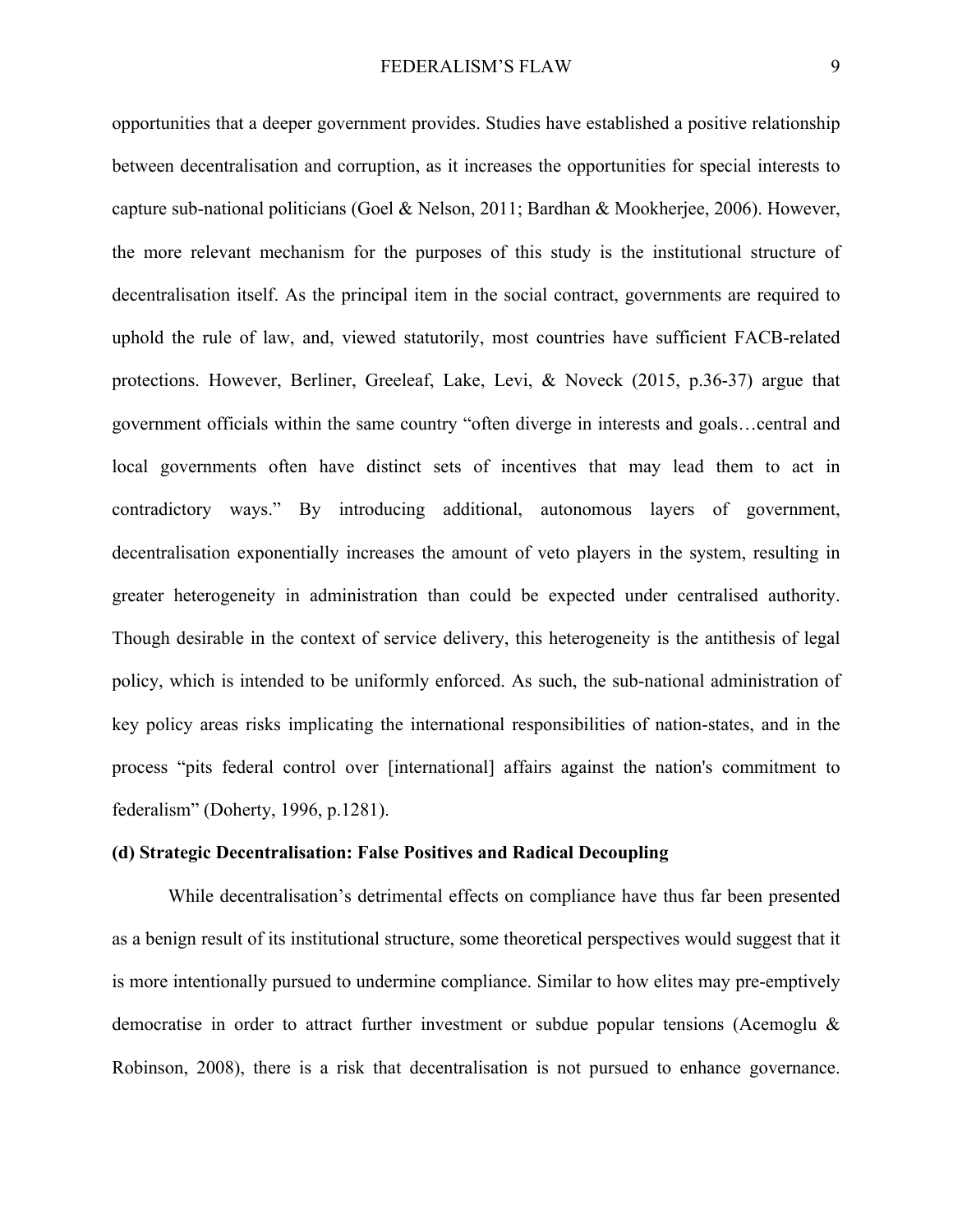Rather, Gradstein (2017, p.111) finds the "devolution of power can be viewed as useful by political leaders or ruling elites, out of strategic motives" to undercut their international obligations. A useful comparison can be made to the work of Simmons (2009), who suggests that the ratification of international conventions is often pursued for its effectiveness as a "social camouflage" rather than out of an intrinsic desire to uphold them substantively. While it is logical to assume that ratification reflects acceptance of the values a convention expresses, this rationale hides a significant amount of 'false positives.' This is to say that a number of national governments ratify international conventions without intending to comply, thereby enabling them to gain the legitimacy benefits associated with treaty ratification and avoid the compliance burdens. In effect, this transforms meaningful documents, such as the FACB conventions, into mere "window-dressing" in practice (Levitsky & Murillo, 2009). There is evidence to support that states do approach international law in this strategic fashion, with Mosley (2010) finding no significant difference in labour outcomes between ratifying and non-ratifying countries and Peksen & Blanton (2017) finding that the ratification of core labour standards actually reduces the expected value of FACB rights by 4%. Importantly, while the window-dressing argument is often levied against developing countries, its connection with decentralisation means extending its applicability to federal states across the economic spectrum. Even American studies have posited that federalism has transformed the ratification of international laws into "a largely hollow, falsely symbolic act" given that it "is state-level conduct that is most often condemned as violating international [law]" (Spiro, 1997, p.567).

The ILO has predominantly relied on legal mechanisms which helped ensure sub-national enforcement of international obligations. One such mechanism is the doctrine of state responsibility, which "holds central governments accountable for the conduct of constituent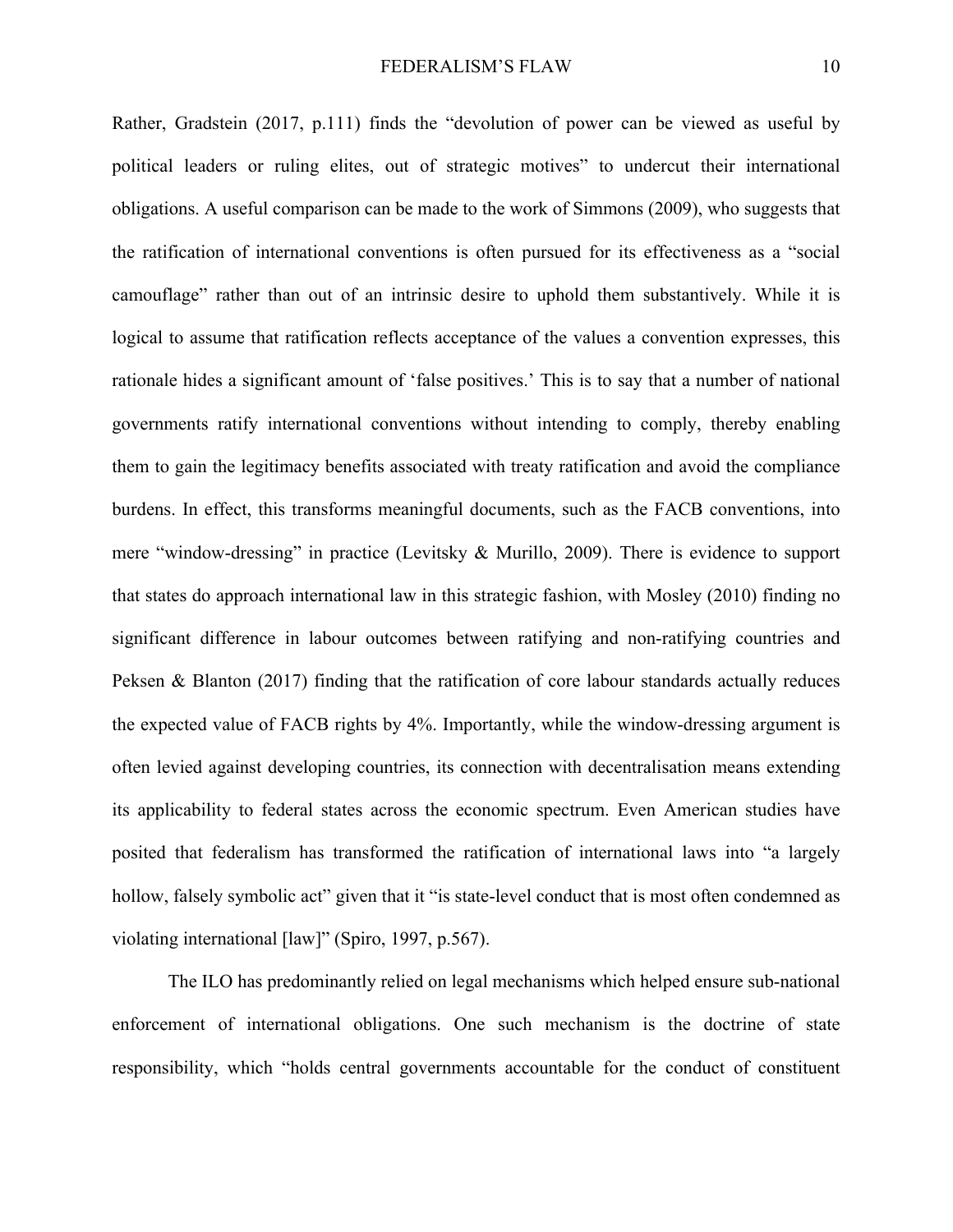authorities" (Spiro, 1997, p.567). Since this exposes them to retribution for noncompliance, national governments should theoretically be incentivised to nudge sub-national governments responsible for enforcement towards compliance. In fact, the CFA (2003) has made use of this mechanism by reminding national governments that "a State cannot use the argument that other commitments…can justify the non-application of ratified ILO Conventions," with one such commitment being to federalism. However, the degradation of labour rights in the face of pervasive decentralisation underscores the thin nature of international legal mechanisms and their inability to pierce deeper domestic structures (Kanetake, 2016). While Spiro (1997, p.580) argues that reliance on state responsibility "attracted little controversy in a century dominated by the state system," it is outdated in the face of increasingly autonomous sub-national actors that are absolved of any responsibility for violating international laws, such as FACB conventions.

The evisceration of the doctrine of state responsibility has further exposed the porous gaps in the ILO's enforcement capabilities to prospectively non-compliant states. In fact, despite their comprehensive monitoring system, ILO findings of FACB violations have never resulted in the imposition of sanctions (Peksen & Blanton, 2017), due in part to their unwillingness to hold national governments responsible for the violations of their sub-national peers. This proven difficulty of direct sub-national enforcement has created a 'perfect storm' that renders the ILO's associative accords highly conducive to 'radical decoupling,' which "is a paradoxical outcome in which convention ratification might have the opposite of their intended effect" (Peksen  $\&$ Blanton, 2017, p.77). This occurs through an ostensibly rational calculus, wherein the lack of enforcement keeps the cost of violating their commitments fairly low. Following this logic, there is a risk that FACB conventions could simply serve to relieve pressure from domestic and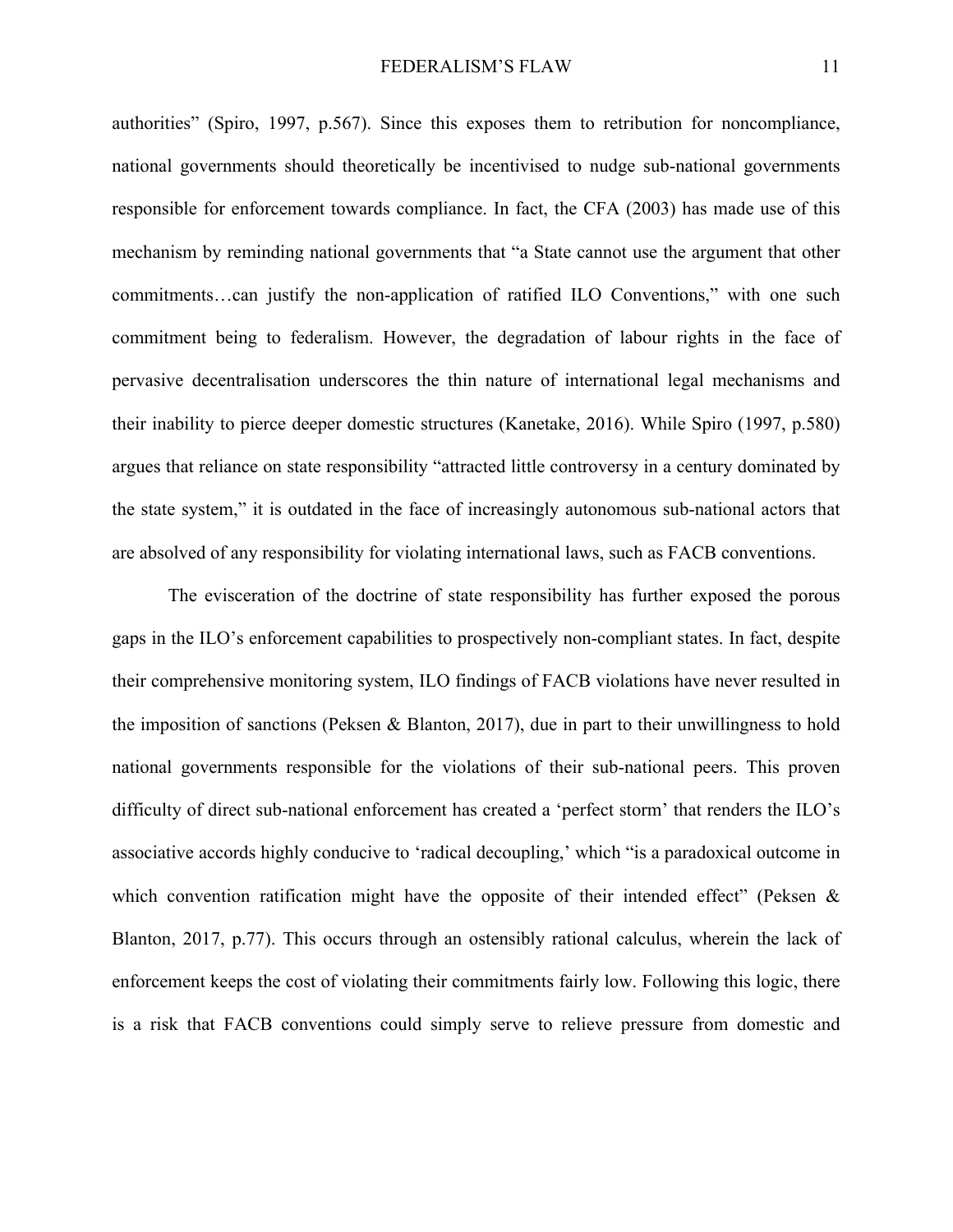international actors absent any real change in performance and actually cover subsequent labour violations enabled by decentralised administration (Hathaway, 2002).

As gleaned from above, there are extensive theories of national compliance with international legal obligations; however, Sloss (2012) finds the literature has paid scant attention to key institutional arrangements that can promote or impede compliance. With this in mind, it is important not to overlook decentralisation's role in enabling FACB violations. In delegating the responsibility of enforcing FACB-related rights to the sub-national level, national governments are able to skirt potential ILO consequences. Confronted with cases in which the administration of labour law occurs at the sub-national level, the CFA (1965) has found itself at the mercy of national governments by urging them to "ensure that provincial governments maintain respect for [FACB]," but with no ability to ensure sub-national compliance. Therefore, decentralisation presents national governments with an elusive 'free lunch'; the legitimacy of FACB ratification can be gained without altering sub-national enforcement behaviours, all without any credible risk of repercussion.

Viewing the previous section collectively, it is clear that policy decisions such as FACB convention ratification are "very seldom[ly]…self-executing" (Hill & Hupe, 2014, p.7). In this sense, it is obvious that the rights codified within FACB conventions would be but an edict writ in water and violations would abound if national governments could pursue ratification without ensuring that they have been given effect through proper sub-national implementation; however, as reflected in Figure 1, this is a plausible outcome. Based on the foregoing, and having built on the theory and literature previously set out, the study's hypothesis is that:

*The degree of political decentralisation in a country will be positively related to its amount of international labour law violations.*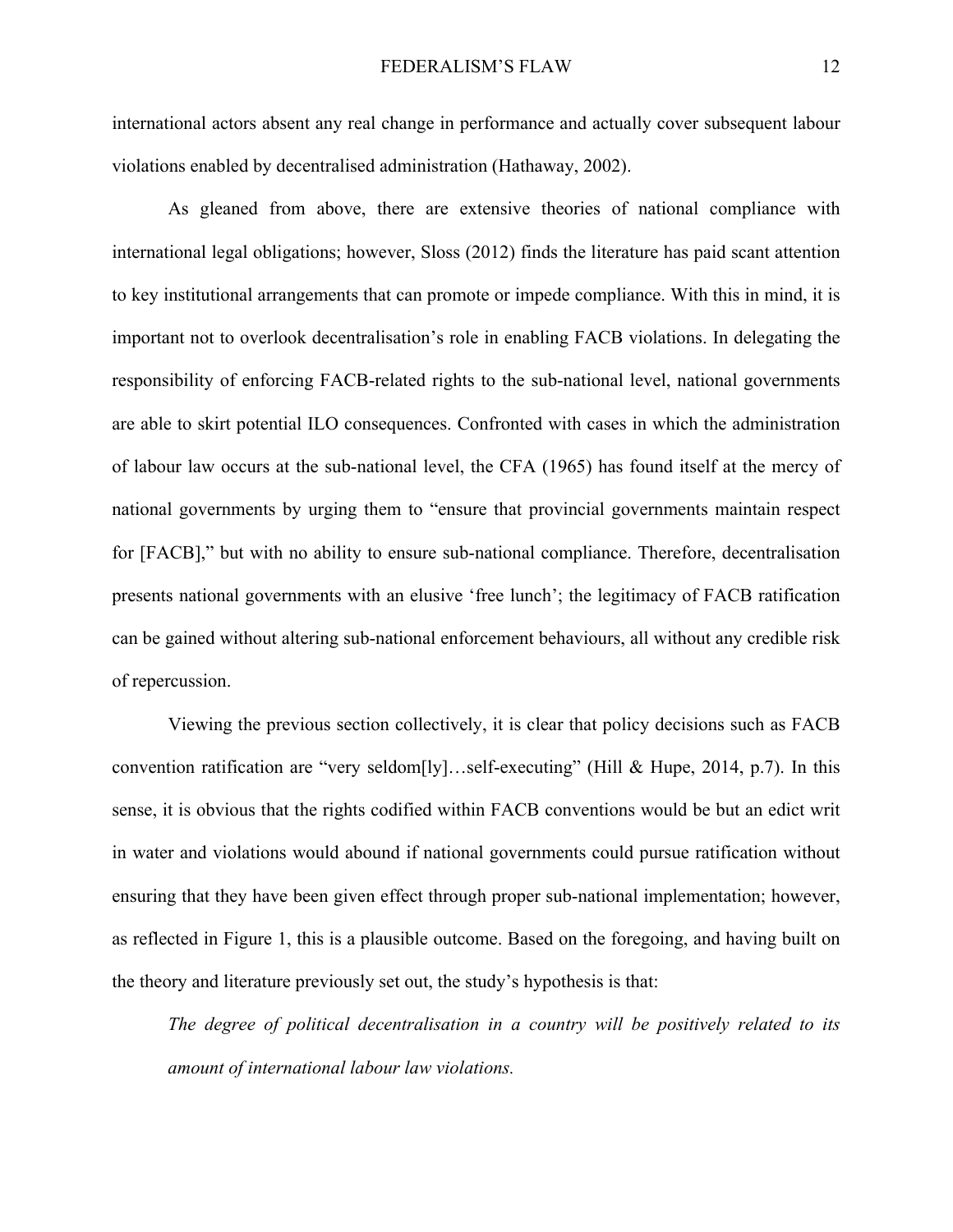

# **III. Methods**

# **(a) Main Empirical Approach**

The study uses multiple linear regression models to assess the relationship between decentralisation and FACB violations during the period 1990-2010. While other studies into the correlates of political-economic variables on labour rights have tended to be panel studies, the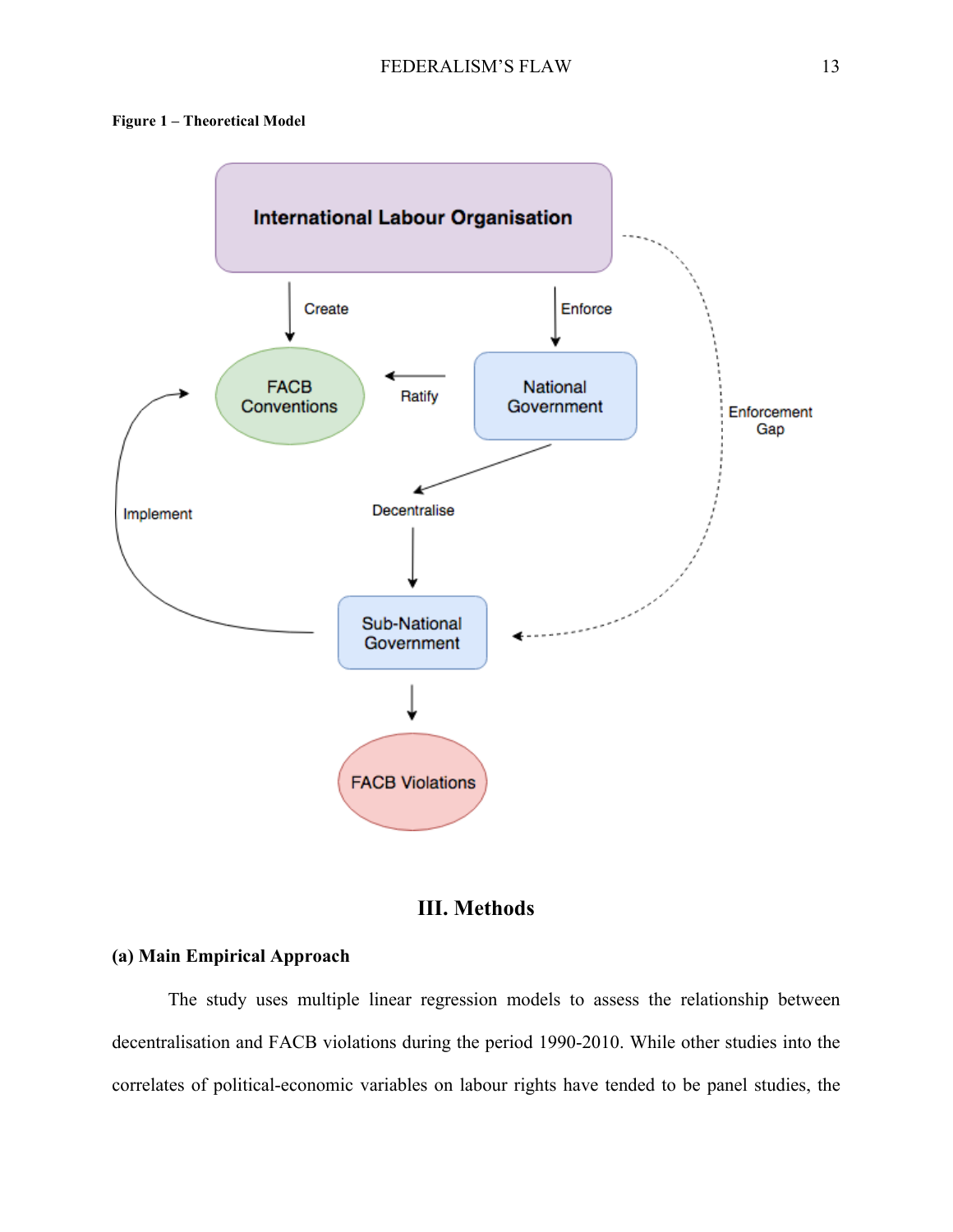time-independent nature of the study's decentralisation variable eliminated the need to study year-fixed effects through a time-series design, and made a cross-sectional design appropriate.

The choice of variable further influenced the study's design, particularly the study period of 1990-2010. As it is interested in political decentralisation, beginning the analysis in 1990 helped avoid the constitutional upheaval that followed Communism. As constitutional documents that codified the devolution of powers were only given "a life after death…since they never mattered [during] Communism" (Elster, 1993, p.171), it was important not to include pre-1990 data. Additionally, 2010 proved a logical place to bound the analysis given the lag between the filing and the concluding of FACB complaints. While CFA procedures state that conclusions are normally reached within 1-2 years (Tajgman & Curtis, 2000), it was common for the delay to reach 5 years, effectively precluding analysis within this period. Seeing as an authoritative conclusion is required to ascertain "whether a [FACB] infringement has occurred" (Tajgman & Curtis, 2000, p.50), it was important to only include cases for which findings had been made.

## **(b) Robustness Check**

To assess whether the main results are robust to alternative modeling choices, the study also fits a negative binomial model. This model type is appropriate when the conditional variance in the dependent variable exceeds the conditional mean (Blackburn, 2015), which, as reflected in Figure 2, is the case with the FACB violations data. As will be discussed in subsection (d), this was successfully accounted for in the main model; however, "it is [also] important to consider parametric techniques which can accommodate zero values" (Dastrup-Mills, 2013, p.4). Given its ability to account for zero-inflated data in its original form, the negative binomial model merited inclusion as a robustness check. Rather than producing a regression coefficient, the model provides an 'adjusted odds ratio' that specifies the odds of the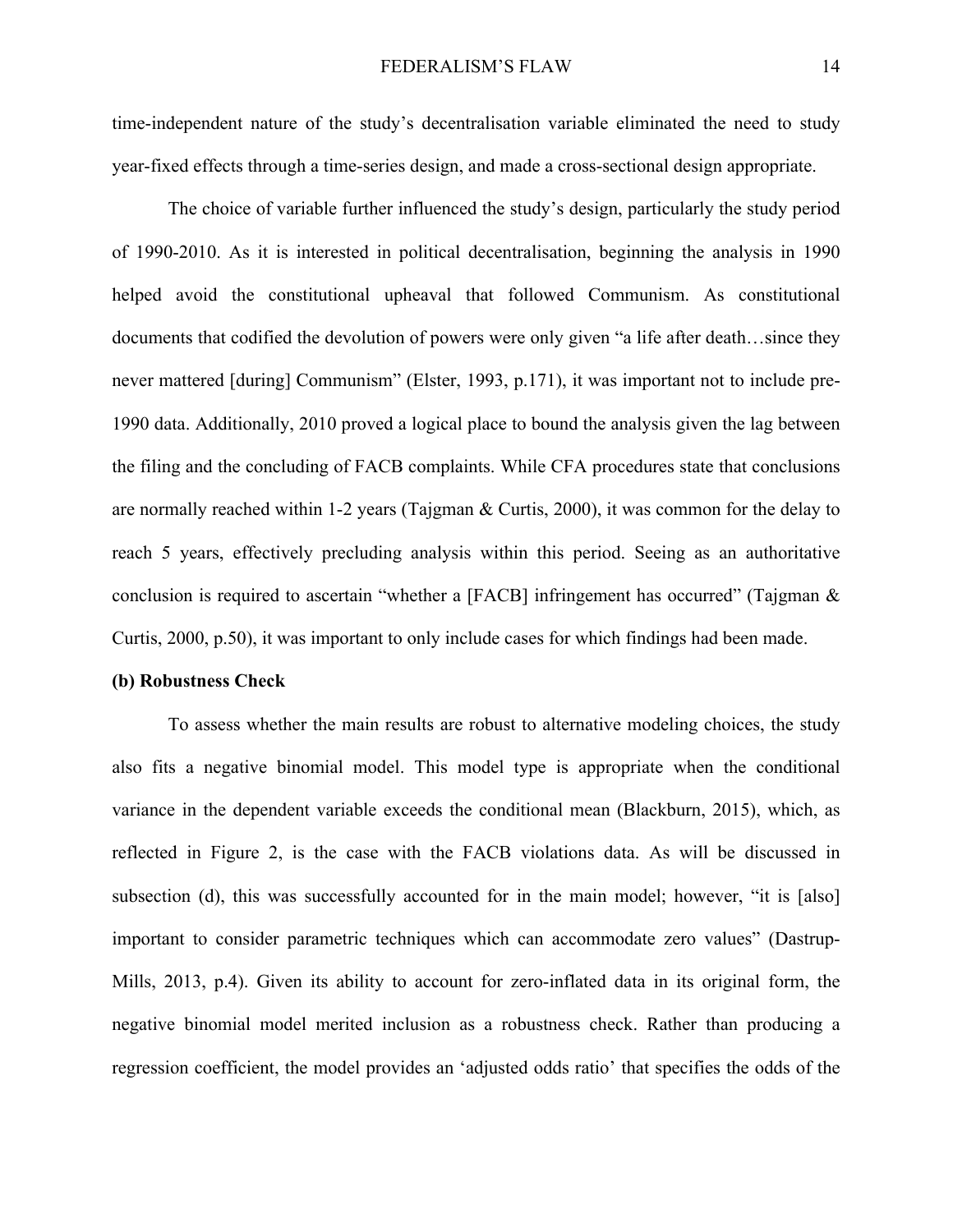outcome occurring in the category of interest compared to the reference category. As such, the model estimates how much more likely (if at all) it is for decentralised countries to have been found in violation of FACB conventions than centralised countries between 1990-2010.





# **(c) Sample**

The study's level of analysis being the nation-state, the sample is comprised of data collected on numerous countries (*n*=135). Although both the Treisman (2008) dataset and the ILO's *NORMLEX* system each contain 156 countries, there were two reasons for the sample being more constrained. First, not all subjects were appropriate for inclusion in the study. As the CFA's reports date back to 1952, it includes findings on long-dissolved states such as Czechoslovakia. Seeing as the study's temporal horizon runs from 1990-2010, this precluded the inclusion of such defunct states. Secondly, Treisman's dataset includes countries for which there are no corresponding CFA findings. This typically occurs because a country holds non-member status in the ILO; as of 2018, 7 of the UN's 193 member-states, such as Bhutan, have failed to formally accept the ILO's constitution, which precludes the CFA from making FACB-related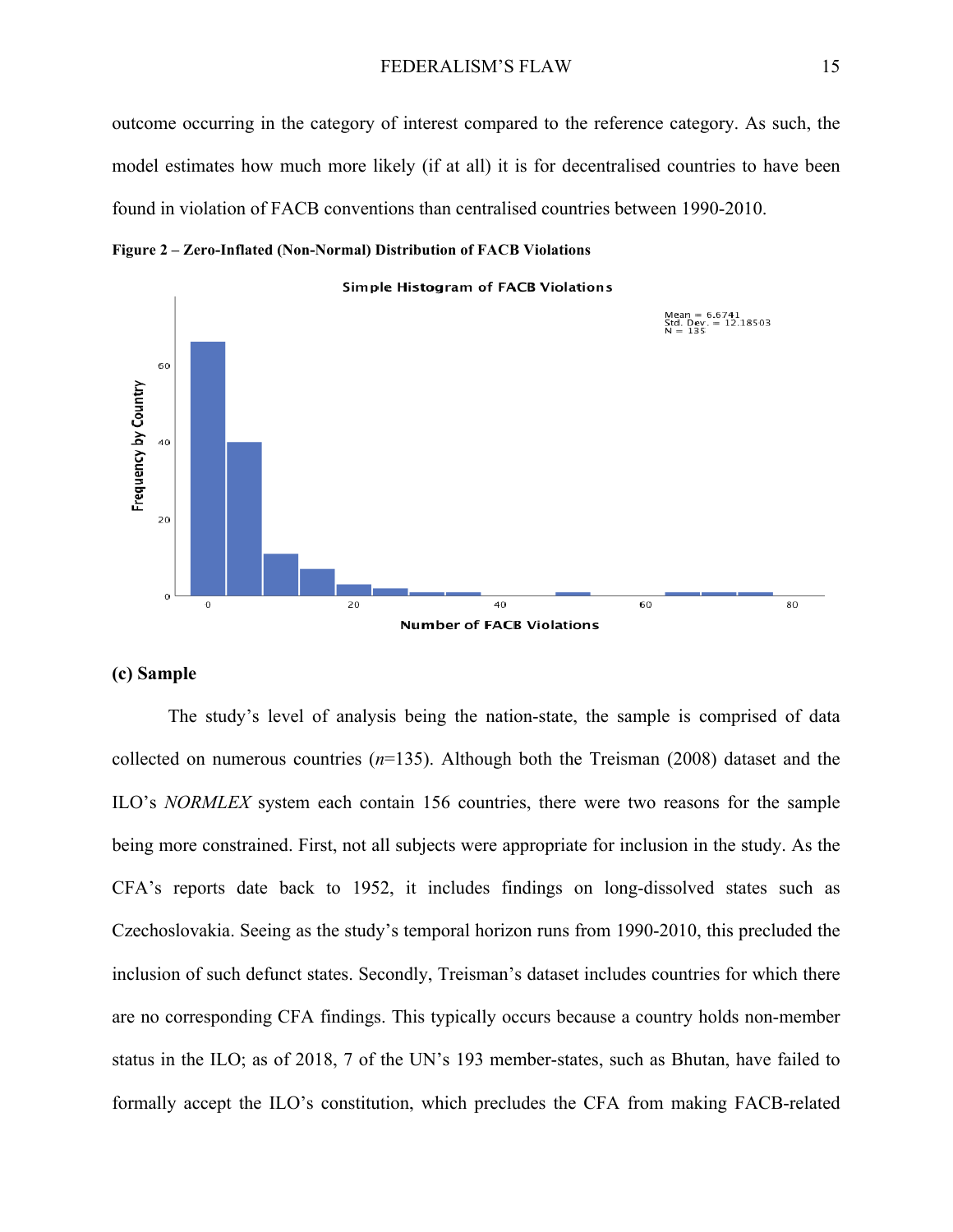findings against them (ILO, 2014). These preconditions aside, a country was included in the final sample if it was present in both the Treisman (2008) and *NORMLEX* sources.

#### **(d) Dependent Variable**

In the multiple linear regressions undertaken in the study, the outcome variable of interest is *FACB Violations (logged*) over the period 1990-2010. It was appropriate to subject the variable to logarithmic transformation given the non-normal distribution referred to above. Importantly, one may only take the logarithm of positive integers. As there were countries that did not record a violation during the study period, the transformation was achieved by adding 1 to each count, meaning the variable takes the form *log(violations+1)*. This achieved a distribution that approximated a normal distribution and made multiple linear regression appropriate. In contrast, the negative binomial robustness check uses FACB violations in its original form given its ability to successfully fit over-dispersed count data.

The study operationalises FACB violations by creating an original dataset derived from CFA complaint reports. While the scope of CFA-examined complaints is vast, it "avoid[s] dealing with matters which do not fall within its specific competence" (ILO, 2006, p.233). One can therefore be certain that all the cases upon which the dependent variable is built are strictly FACB-related, irrespective of the form taken by each complaint. While all complaints are publicly listed on the *NORMLEX* system, they take a textual form that is unsuited to quantitative analysis. Converting them into the appropriate form involved manually coding each complaint to determine the result reached by the CFA, of which there are two general possibilities: unsubstantiated or substantiated. A third result-type, in which no determination could be made as a result of non-cooperation on the part of the respondent, also exists; however, as proper CFA-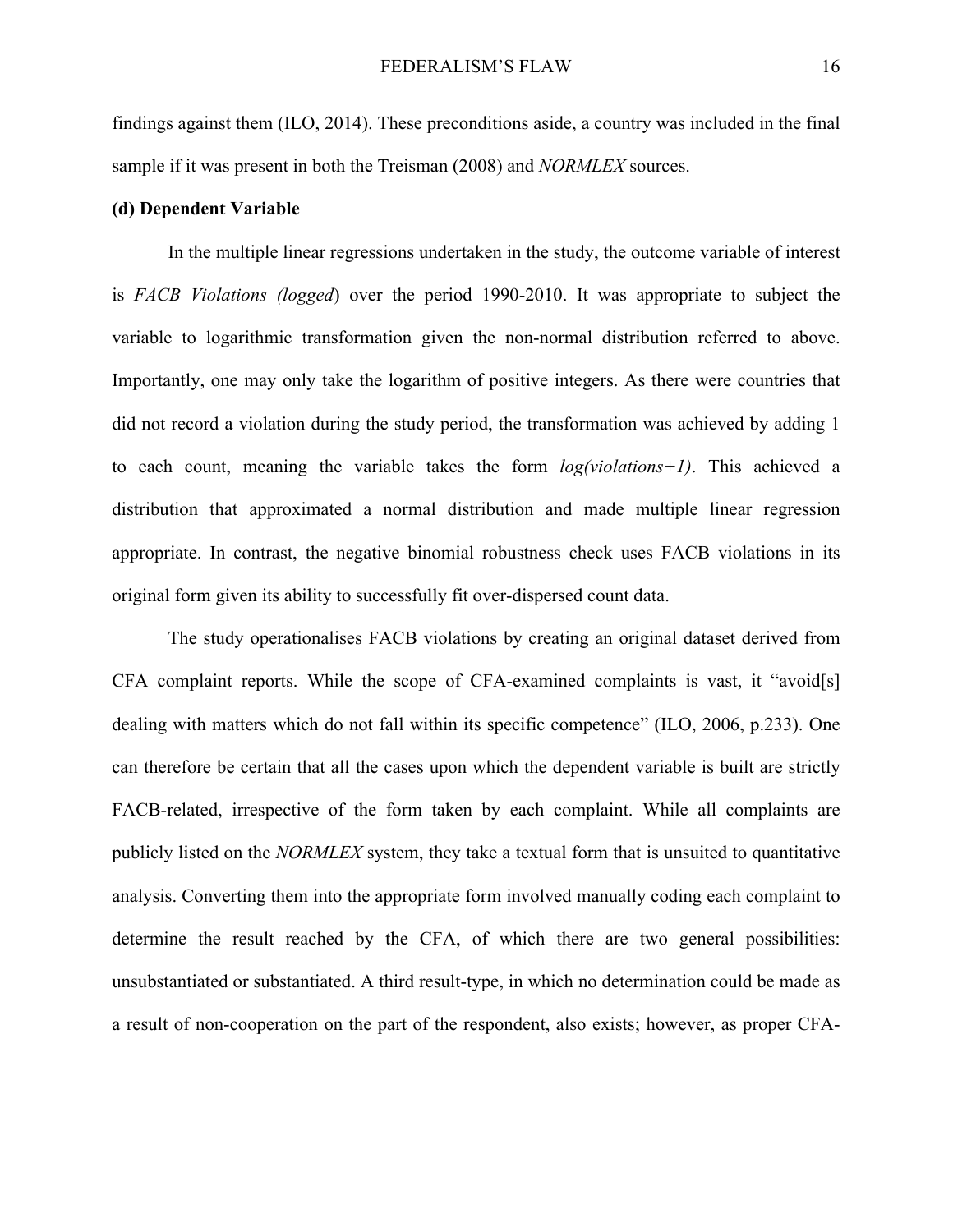adjudication requires "objective evidence of the facts" (Tajgman & Curtis, 2000, p.46), a determination was made to code such cases as unsubstantiated.

Unsubstantiated complaints often took the form of the CFA recommending that the case called for 'no further examination,' as this language is used "where the CFA finds no violation of [FACB]" (Tajgman & Curtis, 2000, p.66). The CFA concludes cases in this language for various reasons, including when the facts do not constitute an infringement of associative freedoms or when the allegations are too vague to consider the merits of the complaint. Moreover, although domestic transgressions often constitute an international FACB violation, the potential for discrepancies reflects that the conventions establish a statutory floor, rather than a ceiling (Maupain, 1998). As such, the CFA at times hears cases in which a state's actions "are not in conformity with the provisions of national laws and regulations, [but] are not contrary to the principles of the [CFA]" (CFA, 1993). Said cases are objectively unsubstantiated, irrespective of the normative ire they draw from the ILO.

Conversely, cases in which "the government has been asked to take action" (Tajgman & Curtis, 2000, p.66), on any aspect of the complaint were deemed substantiated, and only substantiated complaints were coded as FACB violations. As these cases can contain allegations of distinct violations that flow from the same set of facts, it was determined that a singular finding of wrongdoing was sufficient for substantiation. Alternatively, numerous findings of wrongdoing in the same complaint were also classified as one violation. In the vast majority of cases, this approach was sufficiently instructive as to enable coding using solely the 'Recommendations' section of CFA reports. However, where latent ambiguity existed in the recommendations section, the researcher would make use of a report's more detailed 'Conclusions' section to ensure the appropriate coding. Granted this method involved reliance on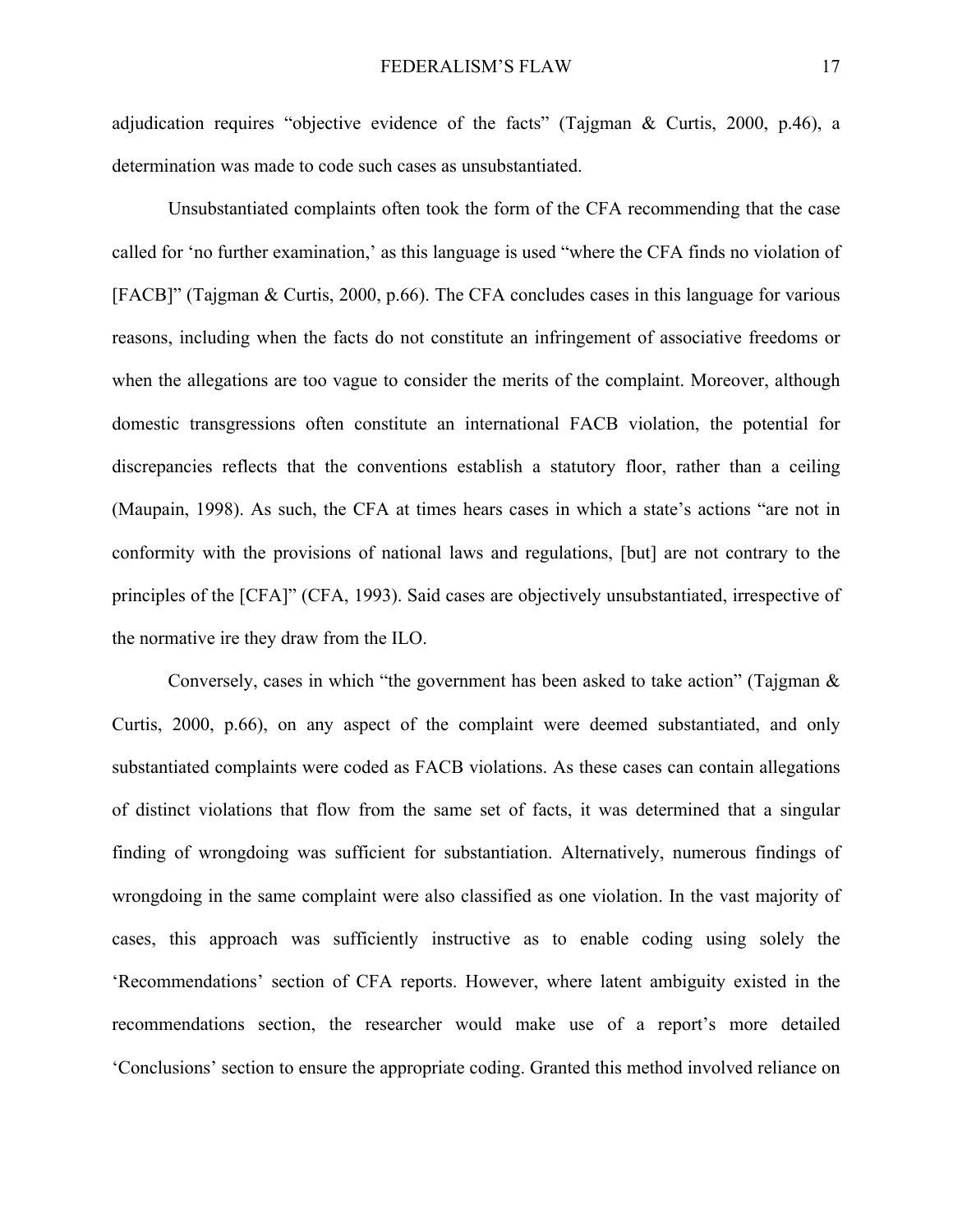the researcher's judgment and – as a one-author study – does not benefit from the procedural safeguard of inter-rater reliability, it closely followed ILO procedures and explanatory documents to maximise coding consistency across cases. Per the ILO (2006), its use of these procedures has enabled it to maintain continuity when determining whether allegations are founded or not.

## **(e) Independent Variables**

*Political Decentralisation* (full model). Decentralisation is operationalised using Treisman's (2008) dichotomous decision-making decentralisation variables of 'autonomy' and 'residual authority.' While autonomy captures whether a country's constitution reserves decision-making on a given issue (such as labour law) to a sub-national legislature, residual authority awards sub-national governments the exclusive authority to legislate on issues that the constitution has not specifically assigned to a given level of government. For example, the German constitution (Art. 30) recognises the residual power of states by contending that "except as otherwise provided…the exercise of state powers and the discharge of state functions is a matter for the *Länder* (states)." Any difference between the two concepts is semantic, for while the decentralisation captured by autonomy is more explicit, the sub-national administrative powers awarded through residual authority are equivalent in practice. As such, when a country's constitution was designated as awarding *either* autonomy or residual authority to sub-national levels of governments, it was assigned a decentralisation score of 1. If a country's constitution awarded *both* autonomous and residual powers, the maximum decentralisation score remained 1.

*Regional Authority Decentralisation* (limited model). To overcome the limitations of a dichotomous variable, the study also uses a continuous measure of decentralisation drawn from Hooghe, Marks, Schakel, Chapman-Osterkatz, Niedzwiecki, & Shair-Rosenfeld's (2016)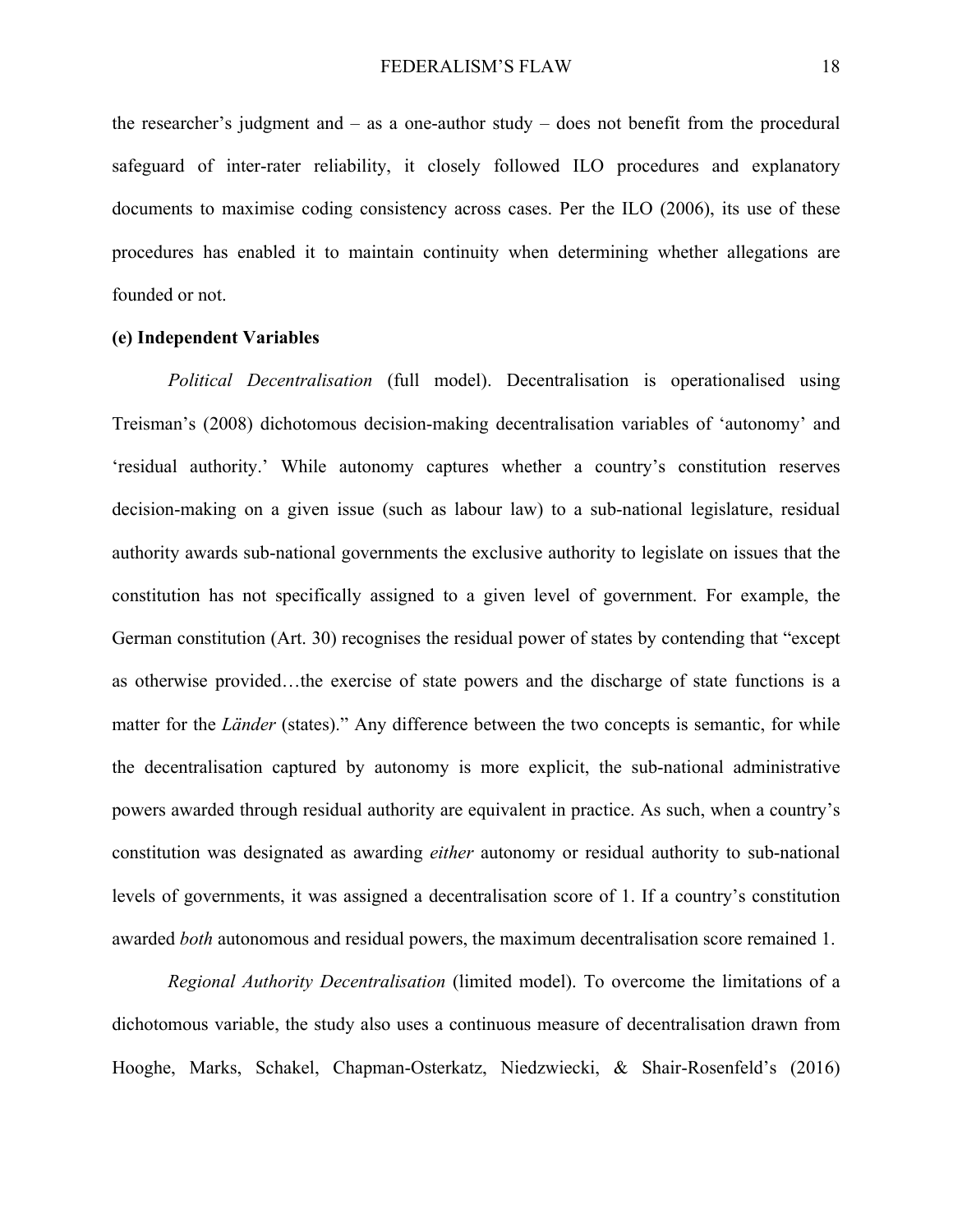*Regional Authority Index*. An original, 7-point measure was created using the index's two most relevant data points: institutional depth (3-point) and policy range (4-point). Institutional depth captures the extent to which a sub-national government is autonomous, while policy range reflects the range of policies for which a sub-national government is responsible, including FACB-related policies. To construct the measure, the yearly scores of both institutional depth and policy range were summed for the period 1990-2010 and then divided by 21 to provide the average authority that sub-national governments exercised throughout the study period. Despite its enhanced granularity, this measure is only employed in the limited model because of its limited scope (*n*=71) in comparison to the decentralisation measure used in the full model.

*Democracy*. Regime form is controlled for using the Polity2 democracy measure, which ranges from -10 (full autocracy) to 10 (full democracy). The established relationships between democracy and the study's main independent and dependent variables made it vital to control for its potential confounding effect. While autocratic systems tend to be more centralised, democratic nations are characterised by devolution (Stoyan & Niedzwiecki, 2018). The positive association between democracy and labour rights reflects that in participative and competitive political systems, workers and their representatives are more effective in advocating for their interests and protecting their codified rights (Ronconi, 2012; Neumayer & De Soysa, 2006).

*Left Party*. To ensure that violations are a function of *how* authority is structured rather than *who* exercises authority, the study controls for the political representation of left-wing parties. Extensive research supports a positive correlation between leftist parties and the representation of labour rights (Huber, Mustillo, & Stephens, 2008; Iversen & Soskice, 2006; Cook & Bazler, 2013). This offers a basis upon which to expect that FACB outcomes would be stronger in left-leaning countries, and research does support the existence of this state-society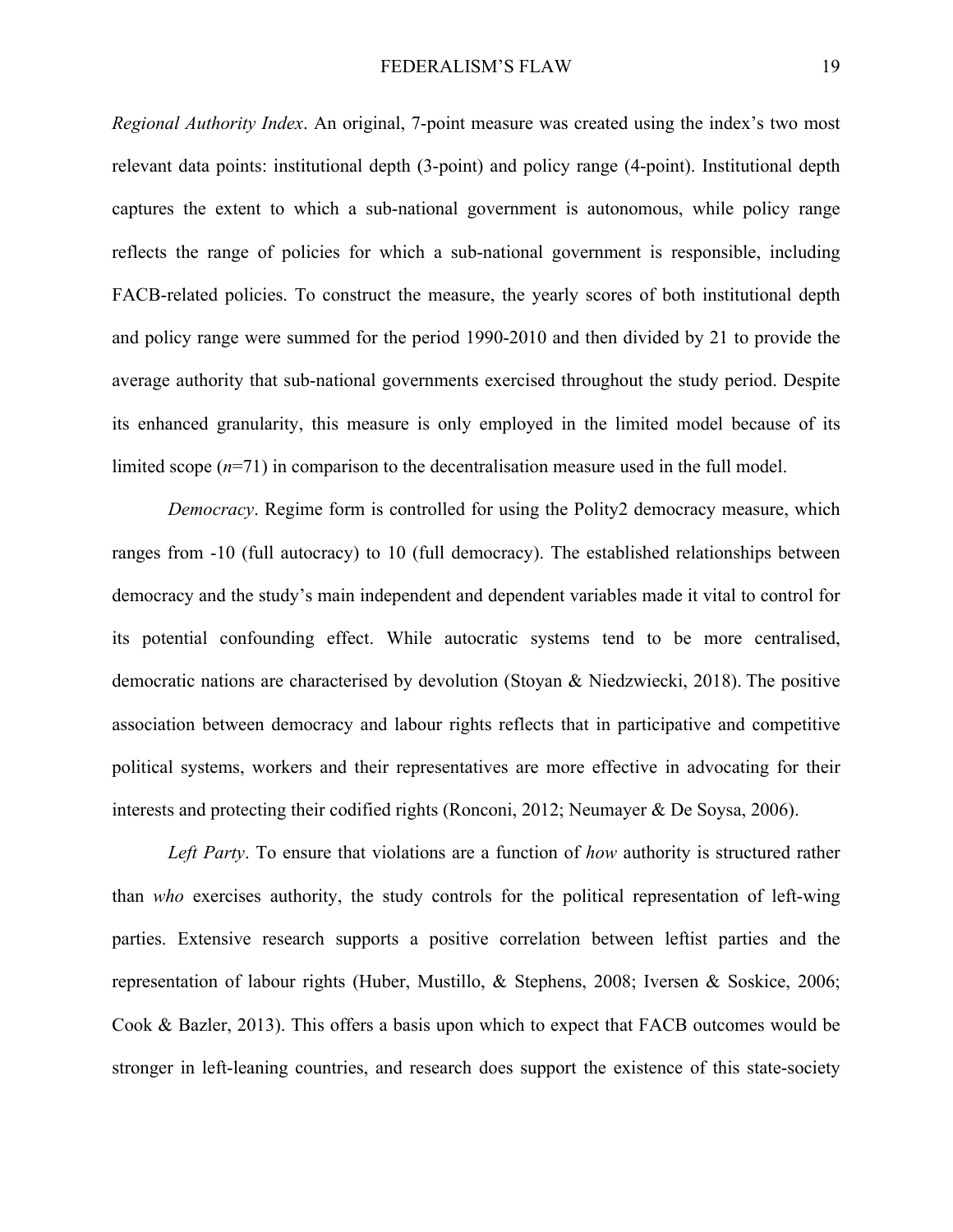linkage (Ronconi, 2012; Amengual, 2014). The study controls for the political influence of leftist parties by modifying Berliner et al.'s (2015) measure. Using data from the Database of Political Institutions, they summed three distinct indicators: whether a leftist party held the executive office, whether it was the largest in the legislature, and whether it was the largest opposition party. The resulting measure could therefore take a yearly value between 0-3, which was then aggregated over the current study period. This indicates the total amount of time that left-wing parties were in a position to formulate and administer pro-labour laws, with higher numbers suggesting greater domestic protection of labour rights.

*FACB Ratification (in years)*. Ratification of the FACB conventions is measured in the sum of the years each convention has been ratified, as derived from the ILO. This measure is more instructive than a simple dichotomous indicator, as – similar to democratisation – ratification may need to be "radical and long-lived" (Treisman, 2000, p.401) to have a significant effect on downstream outcomes. As a 'core labour standard,' FACB has effectively been declared to be a fundamental human right by the UN, which Bellace (2001, p.272-273) argues makes it "extremely difficult for any government…to oppose acknowledging this right." One would therefore assume that ratification reflects an acceptance of the conventions' normative underpinnings and signifies a country's willingness to harmonise their laws and practices with the ILO standard, irrespective of how decentralised their political structure is.

*Labour Inspectors*. The number of labour inspectors per country was collected using three principal sources: the ILO, the U.S. Department of Labor, and the U.S. Department of State. Following the advice of Berliner et al. (2015, p.129), this measure was used to approximate labour-specific state capacity, which "offer[s] a more nuanced picture" than broader metrics of state capacity. This is borne out in the empirical evidence, with some studies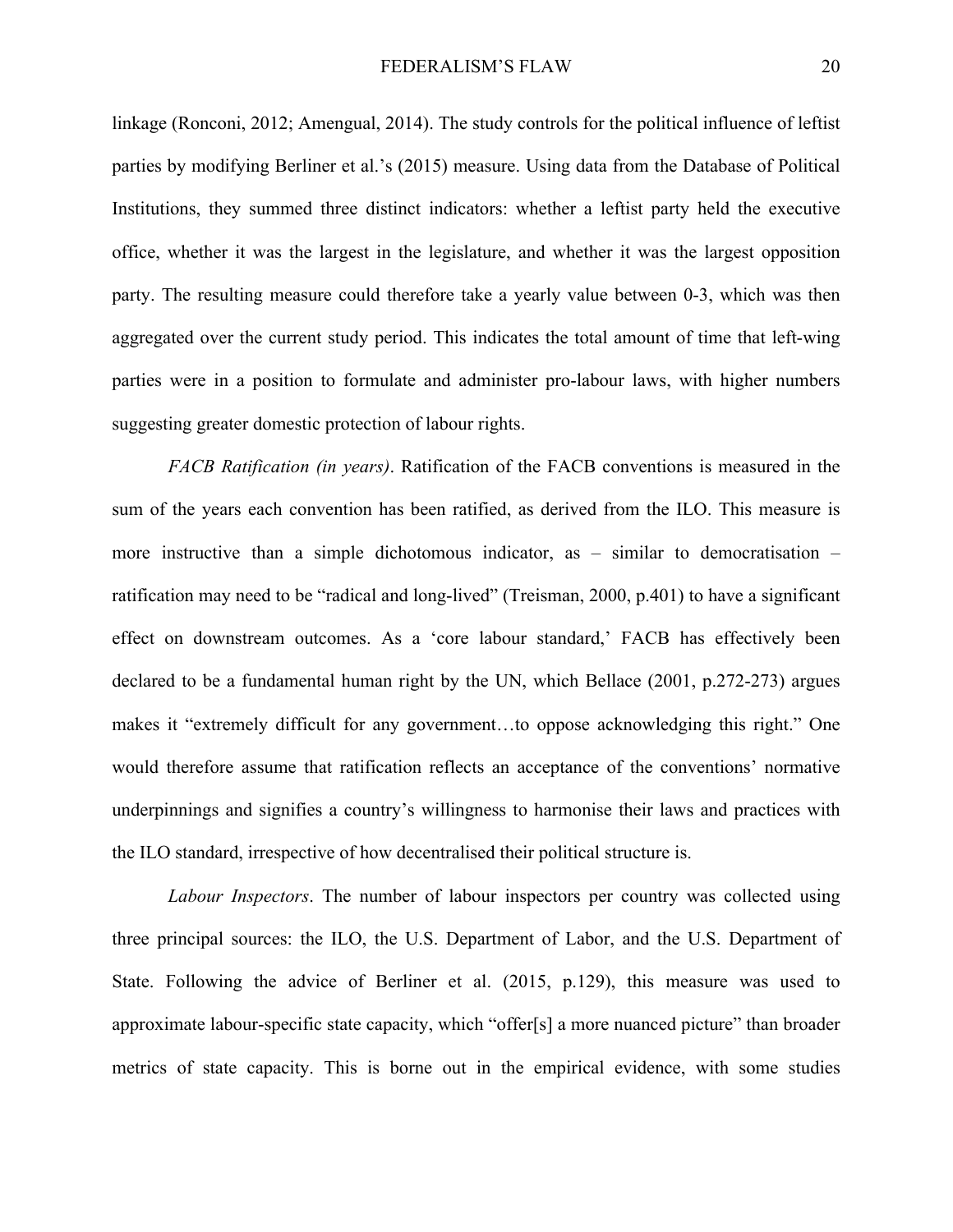suggesting that stronger inspectorates result in greater compliance with labour laws (Ronconi, 2010; Piore & Schrank, 2008), while others find it does nothing to improve workers' outcomes (Bhora, Kanbur, & Mayet, 2012).

*Employees*. The number of employees per country was obtained from *ILOSTAT*. Previous studies have found that population size has a negative relationship with rights compliance, as it increases the opportunities for violations to occur (Poe, Tate, & Keith, 1999; Richards, Gelleny, & Sacko, 2001). While population size is an appropriate control when studying human rights, it is overly broad for a study of FACB rights. Following the logic of the population-human rights relationship, the study controls for a country's number of employees. It is trite law that only employees can be unionised, and it is the employment relationship that provides the legal basis for FACB rights. As such, this avoids including other work arrangements that contribute to employment totals, such as independent contractors and the self-employed, in the measure.

*Lawyers*. To allay concerns that social, rather than political, factors explain the variation in FACB violations, the study uses Michelson's (2013) data to control for the number of lawyers per country. This measure acts as a proxy of litigiousness, with greater numbers implying a higher probability of complaints being filed. Similar relationships have been found to exist in other legal areas (Cross, 1992).

*GDP/Capita*. To assess whether FACB violations reflect development, GDP/capita is controlled for using information from the World Bank. Data was taken for all available years between 1990-2010, with an average GDP/capita value being used in the model. This variable has been found to have a negative relationship with FACB rights in developing countries (Greenhill et al., 2009). Though counterintuitive, this may reflect that advanced economies are often industrial and urbanised, compared to the agricultural and rural economies of lesser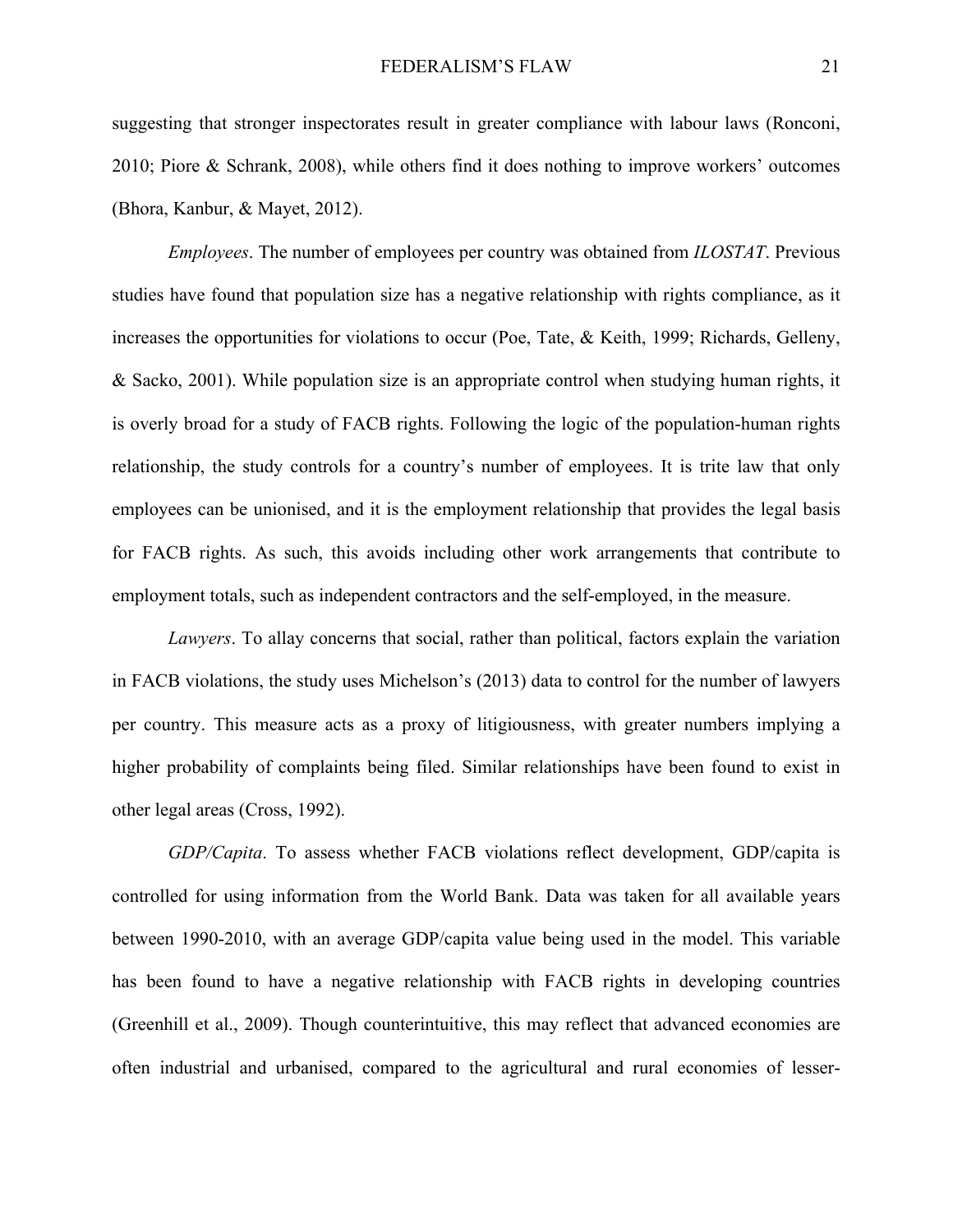developed countries. The proportion of industrial workers renders employment more formal and thereby increases opportunities for FACB-related violations, whereas the urban setting makes it easier to report and detect said violations (Neumayer & De Soysa, 2006; Mosley & Uno, 2007).

*Union Density*. Replicating previous studies (Botero, Djankov, La Porta, Lopez-de-Silanes, & Shleifer, 2004), union density is measured using *ILOSTAT*. Research has found some evidence of a positive relationship between union density and labour rights (Berliner et al., 2015). This presumably reflects the strength of collective action, in that workers' protections reflect their political power and voice (Budd, 2004). Problematically, measuring union density in a cross-national context is fraught with difficulties, as some countries mandate membership in state-sponsored unions that afford little bargaining power (e.g. China's All-China Federation of Trade Unions) (Rudra, 2012), whereas others (e.g. France) have weak unionisation rates despite high collective bargaining coverage (OECD & Visser, 2018). This should be kept in mind when interpreting the results.

*Trade*. The study's independent variables focus predominantly on factors internal to each country. Nonetheless, trade's relationship with both decentralisation (Spiro, 1997; Fry, 2017) and labour violations (Mosley  $&$  Uno, 2007) is too established to ignore. Trade is measured using the sum of a country's exports and imports expressed as a percentage of its GDP, with the data obtained from the World Bank. This captures the degree of openness in a given economy. Typically, economic openness exposes domestic workers to harsh winds of competition. This risks initiating what Drezner (2001) terms a 'race-to-the-bottom' in which the abrogation of labour standards is a tempting strategy to alleviate the risk of capital flight.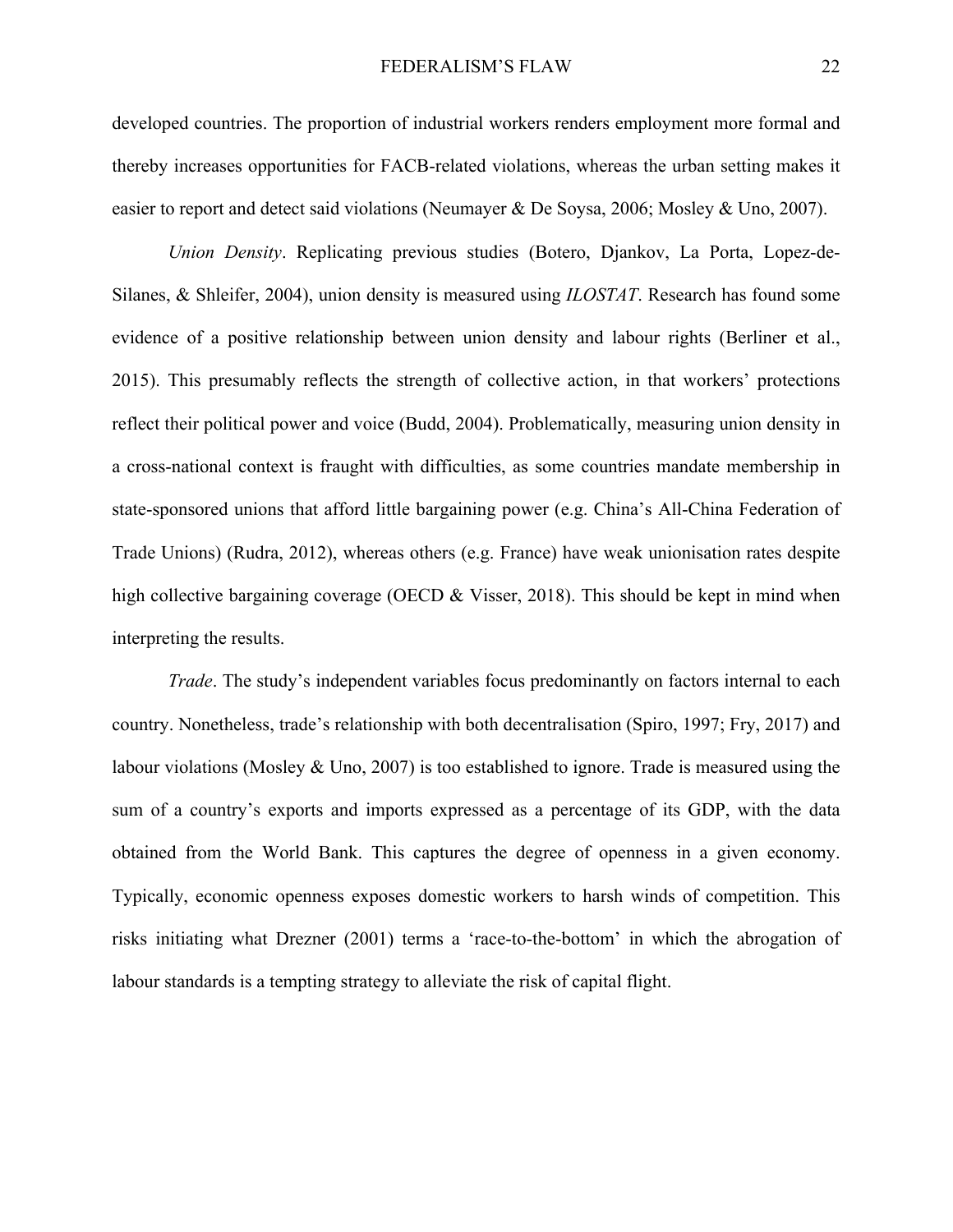## **IV. Results**

The correlation matrix in Table 1 shows the direction and strength of the relationships between all of the study's variables. The statistically significant and moderately strong correlation coefficients for both measures of decentralisation to logged violations  $(r=419;$ *p*<.001; *r*=.236; *p*=.048, respectively) provide preliminary support for the hypothesis.

As mentioned in the 'Independent Variable' section, the study operationalises decentralisation in two ways: dichotomously and continuously. As such, two separate models were run: a full model (with Treisman's (2008) *Political Decentralisation* measure) and a limited model (with Hooghe et al.'s (2016) *Regional Authority Decentralisation* measure). The results will be reported in turn.

# **(a) Full Model Results**

Having satisfied the correlational burden between *Political Decentralisation* and *FACB Violations (logged)*, the study then ran a regression with two steps in an attempt to further falsify the hypothesised association between decentralisation and labour law violations, the descriptive statistics and model summary of which can be found in Appendix A. The first step involved a simple linear regression, in which *FACB Violations (logged)* was regressed on *Political Decentralisation*. The findings were supportive of the hypothesis, with a move from centralisation to decentralisation increasing the expected amount of logged violations by nearly 1.1 (β = 1.086;  $p < .001$ ). Taken on its own, this measure of decentralisation purported to explain almost 18% of the total variation in labour law violations.

The second step of the regression involved the inclusion of nine additional measures alongside *Political Decentralisation*, conceptualised as control variables. As reflected in Table 2, while the inclusion of these additional factors marginally reduced its predictive strength,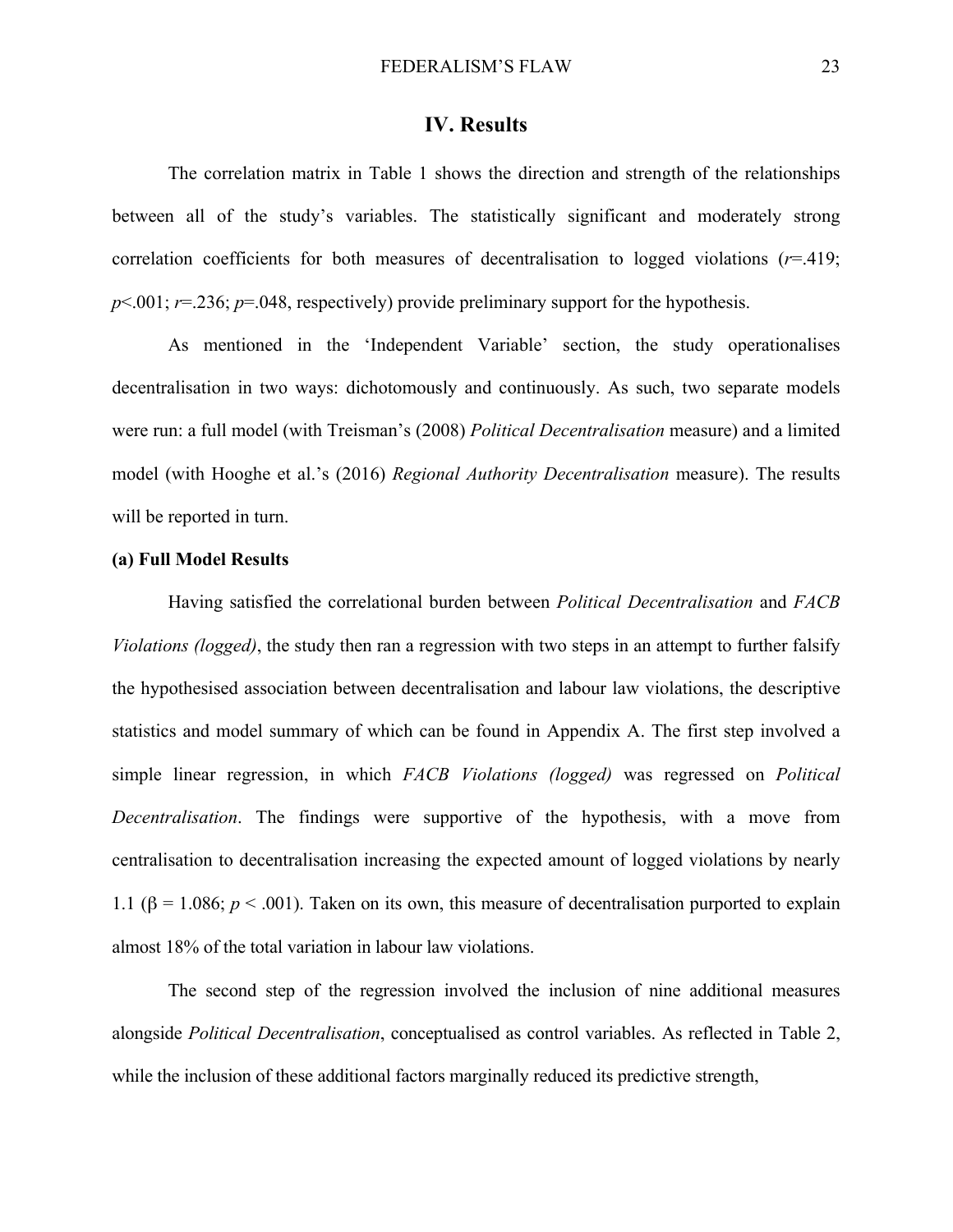|                                                              |                     |                      | FACB                   | Political           |                       |                  |                  | FACB                       |                      | Employees                             |                      |                     |                             |                                  |
|--------------------------------------------------------------|---------------------|----------------------|------------------------|---------------------|-----------------------|------------------|------------------|----------------------------|----------------------|---------------------------------------|----------------------|---------------------|-----------------------------|----------------------------------|
|                                                              |                     | Violations<br>FACB   | Violations<br>(logged) | Decentralisati<br>5 | Regional<br>Authority | Democracy        | Left Party       | Ratification (in<br>years) | Inspectors<br>Labour | thousands)<br>₿                       | Lawyers              | GDP (per<br>capita) | Union Density               | Trade (as a %<br>of GDP)         |
| FACB Violations                                              | Pearson Correlation |                      | 799 <sup>"</sup>       | 469                 | 223                   | .169             | $\tilde{5}$      | 89                         | $-029$               | SS.                                   | .176                 | $-043$              | $-207$                      | $-239$                           |
|                                                              | Sig. (2-tailed)     |                      | g                      | g                   | <b>GS</b>             | 060              | 912              | SS <sub>3</sub>            | 785                  | 545                                   | ă                    | $62^{\circ}$        | 930                         | ăg                               |
|                                                              | z                   | 135                  | 135                    | $\frac{55}{2}$      | π                     | 135              | 135              | 135                        | ऊ                    | 135                                   | $\frac{15}{25}$      | 134                 | జ                           | 134                              |
| FACB Violations (logged)                                     | Pearson Correlation | 799                  |                        | 419                 | 236                   | 167              | 037              | .066                       | 037                  | .144                                  | $260^{\degree}$      | $\approx$           | .279                        | 241                              |
|                                                              | Sig. (2-tailed)     | Sö                   |                        | So                  | 38                    | G3               | 670              | 450                        | 721                  | <b>GO</b>                             | 500                  | 27                  | 009                         | ăg                               |
|                                                              | $\geq$              | 135                  | 135                    | 135                 | Σ                     | 135              | 135              | 135                        | ਡ                    | 135                                   | 135                  | 134                 | 8                           | 134                              |
| Political Decentralisation                                   | Pearson Correlation | 469                  | $\frac{1}{4}$          |                     | 609                   | 219              | $\tilde{c}$      | $\approx$                  | 35                   | 150                                   | 415                  | 130                 | $\frac{118}{11}$            | $-166$                           |
|                                                              | Sig. (2-tailed)     | g                    | $\frac{8}{2}$          |                     | go                    | 024              | $\mathbb{S}^5$   | 387                        | .758                 | 114                                   | g                    | 173                 | 312                         | $\widetilde{\mathbf{g}}$         |
|                                                              | $\geq$              | 135                  | $\frac{135}{25}$       | 135                 | Ν                     | 135              | 113              | 135                        | ऊ                    | 135                                   | 135                  | 134                 | 3                           | 134                              |
| Regional Authority                                           | Pearson Correlation | 223                  | ้ว8<br>236             | ំខ្ល                |                       | 137              | $\approx$        | $-022$                     | នៃ                   | 439                                   | $\overline{397}$     | <u>้วูล</u>         | $-063$                      | ់នៃ                              |
|                                                              | Sig. (2-tailed)     | .062                 | 36                     | g                   |                       | 274              | 407              | $\overline{\phantom{0}}85$ | g                    | BOO.                                  | š                    | $\frac{2}{3}$       | 625                         | <b>GO</b>                        |
|                                                              | $\geq$              | $\overline{r}$       | $\overline{r}$         | Ν                   | Σ                     | Ν                | ř                | Η                          | ř                    | Η                                     | Н                    | ř                   | Σ                           | ř                                |
| Democracy                                                    | Pearson Correlation | .169                 | 167                    | 719<br>ب            | 137                   |                  | 357              | -275                       | $-144$               | $-075$                                | .170                 | 440                 | $\overline{5}$              | 147                              |
|                                                              | Sig. (2-tailed)     | 060                  | $\mathbf{g}$           | 024                 | 274                   |                  | goo.             | 002                        | 177                  | Ş                                     | 58                   | SOO.                | 923                         | $\leq$                           |
|                                                              | $\geq$              | 135                  | 135                    | 135                 | Η                     | 135              | 135              | 135                        | ਡ                    | 135                                   | 135                  | $\frac{34}{3}$      | SS                          | 134                              |
| Left Party                                                   | Pearson Correlation | $\frac{6}{10}$       | <b>CSD</b>             | $\frac{2}{5}$       | $\tilde{5}$           | 357              |                  | 380                        | 188                  | .163                                  | 169                  | $\frac{1}{2}$       | .102                        | $-013$                           |
|                                                              | Sig. (2-tailed)     | 912                  | 670                    | 395                 | 407                   | ag               |                  | 317                        | 070                  | $95^{\circ}$                          | 049                  | 197                 | $\overline{35}$             | $\overset{\sim}{\phantom{\sim}}$ |
|                                                              | $\geq$              | 135                  | 135                    | 135                 | Σ                     | 135              | 135              | 135                        | వే                   | 135                                   | 135                  | 134                 | 8                           | 134                              |
| FACB Ratification (in years)                                 | Pearson Correlation | .058                 | 66                     | $\Xi$               | 022                   | 275              | <b>380</b>       |                            | $-197$               | $229$ <sup><math>\degree</math></sup> | 315                  | É                   | $\frac{312}{2}$             | 024                              |
|                                                              | Sig. (2-tailed)     | $\mathbb{S}08$       | 450                    | 58 <sub>7</sub>     | 58                    | $\overline{002}$ | 317              |                            | 57                   | <b>SOO</b>                            | 012                  | 247                 | $\tilde{5}$                 | .779                             |
|                                                              | $\geq$              | 135                  | 135                    | 135                 | 7                     | 135              | 135              | 135                        | ऊ                    | 135                                   | 135                  | 134                 | జ                           | 134                              |
| Labour Inspectors                                            | Pearson Correlation | .029                 | 037                    | 35                  | ទ្រ                   | $-144$           | 188              | $-197$                     |                      | <b>SI</b>                             | 229                  | ξġ                  | 097                         | $-189$                           |
|                                                              | Sig. (2-tailed)     | .785                 | .721                   | .758                | BÖ                    | 177              | 070              | <b>GO</b>                  |                      | SO.                                   | 027                  | $963$               | 429                         | 071                              |
|                                                              | $\geq$              | <u>ង</u>             | ऊ                      | 2                   | Σ                     | ऊ                | S,               | ऊ                          | వే                   | వే                                    | ਡ                    | ऊँ                  | 38                          | ਡੋ                               |
| Employees (in thousands)                                     | Pearson Correlation | <b>CS3</b>           | .144                   | .150                | 439                   | $-075$           | .163             | $.29^{\circ}$              | <b>isi</b>           |                                       | 465                  | ິຣິ                 | 55                          | $rac{8}{1}$                      |
|                                                              | Sig. (2-tailed)     | 545                  | 50                     | 114                 | $\mathsf{SO}_{2}$     | 40 <sup>1</sup>  | $\frac{8}{2}$    | 50.00                      | g                    |                                       | $\mathsf{SO}$        | 824                 | $\tilde{5}$                 | $022\,$                          |
|                                                              | $\geq$              | 135                  | $\frac{55}{25}$        | 135                 | Σ                     | 135              | 135              | 135                        | ऊ                    | 135                                   | 135                  | $\frac{34}{2}$      | 3                           | 134                              |
| Lawyers                                                      | Pearson Correlation | .176                 | 260                    | 415                 | 397                   | 170              | ្មែ              | $-215$                     | 229                  | 465                                   |                      | ່ຊື                 | Filt-                       | $-276$                           |
|                                                              | Sig. (2-tailed)     | $\Xi$                | $\Xi$                  | $\mathsf{SO}$       | ē,                    | 058              | 349              | $\Xi$                      | 027                  | $\mathbb{S}$                          |                      | 5 <sup>o</sup>      | $\overline{\mathbb{H}}$     | $\tilde{g}$                      |
|                                                              | $\geq$              | $135$                | 135                    | $^{135}$            | Σ                     | $\frac{15}{2}$   | 135              | 135                        | 3                    | 135                                   | 135                  | 134                 | 36                          | $\frac{5}{2}$                    |
| GDP (per capita)                                             | Pearson Correlation | $-043$               | .106                   | 130                 | 294                   | 440              | $\frac{11}{2}$   | $\approx$                  | ăg                   | ero                                   | 209                  |                     | $\overline{\overline{379}}$ | 245                              |
|                                                              | Sig. (2-tailed)     | $\tilde{\mathbb{S}}$ | 27                     | .173                | $\Xi$                 | $\mathsf{SO}$    | 197              | 247                        | 963                  | 824                                   | 5 <sup>o</sup>       |                     | $\mathsf{SO}$               | $\approx$                        |
|                                                              | $\geq$              | $\frac{23}{2}$       | $13$                   | 133                 | Ν                     | 134              | 134              | 134                        | ऊ                    | 134                                   | 134                  | $\frac{34}{2}$      | 38                          | 134                              |
| Union Density                                                | Pearson Correlation | $-207$               | .279                   | $\frac{8}{11}$      | .063                  | $\overline{5}$   | 102              | 312                        | 50                   | 59                                    | Ħ                    | 379                 |                             | 86                               |
|                                                              | Sig. (2-tailed)     | <b>990</b>           | go                     | 312                 | 625                   | 923              | $\overline{35}$  | $\tilde{e}$                | 429                  | $\Xi$                                 | $\overleftarrow{31}$ | <b>SO</b>           |                             | 437                              |
|                                                              | $\geq$              | 3                    | 8                      | 38                  | Ľ.                    | SS               | 8                | ၼ                          | జ                    | 8                                     | జ                    | 3                   | జ                           | 38                               |
| Trade (as a % of GDP)                                        | Pearson Correlation | $-239$               | $\frac{1}{241}$        | .166                | $^{156}$              | 147              | $\frac{1}{2}$    | 024                        | $\frac{8}{100}$      | $\frac{98}{1}$                        | $-276$               | 245                 | 86                          |                                  |
|                                                              | Sig. (2-tailed)     | $\frac{8}{2}$        | 005                    | <b>SS</b>           | $\approx$             | 104              | $\mathbb{S}^2_2$ | .779                       | $\overline{5}$       | 022                                   | ă                    | å                   | 437                         |                                  |
|                                                              | $\geq$              | 134                  | 134                    | 134                 | Σ                     | 134              | 134              | $\frac{34}{2}$             | ऊ                    | 134                                   | 134                  | $\frac{34}{2}$      | 38                          | 134                              |
| **. Correlation is significant at the 0.01 level (2-tailed). |                     |                      |                        |                     |                       |                  |                  |                            |                      |                                       |                      |                     |                             |                                  |
| *. Correlation is significant at the 0.05 level (2-tailed).  |                     |                      |                        |                     |                       |                  |                  |                            |                      |                                       |                      |                     |                             |                                  |

#### **Table 1 – Correlation Matrix**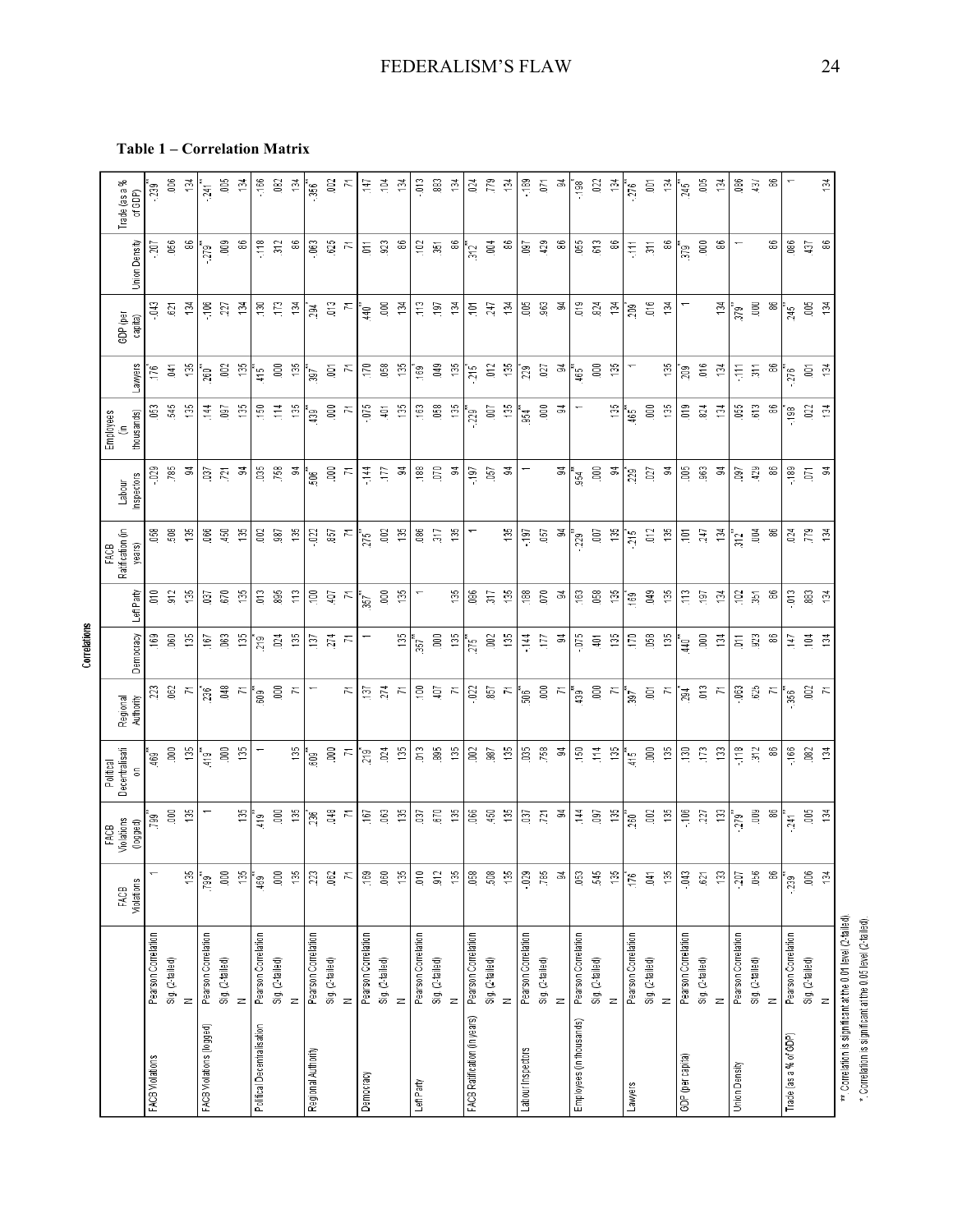decentralisation remained a statistically significant predictor of FACB violations (β = 0.759; *p* = .016). Though *prima facie* small, its impact becomes increasingly apparent when one considers that the maximum value of logged violations in the sample was Argentina's 4.32 violations. As such, the decentralisation coefficient effectively suggests that two countries – one decentralised through federalism and the other fully centralised – with otherwise equal political and economic characteristics would differ in expected violations by 17.6%, with the federalist country exhibiting poorer FACB-related compliance than its centralised counterpart. The magnitude of this effect underscores how decentralisation was the best predictor of violations in the model by a significant margin, with the predicted effect of decentralisation on FACB violations being over 42-times stronger than the next most impactful control variable.

|  |  |  |  |  | <b>Table 2 - Full Model Regression Coefficients</b> |
|--|--|--|--|--|-----------------------------------------------------|
|--|--|--|--|--|-----------------------------------------------------|

|       |                                        |                             |            | Standardized |          |      |                                 |             |
|-------|----------------------------------------|-----------------------------|------------|--------------|----------|------|---------------------------------|-------------|
|       |                                        | Unstandardized Coefficients |            | Coefficients |          |      | 95.0% Confidence Interval for B |             |
| Model |                                        | В                           | Std. Error | Beta         |          | Sig. | Lower Bound                     | Upper Bound |
|       | (Constant)                             | 1.183                       | .130       |              | 9.088    | .000 | .923                            | 1.443       |
|       | <b>Political Decentralisation</b>      | 1.086                       | .289       | .419         | 3.754    | .000 | .508                            | 1.664       |
| 2     | (Constant)                             | 1.809                       | .409       |              | 4.419    | .000 | .989                            | 2.628       |
|       | <b>Political Decentralisation</b>      | .759                        | .305       | .293         | 2.490    | .016 | .149                            | 1.369       |
|       | Democracy                              | $-006$                      | .026       | $-034$       | $-229$   | .820 | $-058$                          | .046        |
|       | Left Party                             | .012                        | .009       | .175         | 1.307    | .196 | $-007$                          | .031        |
|       | <b>FACB Ratification (in</b><br>years) | .004                        | .003       | .143         | 1.180    | .243 | $-003$                          | .010        |
|       | Labour Inspectors                      | $-.001$                     | .000       | $-2.306$     | $-2.878$ | .006 | $-002$                          | .000        |
|       | Employees (in<br>thousands)            | 5.993E-005                  | .000       | 2.567        | 2.976    | .004 | .000                            | .000        |
|       | Lawyers                                | $-6.640E - 006$             | .000       | $-671$       | $-2.333$ | .023 | .000                            | .000        |
|       | GDP (per capita)                       | 1.311E-005                  | .000       | .137         | .845     | .402 | .000                            | .000        |
|       | Union Density                          | $-.018$                     | .007       | $-323$       | $-2.476$ | .016 | $-033$                          | $-003$      |
|       | Trade (as a % of GDP)                  | $-008$                      | .004       | $-0.309$     | $-2.349$ | .022 | $-015$                          | $-.001$     |

Coefficients<sup>a</sup>

a. Dependent Variable: FACB Violations (logged)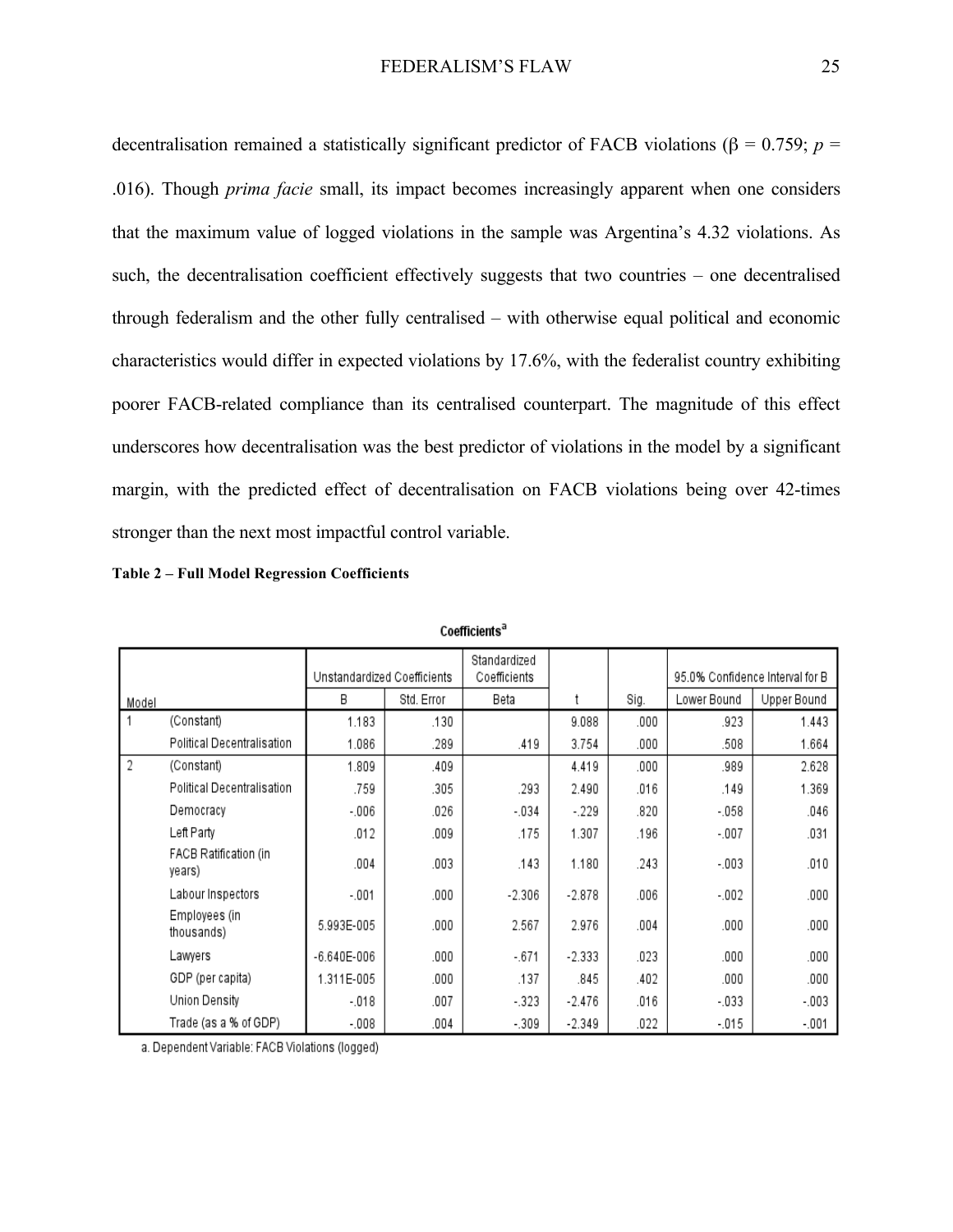Having reported the findings related to decentralisation, the paper will now discuss the various control variables. Overall, the incremental variance explained by the inclusion of the relevant controls amounted to approximately 22% of the total variation in FACB violations. Taken collectively, this meant that the full model explained almost 40% of the variation in FACB violations across the entire sample. The relationships between the distinct controls and FACB violations were in the expected direction; however, not all were significant. Of particular interest was the apparent insignificance of GDP on FACB violations. Previous studies into the correlates of labour rights often limited their scope to developing countries, with Greenhill et al. (2009, p.672) doing so on the basis that labour rights in industrialised nations "are superior to those in developing countries." However, this conflates *regulatory standards* with *lived experiences*, which "must be delivered 'out there'" to take effect (Devas & Delay, 2006, p.692). In the intervening space, there are many opportunities for political variables, such as decentralisation, to dilute *de jure* standards and effectively transform them into mere institutional windowdressing rather than substantive protections. The null results for the GDP variable suggest this is what occurs in practice, with decentralisation positively associated to FACB violations *across* the economic spectrum.

Leaving the other non-significant findings aside, the results of the remaining control variables will now be reported. The amount of labour inspectors was negatively associated with the number of violations, which suggests that labour-specific state capacity does have a deterrent effect on prospective violators. However, the coefficient effect was extremely small, with 1000 additional labour inspectors reducing the expected amount of logged violations by only 1 over a twenty-year period ( $p = .006$ ). A similar finding was made with respect to the number of lawyers in a given society. Specifically, the model would predict that an additional lawyer would reduce a country's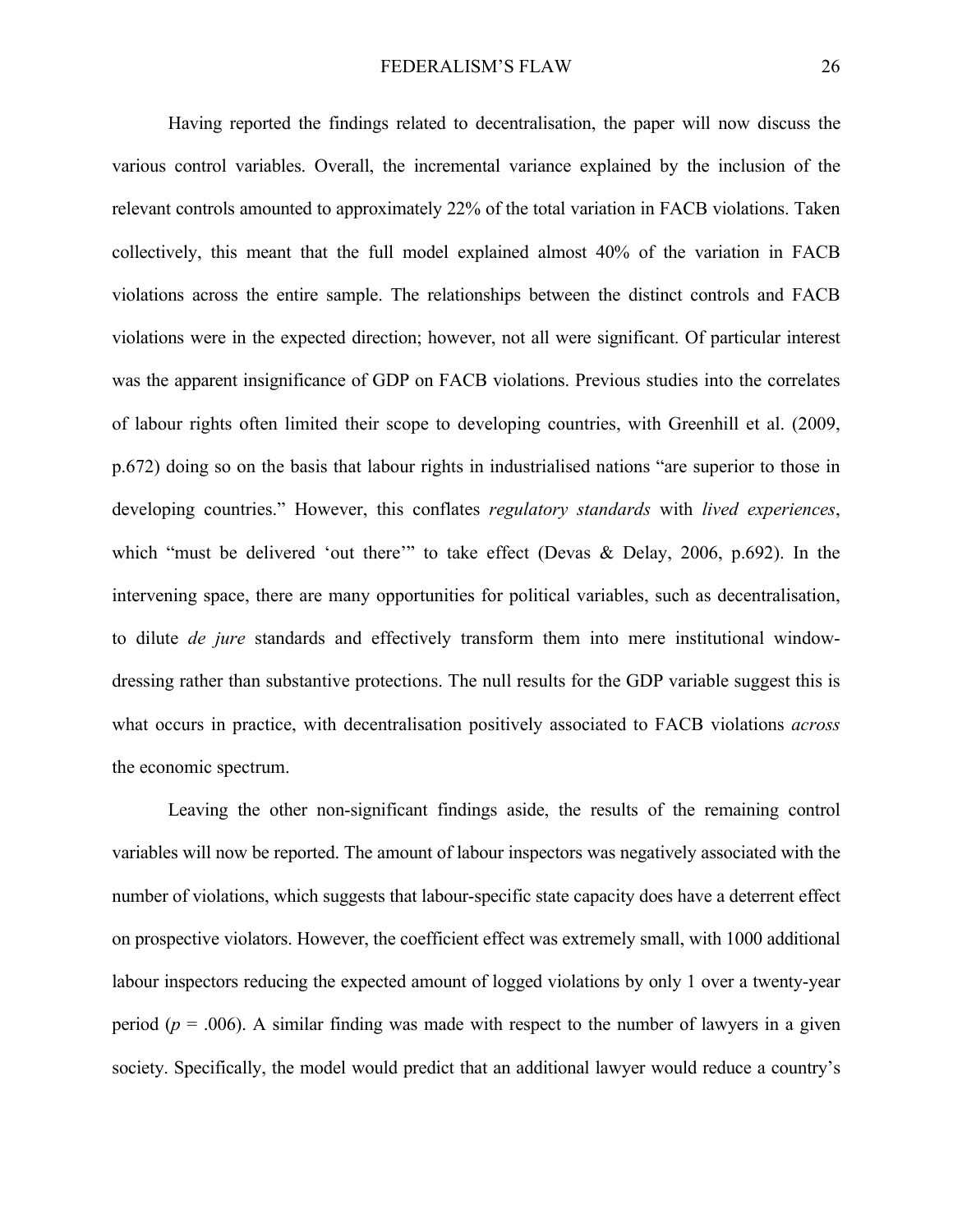amount of logged violations by 0.000007 over the study period ( $p = .023$ ). A negative relationship was also established between violations and union density; a 10% increase in the unionisation rate would be expected to reduce logged violations by  $0.18$  ( $p = .016$ ), holding all else constant. The unionisation findings are highly disturbing given the hollowing out of trade unions across developed countries, with Kjellberg's (2011) study on 18 OECD members finding that unionisation rates had fallen in each country. Additionally, a country's number of employees was found to be a positive predictor of labour law violations, with an additional million employees associated with an expected increase in logged FACB violations of 0.06 (*p* = .004). While the model's domestic factors behaved as expected, its one international economic factor, trade, did not. The more a country relied on trade, the better their respect for collective labour rights, with a 10% increase in the trade-to-GDP ratio involving an expected reduction of 0.08 logged violations. However, trade's weaker coefficient than both decentralisation and left-party are supportive of Mosley & Uno's (2007, p.934) conclusion that "it is not so much differences in economic internationalization that drive variations in labor rights but differences in political institutions." Taking the results of the full model collectively, it is apparent that decentralisation is one such political institution that drives variations in FACB-related outcomes.

#### **(b) Limited Model Results**

The study now turns to examining the effects of Hooghe et al.'s (2016) more granular indicator of decentralisation to determine whether this changes the results. Aside from swapping decentralisation variables and limiting the sample to the aforementioned 71 countries, the analysis is identical to that conducted in the previous section. The descriptive statistics and model summary can be found in Appendix B.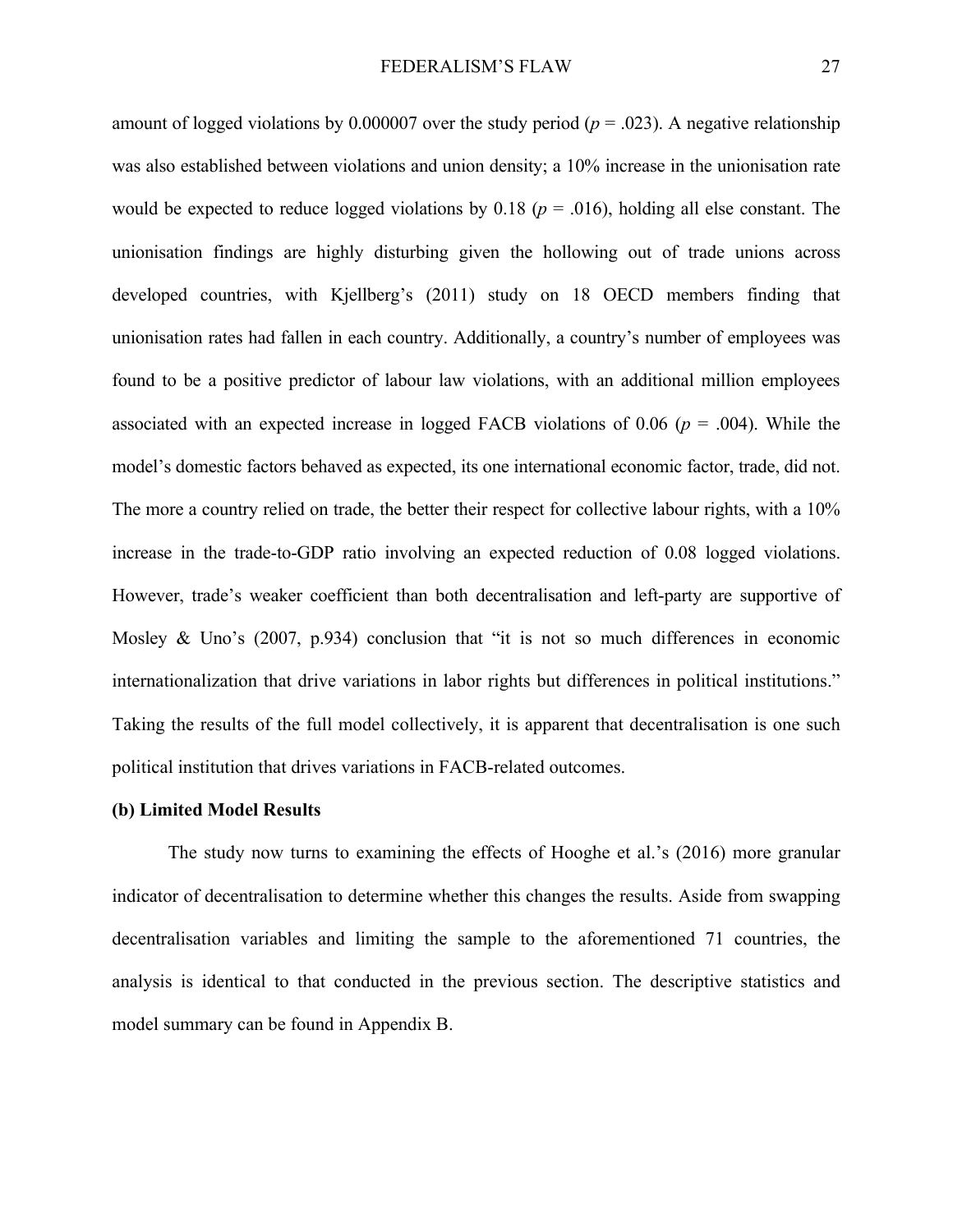As seen in Table 3, regressing *FACB Violations (logged)* onto *Regional Authority Decentralisation* provided further evidence in support of the hypothesis. When included as the lone predictor variable, the model was 90% confident that a one-unit increase in regional authority would be associated with upwards of .24 more logged violations. The model would therefore predict that countries on opposite ends of the 7-point regional authority scale would differ in logged violations by nearly 1.5 cases across the study period, holding all else constant. On its own, this version of decentralisation was found to explain 6% of the variation in logged violations, which amounts to only one-third of the predictive strength of Treisman's (2008) decentralisation measure. This likely reflects the aggregate and therefore imperfect nature of the *Regional Authority Index*, which includes decentralisation data on policy areas that are irrelevant to the current study, such as immigration. Including the control variables into the second step of the regression did little to alter the results, with regional authority remaining positively associated with logged violations ( $\beta$  = .120; *p* = .091), albeit at a lower level of statistical significance.

|       |                              |                             |            | Coefficients <sup>a</sup>    |          |      |             |                                 |
|-------|------------------------------|-----------------------------|------------|------------------------------|----------|------|-------------|---------------------------------|
|       |                              | Unstandardized Coefficients |            | Standardized<br>Coefficients |          |      |             | 90.0% Confidence Interval for B |
| Model |                              | В                           | Std. Error | Beta                         |          | Sig. | Lower Bound | Upper Bound                     |
|       | (Constant)                   | 1.317                       | .246       |                              | 5.352    | .000 | .906        | 1.729                           |
|       | Regional Authority           | .104                        | .058       | .236                         | 1.800    | .077 | .007        | .201                            |
| 2     | (Constant)                   | 1.855                       | .842       |                              | 2.204    | .033 | .442        | 3.268                           |
|       | Regional Authority           | .120                        | .069       | .270                         | 1.727    | .091 | .003        | .236                            |
|       | Democracy                    | .080                        | .087       | .198                         | .920     | .362 | -.066       | .227                            |
|       | Left Party                   | $-013$                      | .011       | $-150$                       | $-1.164$ | .250 | $-032$      | .006                            |
|       | FACB Ratification (in years) | .002                        | .005       | .072                         | .492     | .625 | $-005$      | .010                            |
|       | Labour Inspectors            | .000                        | .000       | $-141$                       | $-774$   | .443 | $-.001$     | .000                            |
|       | Employees (in thousands)     | 1.589E-005                  | .000       | .293                         | .950     | .347 | .000        | .000                            |
|       | Lawyers                      | 3.419E-008                  | .000       | .004                         | .014     | .989 | .000        | .000                            |
|       | GDP (per capita)             | $-5.752E - 005$             | .000       | - 535                        | $-1.954$ | .057 | .000        | .000                            |
|       | Union Density                | .001                        | .013       | .023                         | .107     | .915 | - 020       | .023                            |
|       | Trade (as a % of GDP).       | $-004$                      | nn4        | $-154$                       | - 985    | 330  | $-011$      | nna                             |

**Table 3 – Limited Model Regression Coefficients**

a. Dependent Variable: FACB Violations (logged)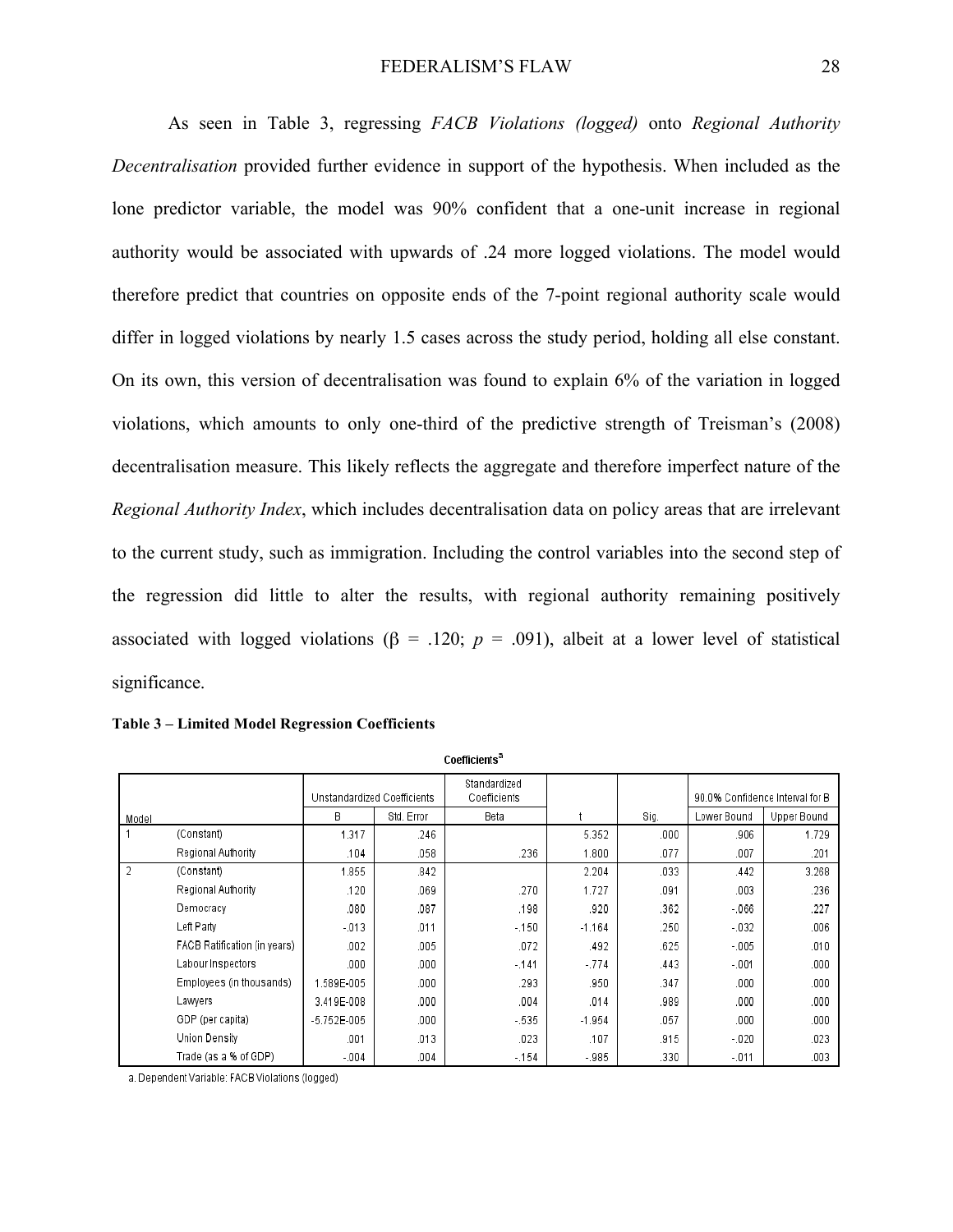## **(c) Robustness Check**

The study now investigates the robustness of its main results against an alternative modeling choice, namely a negative binomial model rather than a multiple regression model. While the over-dispersed nature of FACB violations required a log-transformation to satisfy the assumptions of the linear model, the negative binomial fit the non-log-transformed count data well. This is reflected by its Pearson Chi-Square/degrees of freedom value of .818, which is significantly above the minimum goodness-of-fit threshold of .05 (Mi, Di, & Schafer, 2015), and the fact that over 95% of the residuals are under an absolute value of 2 without systematic deviations away from 0 (Gardner, Mulvey, & Shaw, 1995). Full results regarding the model's goodness-of-fit can be found in Appendix C.

The results of the robustness check are shown in Table 4. It must be noted that the robustness check was run against the full sample, which is why Treisman's (2008) decentralisation variable was included in the model and Hooghe et al.'s (2016) regional authority indicator was not, in an effort to avoid multicollinearity. As seen, decentralisation represents the reference category; therefore, the substantive analysis is made with respect to centralised countries. As evidenced by the adjusted odds ratio, the ILO was 1.378-times less likely to uncover a violation against centralised states than they were against decentralised states during the study period, and this finding was statistically significant at all conventional levels of significance ( $p < .001$ ). This provides further evidence in support of the positive relationship between decentralisation and FACB violations established in the main model, thereby further supporting the paper's hypothesis. The relationship uncovered in the main model is therefore unlikely to be a spurious artifact of either the study's log-transformation or its modeling choice.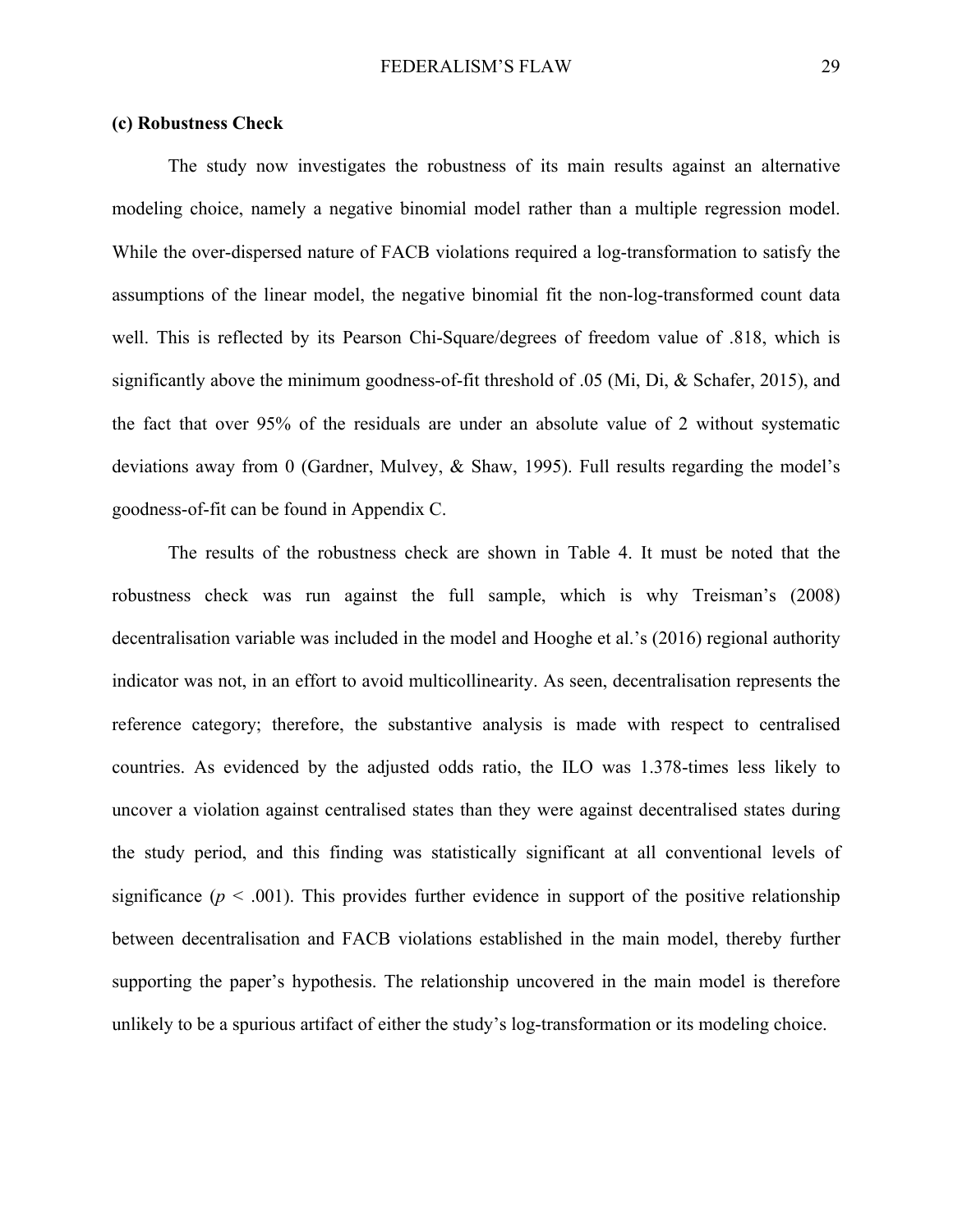**Parameter Estimates** 

|                         |                 |             | 95% Wald Confidence Interval |                 |           | <b>Hypothesis Test</b> |      |
|-------------------------|-----------------|-------------|------------------------------|-----------------|-----------|------------------------|------|
|                         | Adjusted        |             |                              |                 | Wald Chi- |                        |      |
| Parameter               | Odds Ratio      | Std. Error  | Lower                        | Upper           | Square    | df                     | Sig. |
| (Intercept)             | 4.417           | .6896       | 3.066                        | 5.769           | 41.028    |                        | .000 |
| [Decentralisation=.00]  | $-1.378$        | .3569       | $-2.078$                     | $-679$          | 14.918    |                        | .000 |
| [Decentralisation=1.00] | 0ª              |             |                              |                 |           |                        |      |
| Democracy               | .071            | .0551       | $-0.37$                      | .179            | 1.645     |                        | .200 |
| LeftParty               | .018            | .0145       | $-.010$                      | .047            | 1.561     |                        | .212 |
| RatificationYears       | $-.002$         | .0047       | $-.011$                      | .007            | .246      |                        | .620 |
| Labourinspectors        | .000            | .0002       | $-.001$                      | .000            | 1.810     |                        | .178 |
| Employees               | 1.464E-005      | 1.2567E-005 | $-9.988E - 006$              | 3.927E-005      | 1.358     |                        | .244 |
| Lawyers                 | $-2.478E - 006$ | 1.9343E-006 | $-6.269E - 006$              | 1.313E-006      | 1.641     |                        | .200 |
| GDPCapita               | $-5.205E-005$   | 2.2868E-005 | $-9.687E - 005$              | $-7.231E - 006$ | 5.181     |                        | .023 |
| UnionDensity            | $-.001$         | .0122       | $-0.25$                      | .023            | .006      |                        | .938 |
| Trade                   | $-.018$         | .0051       | $-.028$                      | $-008$          | 12.978    |                        | .000 |
| (Scale)                 | , b             |             |                              |                 |           |                        |      |
| (Negative binomial)     | , b             |             |                              |                 |           |                        |      |

#### **Table 4 – Negative Binomial Regression Results**

Dependent Variable: Substantiated Complaints

Model: (Intercept), Decentralisation, Democracy, LeftParty, RatificationYears, LabourInspectors, Employees, Lawyers, GDPCapita, UnionDensity, Trade

a. Set to zero because this parameter is redundant.

b. Fixed at the displayed value.

# **V. Discussion**

Taken collectively, the study's results are consistent with Treisman's (2002) findings regarding political decentralisation's detrimental effects on policy outcomes, and suggest that increased levels of sub-national autonomy are linked to worse governance outcomes on numerous dimensions. The findings clearly indicate that one such dimension is compliance with FACB rights, as decentralisation transforms said rights into mere institutional window-dressing. Notwithstanding, the inferential waters between decentralisation and violations remain muddied. Are these 'intentional' violations whereby states further compound the legitimacy-seeking effects of radical decoupling with devolved implementation and enforcement powers, or are national governments simply impeded from fulfilling their obligations by virtue of the more complicated governance network that Koliba et al. (2011) suggest comes with a dispersed constitutional structure?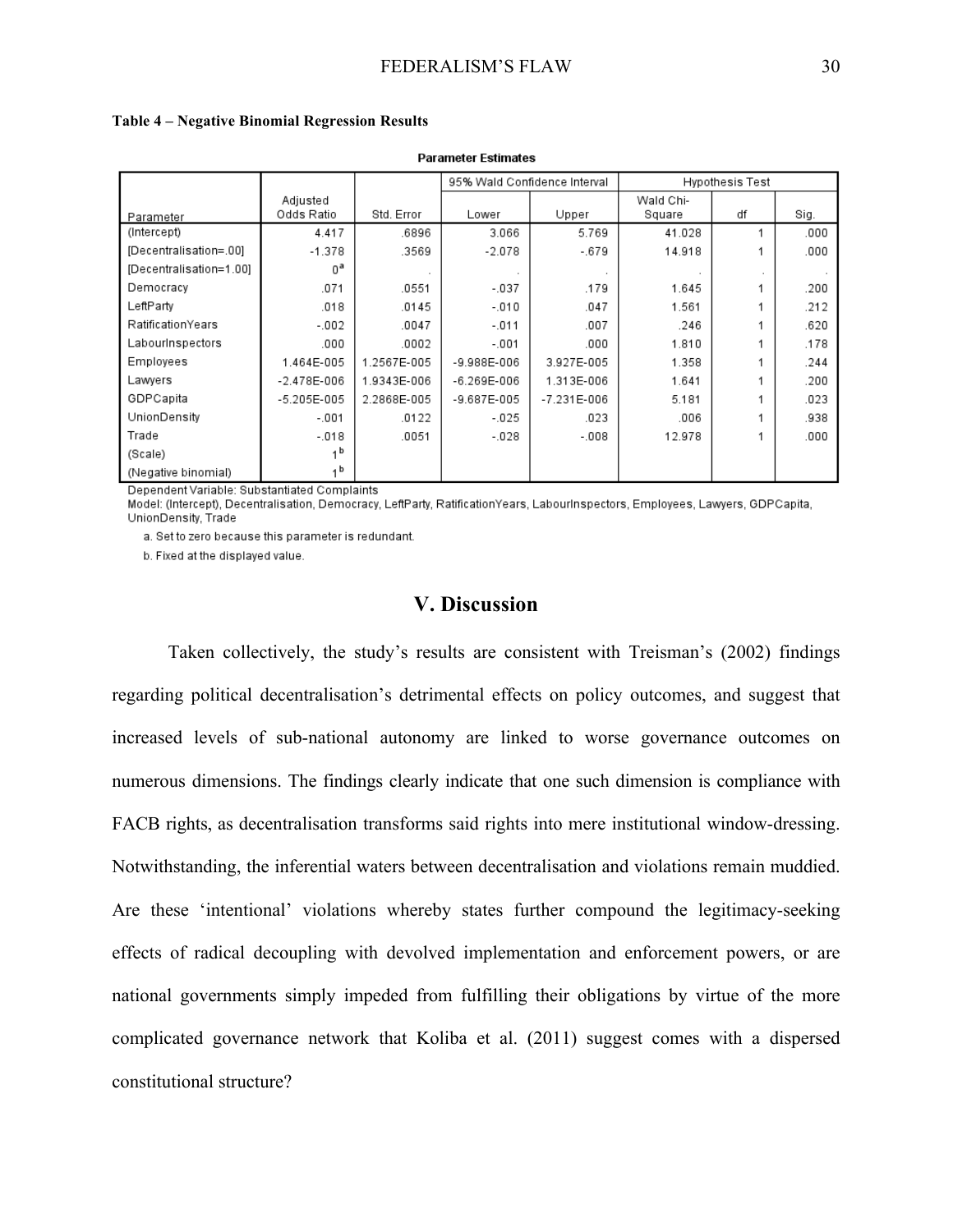Whether decentralisation is a nefarious sword or an inadvertent shield is hard to delineate; however, the public choice model best fits the broader context of international FACB rights. To a large extent, this reflects the inability of the ILO to directly sanction sub-national actors and their unwillingness to hold national governments accountable for violations committed by their devolved entities. For this reason, Freeman & Elliot (2009, p.95) characterised the ILO as the "90-lb weakling of UN agencies." Faced with this paucity of enforcement, it is increasingly rational for national governments to decentralise, thereby enabling them to devolve FACB administration to sub-national governments. Shielded from international sanction, sub-national governments are effectively free to violate FACB rights, and the results indicate they do, with Figure 3 showing that decentralised countries averaged over 5-times as many violations during the study period. This suggests that when national governments ratify FACB conventions, many do so knowing that their FACB-related practices need not change. In short, decentralisation offers countries an elusive 'free lunch' in that it allows them to take symbolic action to gain legitimacy without ensuring the substantive enforcement of said actions on the sub-national level, thereby preventing the discouragement of future business investment (Berliner et al., 2015). This is particularly true given that the monitoring capabilities of international organisations are very limited; typically, they "base their evaluations on parchment institutions rather than actual implementation" (Levitsky & Murillo, 2009, p.127). It is therefore unsurprising that labour rights in practice are radically decoupled from their stated purpose in FACB conventions. As such, despite the literature preferring to explain the derogation from labour standards as the result of international factors such as an economic race-to-the-bottom, the findings support Mosley's (2005) view that domestic actors still have "room to move" to shape policy outcomes, albeit within the confines of domestic political structures (Brooks, 2002).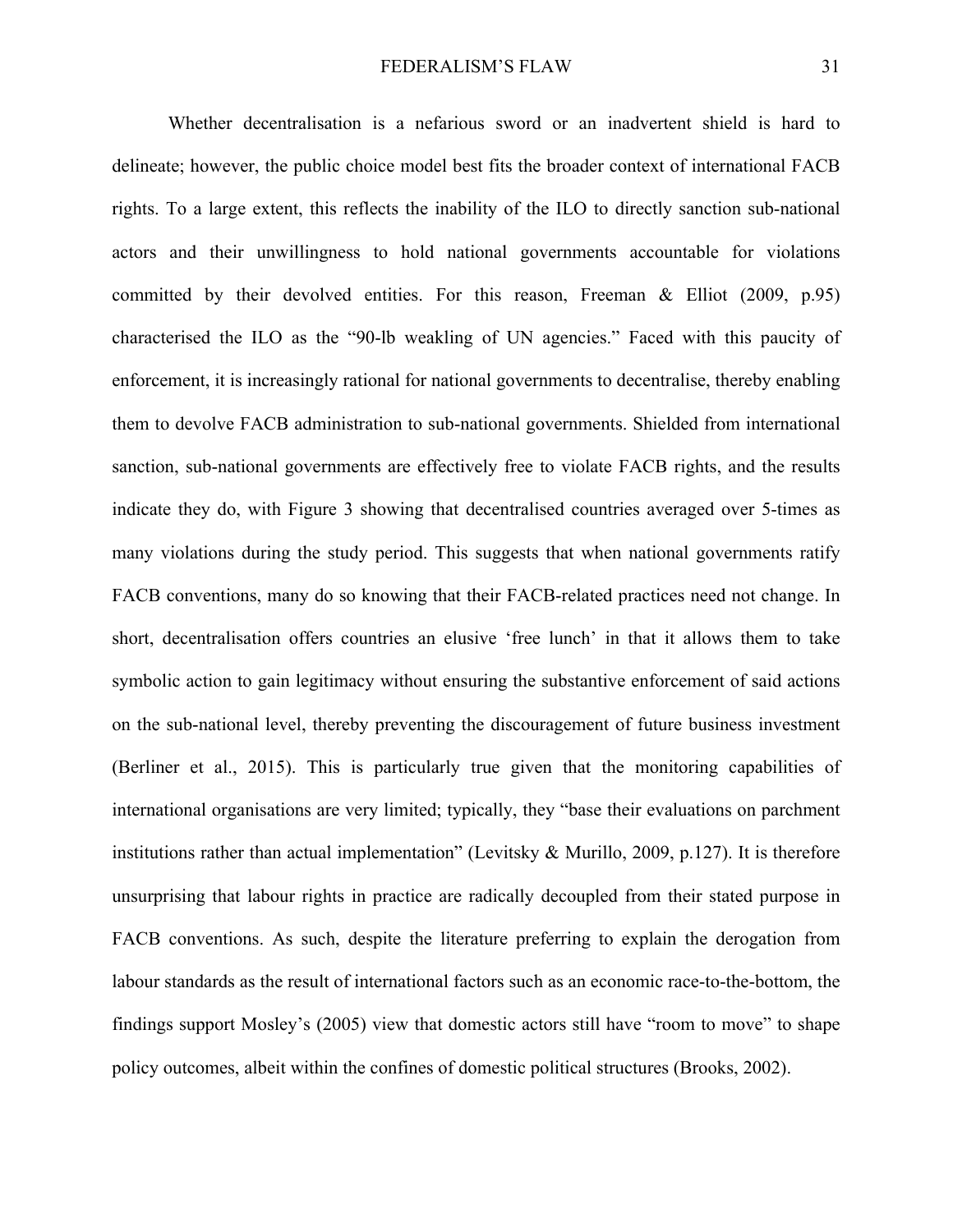



The findings also reinforce the need to disaggregate political and fiscal federalism. While fiscal federalism tends to improve governmental quality, political decentralisation has been found to present a near-universal challenge in the opposite direction (Kyriacou & Roca-Sagales, 2011). Though typically explained as the result of greater sub-national capture and corruption, this study suggests an additional mechanism through which decentralisation undermines domestic policy outcomes: a weakened rule of law, particularly in the form of reduced compliance with, and enforcement of, international covenants. It is therefore clear that the gains experienced through fiscal decentralisation can be completely "offset or mitigated if such decentralization is accompanied by more fragmented subnational government structures" (Goel & Nelson, 2011, p.487). This is particularly distressing given the divergent trajectories of decentralisation and unionisation. Whereas decentralised governments have proliferated over the last 25 years, labour unions are being hollowed out within the OECD and the unionisation rate is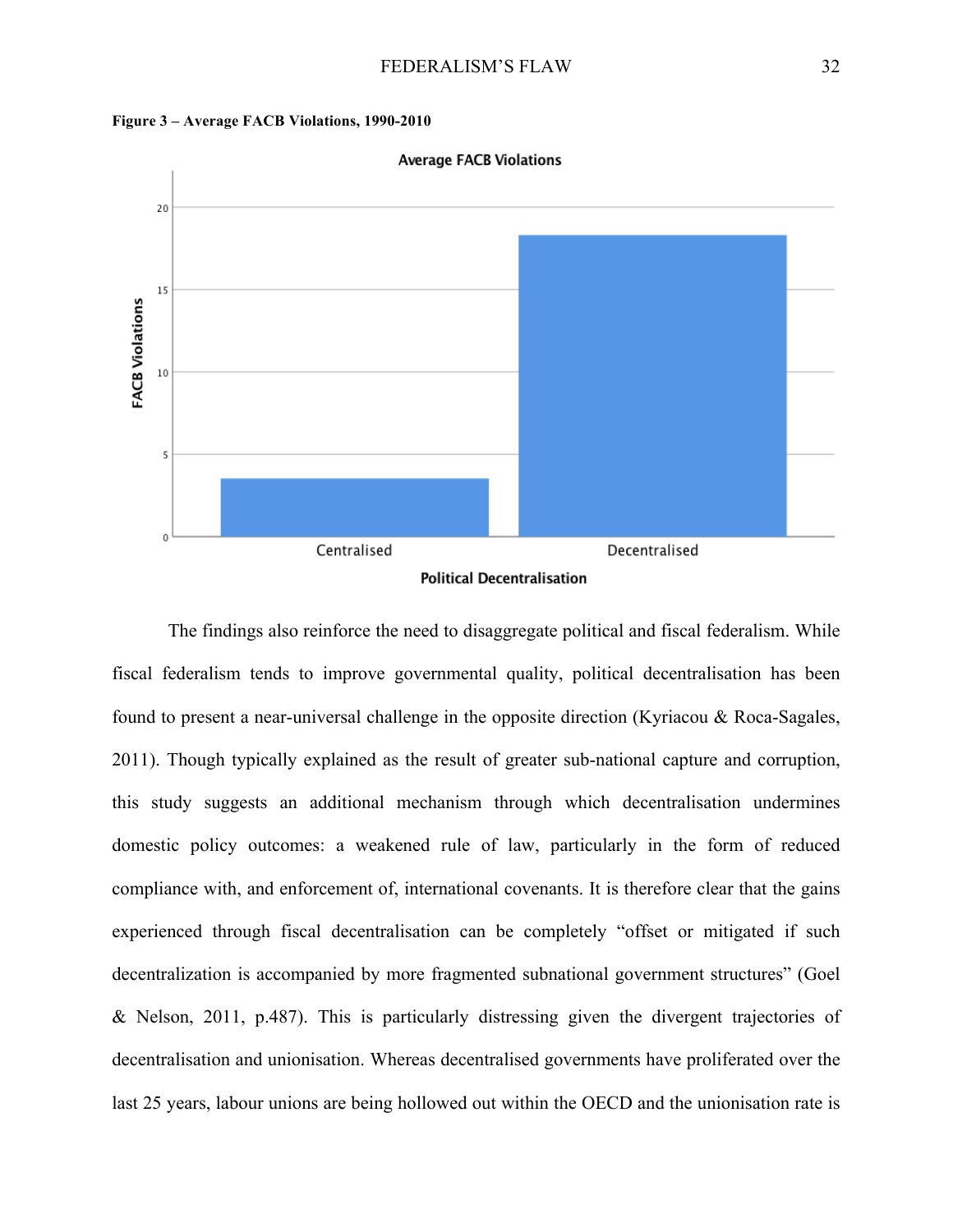as low as 1-2% in some developing countries (Goel & Nelson, 2011; Hayter, Fashoyin, & Kochan, 2011). Absent a new strategy to protect their interests, the labour movement can expect increasing amounts of FACB violations in the future as decentralisation takes further hold.

Despite voluminous evidence against decentralisation's effects on governance, it continues to be advocated for. This may reflect that in focusing on whether decentralisation has successfully achieved what it set out to do, namely improve the representation of local interests, the literature has largely overlooked the challenges it has created in its place. While proponents of political decentralisation, like Goel & Nelson (2011), have argued that a federalist structure improves service quality through enhanced oversight and accountability, this adopts a static and dyadic view to a fundamentally dynamic context. Though correctly framing the citizen-subnational government relationship as a principal-agent link, there is reason to believe that subnational governments have additional principals. In fact, Waterman & Meier (1998) found the number of principal-agent relationships multiply rapidly under federalism. This complicates the dyadic assumptions of standard agency theory, in which "agents are bound by contract to serve democratic principals" (Wood & Waterman, 1991, p.802). However, with the introduction of multiple principals, Waterman & Meier (1998, p.180) find that the agency theory model "offers" no clear resolution about which principals should be responded to and which should be ignored." This is particularly true in the context of the current study, which extends the analysis of decentralisation beyond the intra-state level by considering its ramifications on international organisations and obligations. Therefore, despite the theoretical expedience of assuming that devolved governments are more responsive to their citizens, the evidence suggests that subnational governments may instead prioritise the legitimacy-seeking goals of their national counterparts.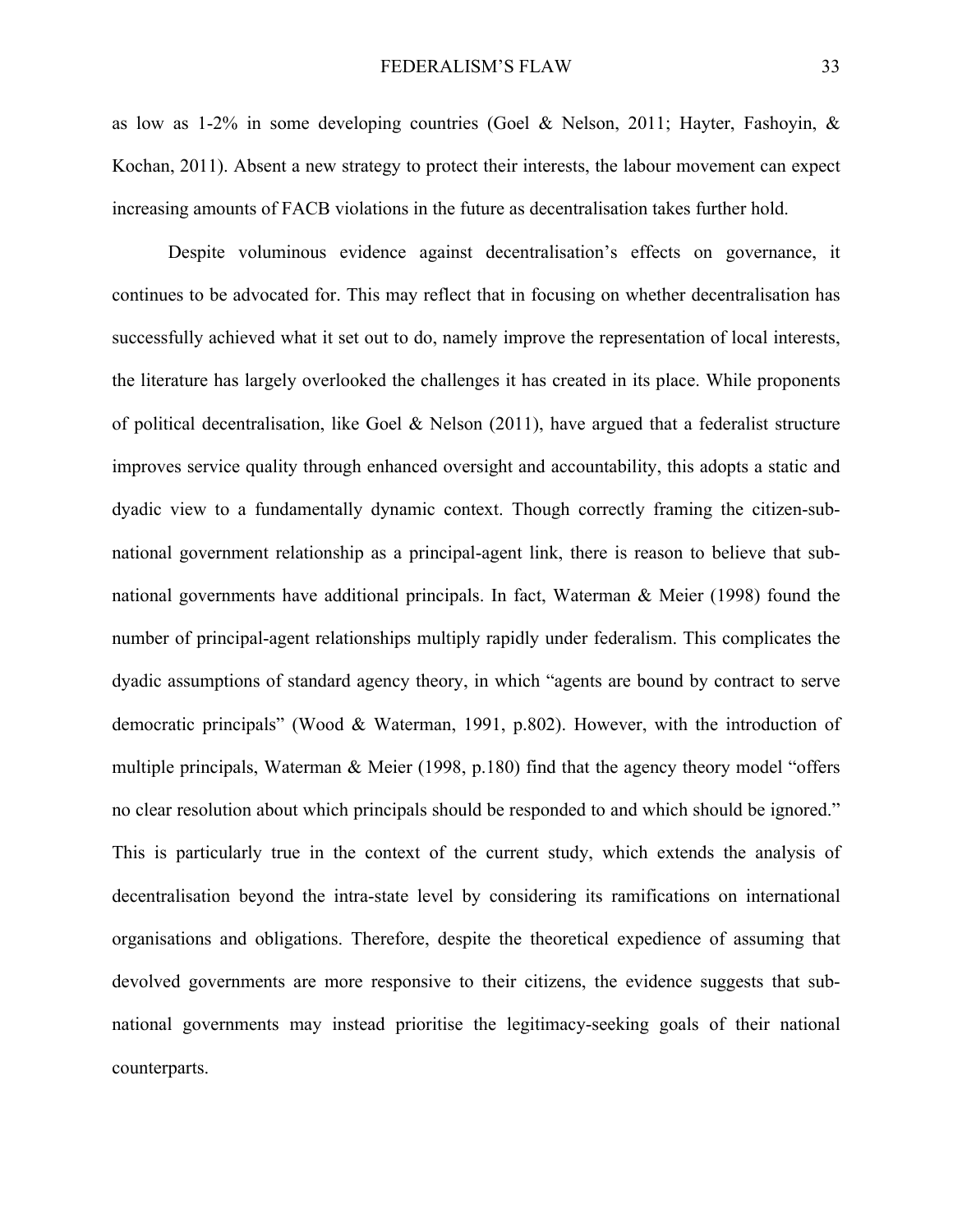Despite being strongly advocated for in recent years, Oates' (1972) seminal theorem on decentralisation advocates for a cost-benefit approach to the matter. It argues that while it will often generate improved outcomes, the decision to decentralise a policy area depends on the magnitude of externalities it would create. As shown in this study, the negative influence of decentralisation on FACB rights implies that the negative externalities outweigh the benefits. One solution, then, is the re-centralisation of FACB-related administration by national governments. The study's findings support Ellingsen's (1998) conclusion that the uncoordinated nature of decentralised structures makes it difficult to yield socially efficient outcomes in the legal realm. Unsurprisingly, then, Loeper (2011) finds that much of legal policy is standardised through national legislation, thereby precluding legal matters from ever being devolved. While the empirical literature regarding re-centralisation is limited due to its status as a new phenomenon, the initial findings are promising. In Vietnam, Malesky, Viet Nguyen, & Tran (2014, p.145) found that re-centralisation initiatives have succeeded in achieving the government's goal of improved healthcare delivery without having any "discernible effect on services deemed important by Vietnamese citizens." The authors are quick to note, however, that re-centralisation may not impact all policy areas equally; rather, it may only be appropriate when the priorities of both the central government and the locality align. This reflects Faguet, Fox,  $\&$ Poschl's (2015, p.67) argument that "a centralized state's efficiency in making policy does not necessarily translate into efficient policy implementation, particularly when policies designed centrally are ill-suited to local [interests]." On this note, the validity of a re-centralisation strategy to improve labour outcomes depends on if central governments commit to ILO conventions out of a genuine interest in improving FACB rights. If so, re-centralising the administration of labour law would undoubtedly find support amongst workers and unions.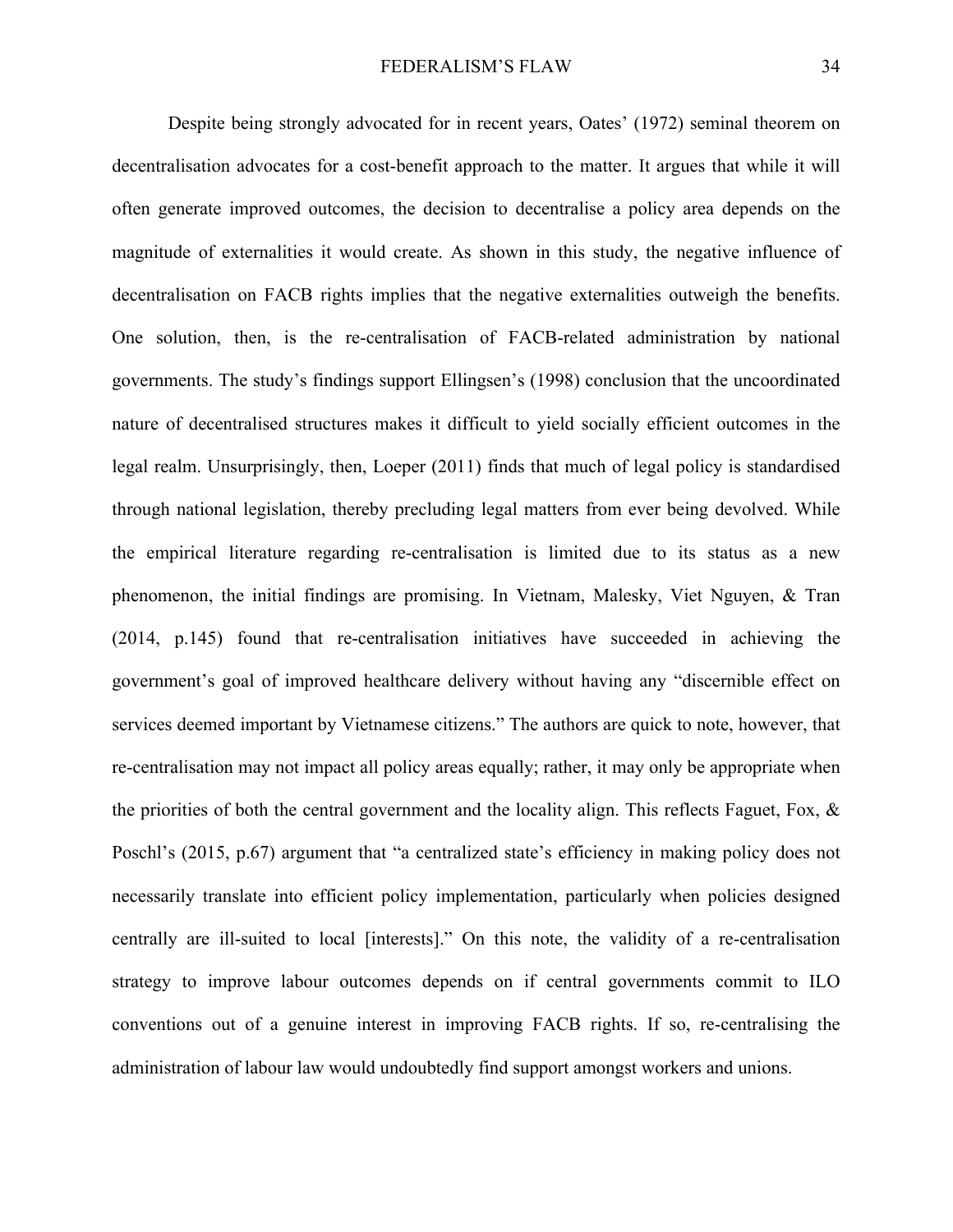Notwithstanding its promise, it is important to note Treisman's (2002, p.33) warning that "findings about decentralization and government quality do not imply that the best remedy will always be re-centralization." This is because despite this paper's findings regarding the negative ramifications of political decentralisation, the enhancement of sub-national autonomy is typically viewed as desirable from both citizens and politicians alike. For citizens, devolved authority is praised for its ability to re-balance the power relationship between them and their government. Moreover, many local politicians view sub-national politics as an effective 'springboard' into national politics; therefore, taken collectively, efforts to re-centralise authority is "likely to generate hostility and resistance" (Myers & Dietz, 2002, p.246). As such, Eaton & Dickovick (2004, p.98) conclude that re-centralisation efforts in Latin America have only proven successful in contexts characterised by crisis, as it "weaken[s] the ability of pro-decentralization forces to oppose these attempts." Seeing as FACB rights lack "any kind of global norm recognizing their importance" (Berliner et al, 2015, p.52), the abrogation of FACB protections is unlikely to be treated as a crisis outside of organised labour; therefore, recentralisation efforts are unlikely to find much support. As such, though the re-centralisation of countries' FACB systems may constitute the simplest solution to the problems identified in this study, public reformers must heed Alford's (2008, p.360) advice and temper their proposals with "political acceptability and administrative feasibility," which are two prerequisites that re-centralisation seemingly lacks.

In the absence of a domestic structural solution, the strengthening of international legal mechanisms becomes paramount. While a softer approach would arguably be preferable to formal legal mechanisms, the lack of a strong normative commitment to FACB rights on the international stage necessitates juridification. In the absence of "fear on the part of nations…[of] violat[ing] maxims generally received and respected" (Austin, 1954, p.201) international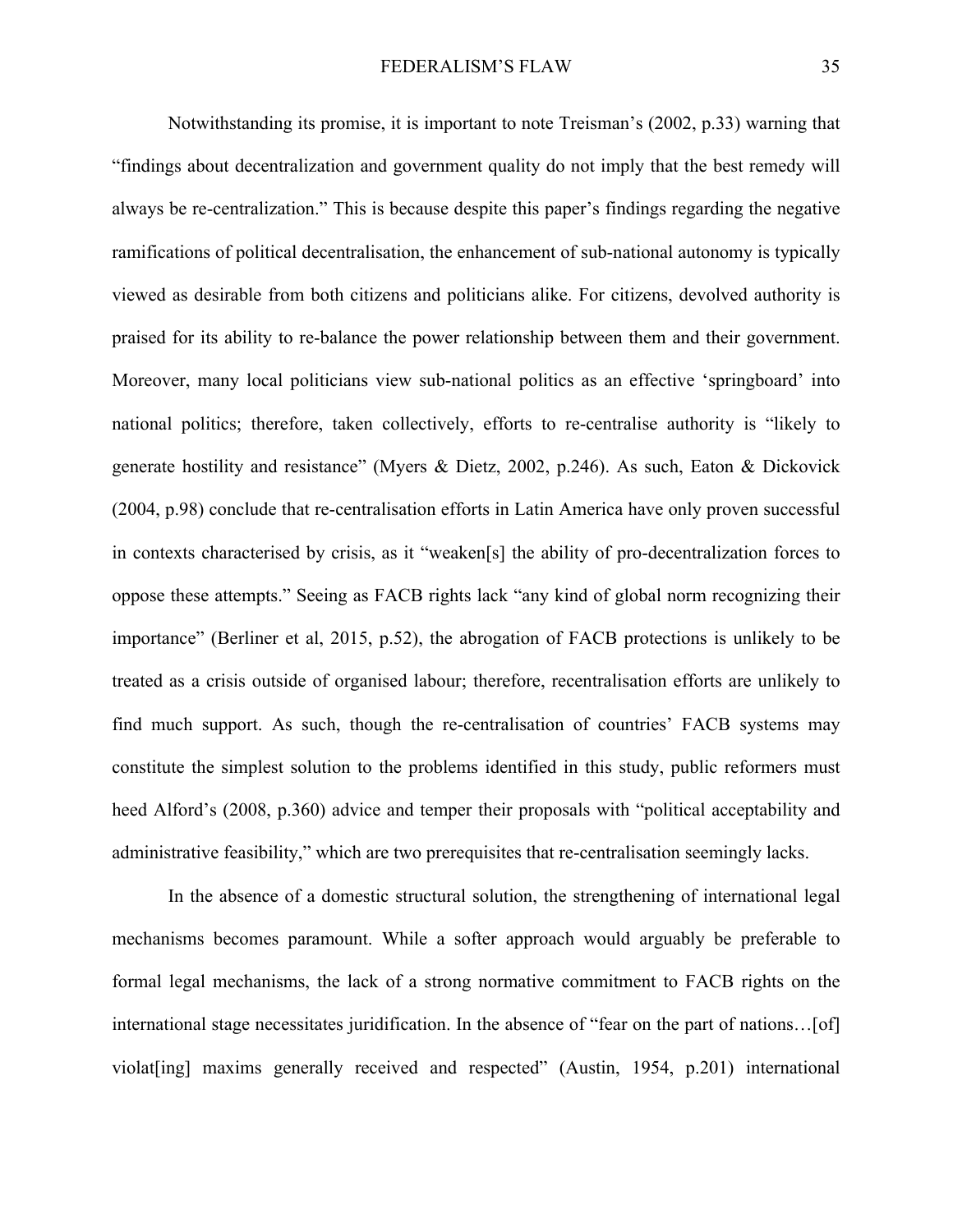commitments – particularly those made to powerless agencies such as the ILO – lack what Franck (1990) calls a strong "compliance pull." As such, the lack of moral unanimity surrounding the importance of FACB conventions precludes the ILO's ability to expect compliance through Henkin's (1979, p.315) normative chain of "acceptance,…observance, [and] then the habit and inertia of continued observance." When combined with the aforementioned fact that sub-national "member states of federations are not recognized as having international personality" (Sibary, 1992, p.450), it is apparent how decentralisation enables the radical decoupling of FACB conventions in practice.

With the doctrine of state responsibility having proven outdated in an era characterised by the proliferation of sub-national entities immune to international sanction, a move from the indirect (and ineffective) *state* responsibility towards a more direct *sub-national* responsibility appears necessary. Advocates of sub-national responsibility, like Spiro (1997, p.580), contend that, "where subnational authorities enjoy effective decision-making control…they should also be held legally responsible for violations of international law." By exposing those actually responsible for upholding labour rights to real enforcement, one would expect a stronger compliance pull and a reduction in the disparity in violations between federal and centralised states. As suggested by the lack of significant results for the ratification variable, it is clear that unlike with democracy, the long-lived (formal) acceptance of labour rights does not correlate with improved outcomes. As such, it is apparent that "some sub-national officials will come to respect [FACB] rights only when it shames their jurisdiction and hits their pocketbooks" (Spiro, 1997, p.596). This proposed solution has found popular support recently given that it does not seek to eradicate the autonomy of sub-national entities as does re-centralisation. Rather, to Meyer (2017, p.266), it represents a novel effort "to reconcile a robust federalism with the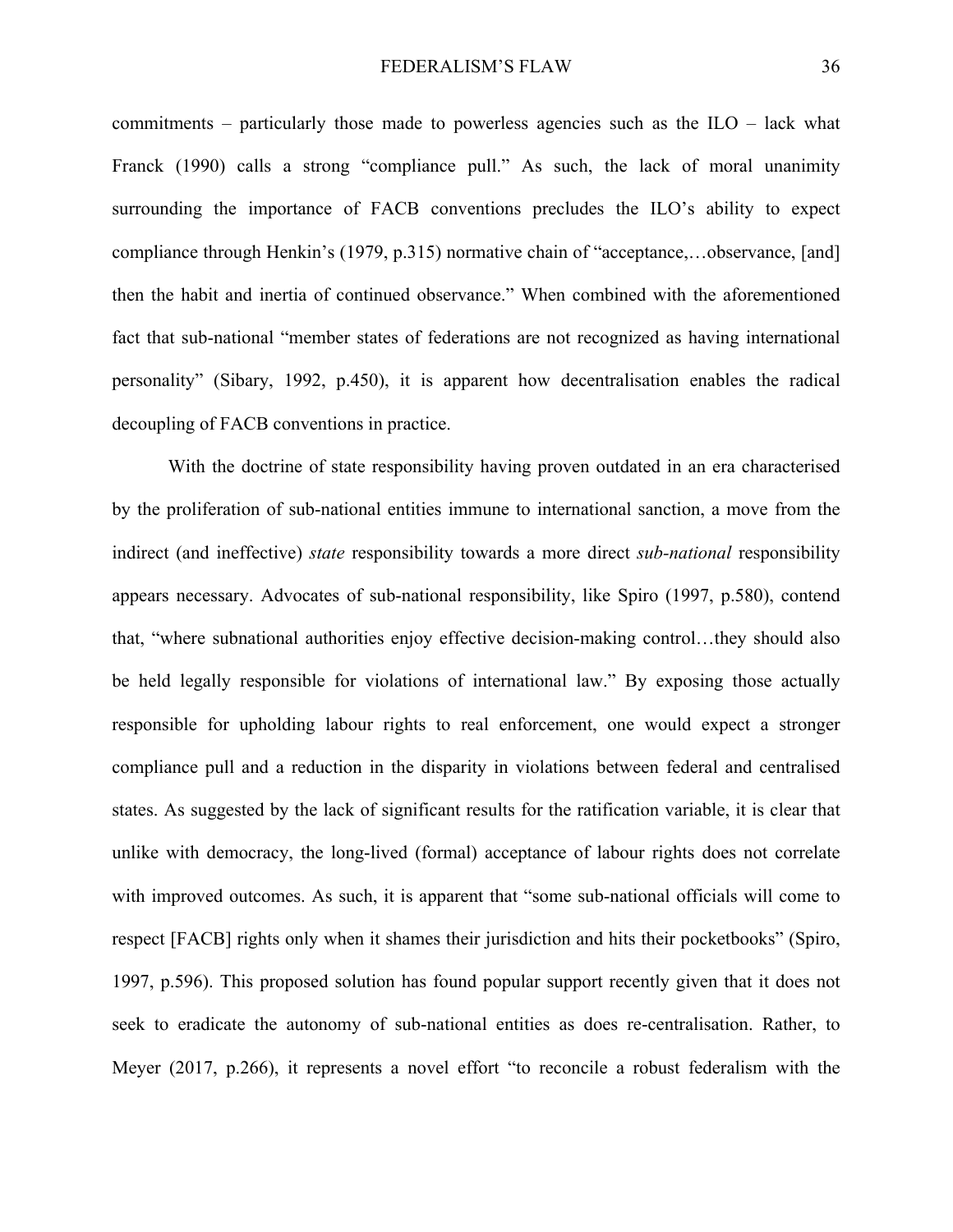increasing importance of local governments to international affairs," and, in doing so, closes the pernicious accountability gaps that currently contribute to a culture of non-compliance amongst decentralised states. Viewed from this perspective, political decentralisation is not inherently problematic; however, it does create problems when pursued in isolation. What is required is a countervailing force that balances sub-national officials' devolved decision-making authority with accountability considerations.

# **VI. Limitations**

Despite taking initial steps to bridge the scholarly gap between decentralisation and international FACB violations, the study's limitations must be acknowledged. First, some may view the Treisman (2008) measure as a poor operationalisation of decentralisation that, in turn, may have contributed to the positive findings. Treisman's (2002, p.8) "methodological preference [was] to use formal criteria," namely constitutions, when categorising states as decentralised or not. He notes, however, that others may have other preferences given that the rules in practice may differ from those constitutionally prescribed. Arguably, states that flout their constitutional protections are also more likely to violate their international obligations, such as upholding FACB rights, than those who respect their constitutional limits. The weaker coefficient found in the limited model results, which captured the degree of decentralisation in practice rather than in law, is mildly supportive of this concern. Despite maintaining statistical significance when including control variables, there is a risk the full model's constitutional understanding of decentralisation missed other potential confounding factors.

Second, the study's chosen dependent variable – logged FACB violations – may be criticised by some as a poor proxy of international labour law compliance. This predominantly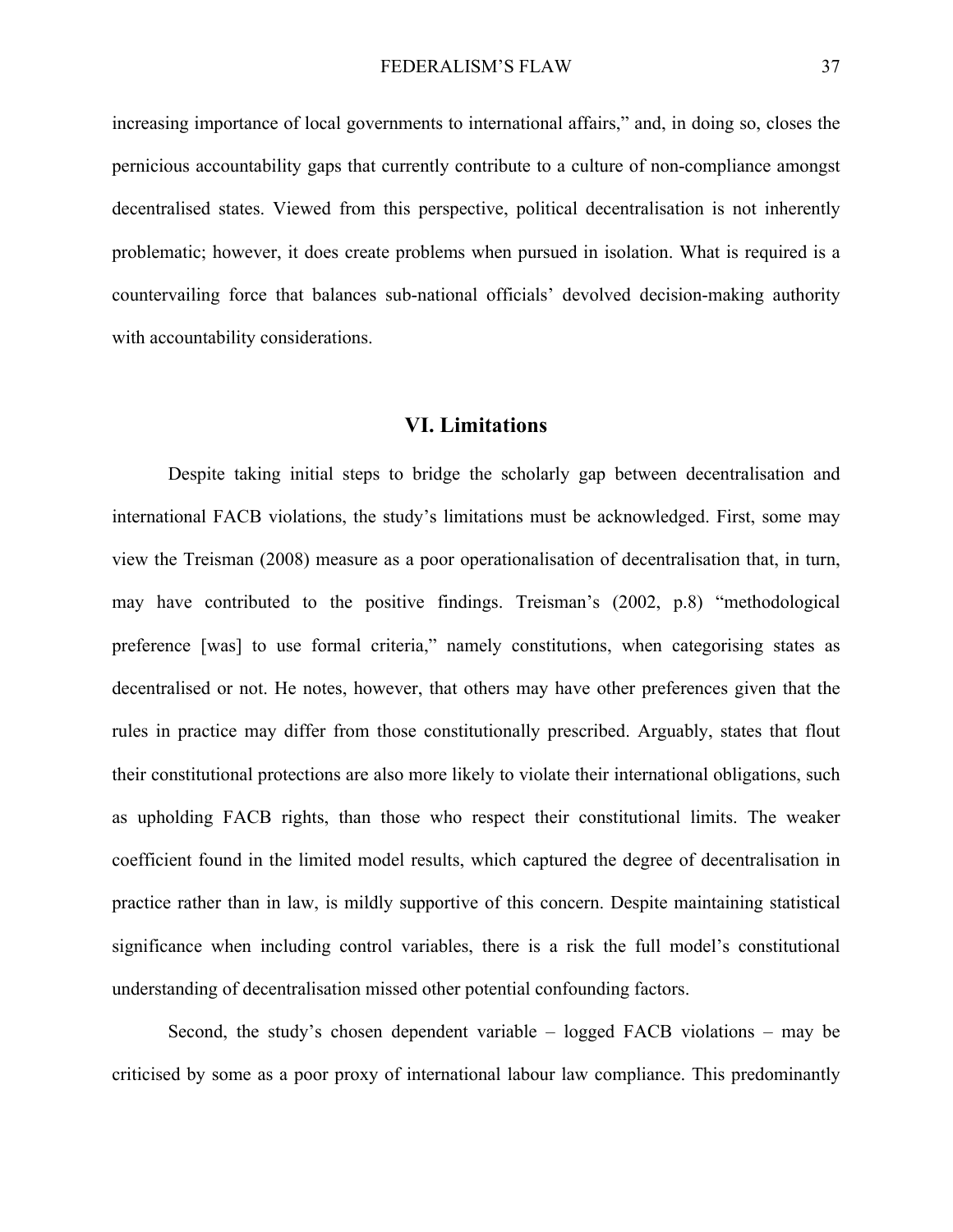reflects the fact that the number of violations could indicate one of two things. While few violations could reflect the "perfect administration" of FACB commitments (Hood, 1976), it could also be a function of state capacity, such that weaker domestic enforcement capabilities cripple a state's ability to discover violations. Similar critiques have been levied against studies measuring the effects of decentralisation on environmental law (Sjoberg, 2016). For this reason, previous studies have relied on Mosley & Uno's (2007) data. The FACB rights measure used in these studies is lauded for its use of three distinct sources to reduce biased estimates, including U.S. State Department reports. However, while the use of additional sources can alleviate singlesource bias, it can concurrently introduce new biases into the measures. For example, there is a non-zero chance that governmental reports – such as the State Department's *Reports on Human Rights Practices* – can be biased in light of diplomatic ties towards allies and adversaries (Poe, Vazquez, & Carey, 2001). Despite their widespread use, these datasets do not provide an unassailable measure of FACB rights and practices. As such, mobilising multiple sources is no panacea to the inherent challenge of quantifying qualitative phenomena. The dichotomous nature of the FACB violations variable can also be critiqued for capturing the *presence* of violations rather than their *severity*. In this sense, the study's covariational method is unable to distinguish between cases of, for example, insufficiently promoting collective bargaining with those involving the murder of trade unionists, which have been deemed the least and most severe FACB violations, respectively (Kucera & Sari, 2018). Notwithstanding these limitations, the theoretically novel nature of the research and its robust findings make the study a strong contribution to the public administration literature.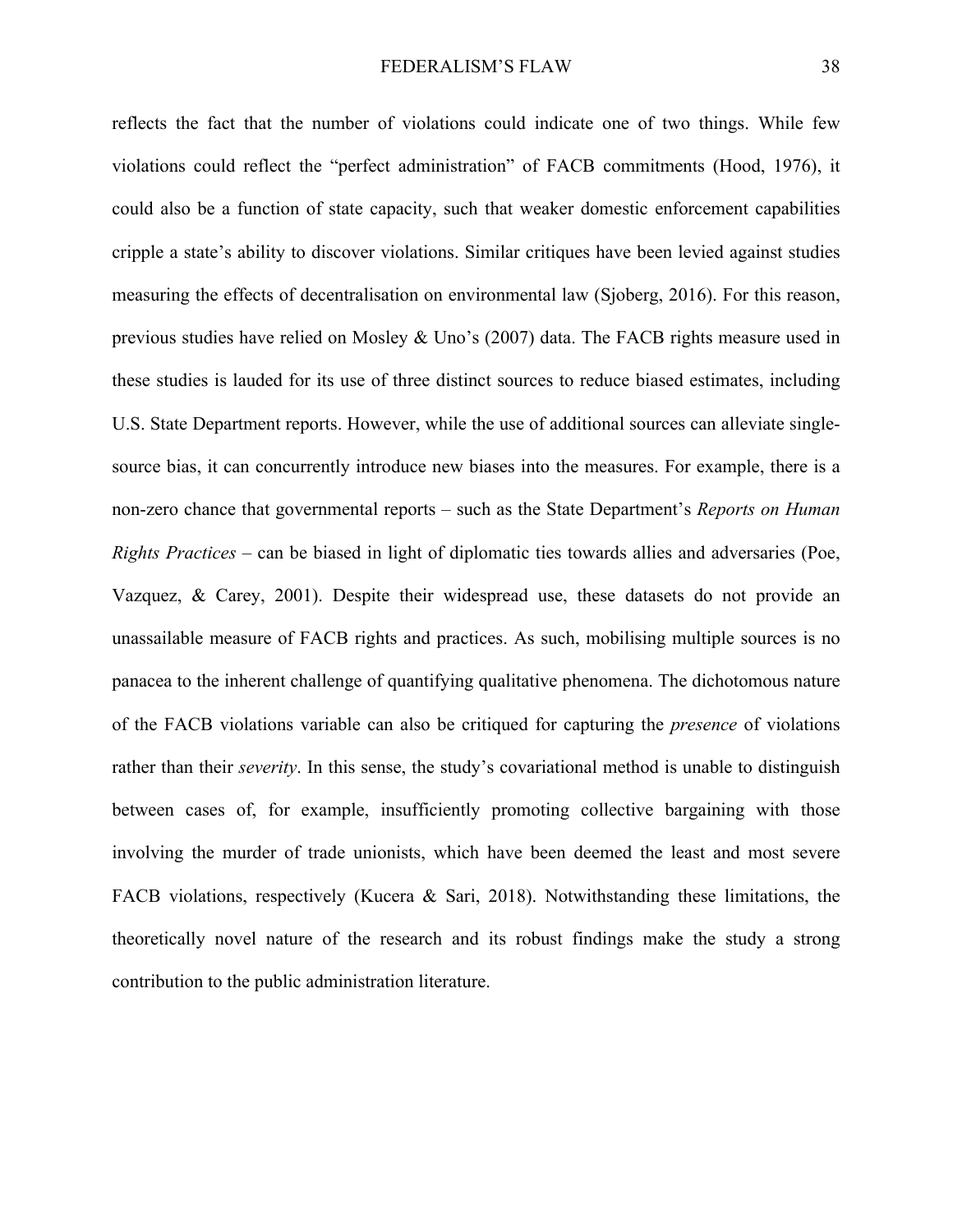## **VII. Concluding Remarks & Future Research**

This study contributes to the literature regarding the consequences of decentralisation on international legal obligations, specifically ILO-protected FACB rights. It finds that the effect of decentralisation on FACB violations is robust across different measures of decentralisation and distinct modeling choices, thereby casting further doubt on the prudence of including it as an integral component of the 'good governance agenda' (Grindle, 2004). The relationship between decentralisation and poor labour practices was persistent across regime types, domestic party compositions, and levels of economic growth, which suggests the results are broadly generalisable. These findings underscore the importance of distinguishing between types of decentralisation, for whereas fiscal federalism often benefits the Tieboutian consumer, the greater FACB violations exhibited by federal countries is yet another example that political decentralisation harms policy outcomes. Faguet et al. (2015, p.73) contended that "decentralization's most powerful impact…comes not through its direct effects on the structure of government, but rather through its effects on the democratic norms and practices that underpin the state." What the study's results suggest, however, is that a state's structure and its practices are fundamentally interconnected, with decentralised structures making certain practices – such as the violation of international FACB rights – occur with more frequency than in its absence. As such, while Brandeis argued that to prevent decentralisation was a grave *responsibility*, the results of this paper suggest that the inverse is true; that the sub-national administration of nationally-ratified, internationally-protected legal obligations has grave *consequences* for labour rights in practice.

The study's identification of a significant relationship between two previously unconnected concepts suggests various lines of future inquiry. First, having established the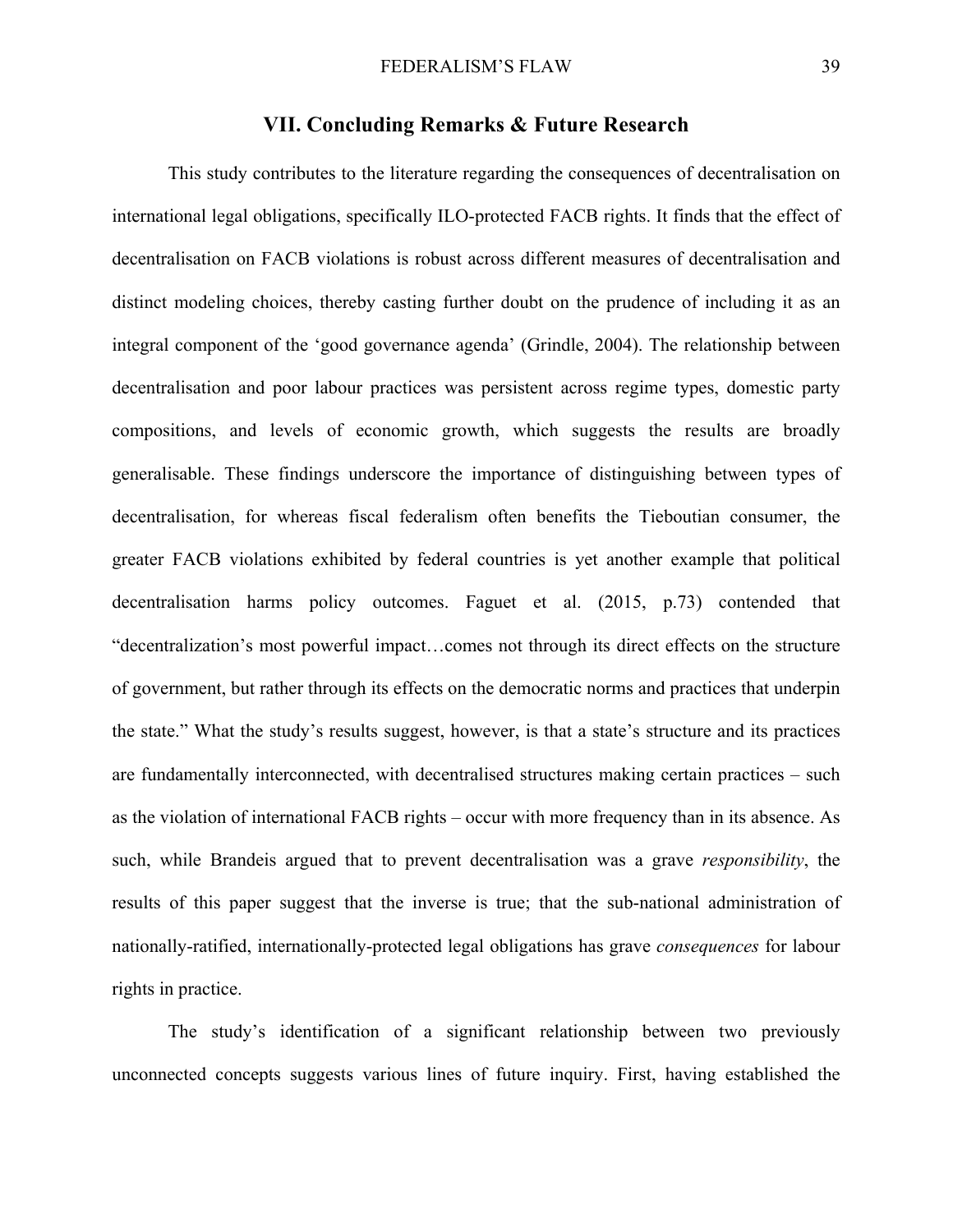existence of a relationship between decentralisation and international FACB violations, additional research is needed to clarify its nature. The study's findings are robust to the inclusion of two measures of decentralisation, thereby capturing both conceptual depth and cross-national breadth, in addition to proving the relationship's validity across two distinct model choices. To this end, future studies would do well to take the positive relationship discovered in this paper as given and instead focus their resources on conducting longitudinal studies geared towards establishing a temporal ordering of the variables. For example, if decentralisation were found to lead to increased violations, this would enable firmer assertions to be made regarding intentionality on the part of national governments. Conversely, if FACB violations were found to precede increasing levels of decentralisation, a reasonable inference is that states viewed a federalist devolution of power as a viable structural reform to improve domestic governance in accordance with conventional scholarly understandings regarding decentralisation's potentially remedial effect. Only when studies begin to address this will we be able to conclude whether decentralisation is a strategic tool of non-compliance or something more benign, such as another example of Hood's (1974) "multi-organisational sub-optimisation" given the coordination challenges inherent to central-local relations (Mah & Hills, 2014).

Second, further research is needed to establish whether the decentralisation-violation link is consistent across policy domains. Thus far, the few studies that have explored decentralisation's effect on the exercise of legal responsibilities have been limited to the environment. Interestingly, said studies have found that while the sub-national enforcement of anti-pollution regulations has increased inter-jurisdictional variation in pollution levels, it has not been associated with an increase in average pollution (Sigman, 2014). In other words, the environmental studies have found that decentralisation enables the tailoring of national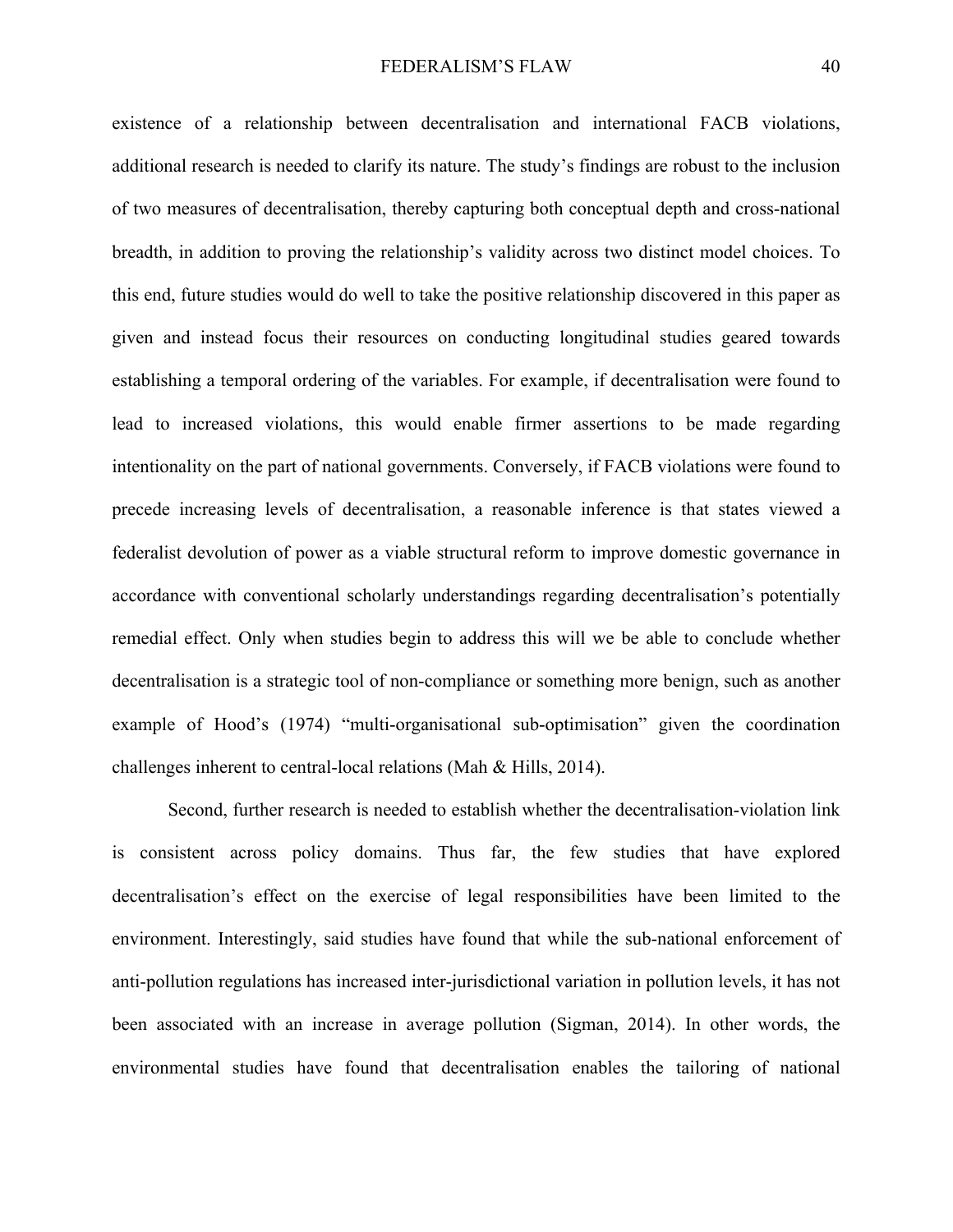guidelines to local conditions, but does not initiate destructive regulatory competition by virtue of a race to the bottom. Granted, the environmental studies were focused on the sub-national enforcement of *national* – and not international – standards. As such, radical decoupling was unlikely to be a factor in these environmental decentralisation studies, which could explain why the sub-national entities remained responsive to their hierarchical commands.

Notwithstanding these important caveats, one must wonder whether any attributes of labour rights themselves are what drove the positive association between decentralisation and FACB violations. Does decentralisation enable the violation of FACB rights simply because, unlike other areas of international law, there is no strong normative commitment to collective labour rights? Or is it because poor labour practices involve less 'spillage' in the form of crossborder externalities when compared to poor environmental practices? This reflects that labour is much less mobile than natural resources such as water and air, meaning that poor labour practices are better internalised within the offending jurisdiction, thereby limiting the amount of external pressure for change. In fact, when faced with debilitating market shocks that erode the quality of their work environment, Caliendo, Dvorkin, & Parro (2015) find that over 95% of workers remain in their current sector and location rather than seek better workplace protections elsewhere, which effectively mitigates the geopolitical implications of FACB-related violations. This is consistent with Goodman & Jinks' (2004, p.629) argument that designing effective human rights regimes is made more difficult by the fact that "externalities arise only sporadically and typically affect only a few (bordering) states," for if this is the case, then countries simply have no interest in safeguarding international rights domestically. Ultimately, only the completion of further studies in diverse policy settings will enable us to ascertain whether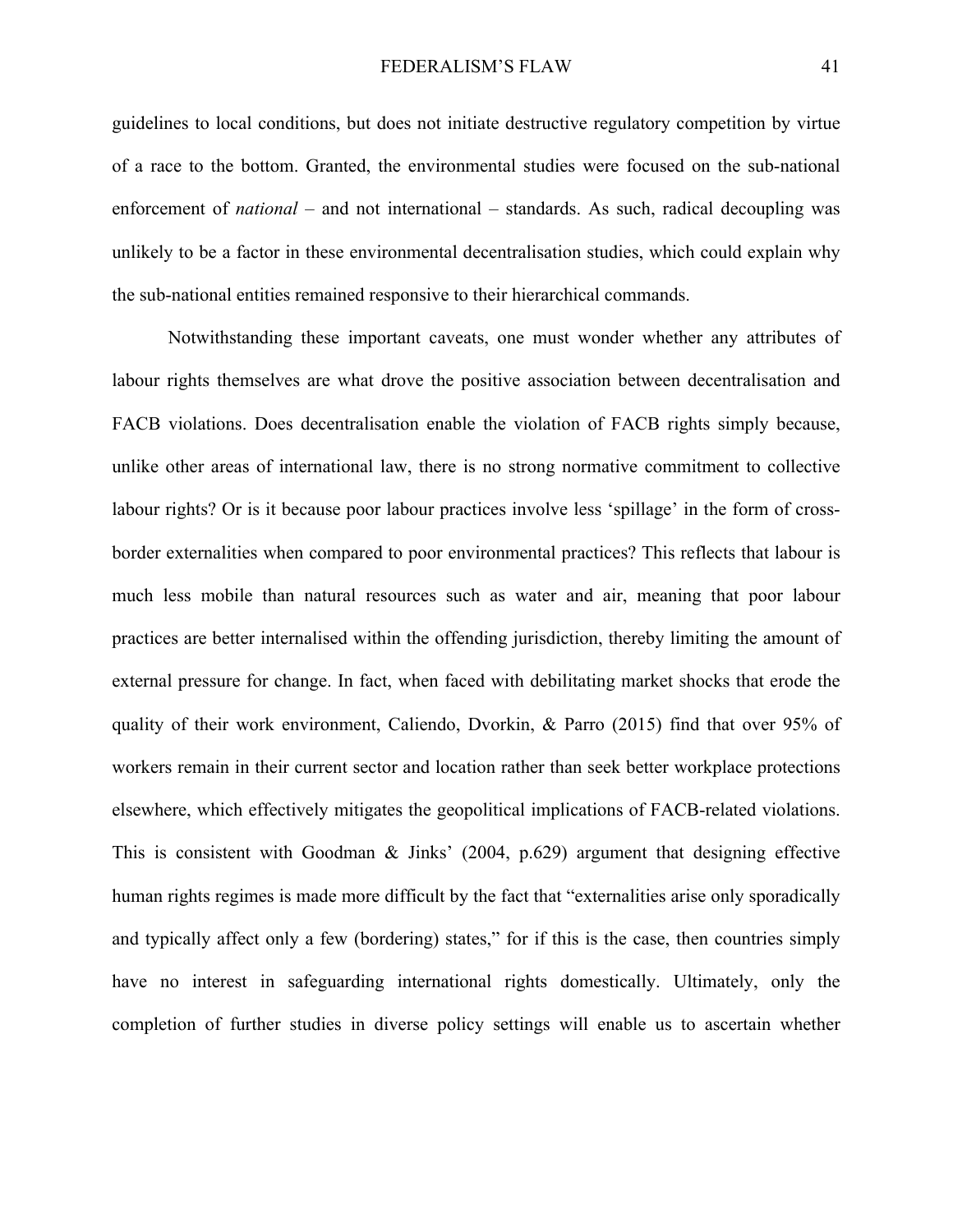decentralisation undercuts the international commitments made by national governments in other domains, or whether the finding is unique to labour rights.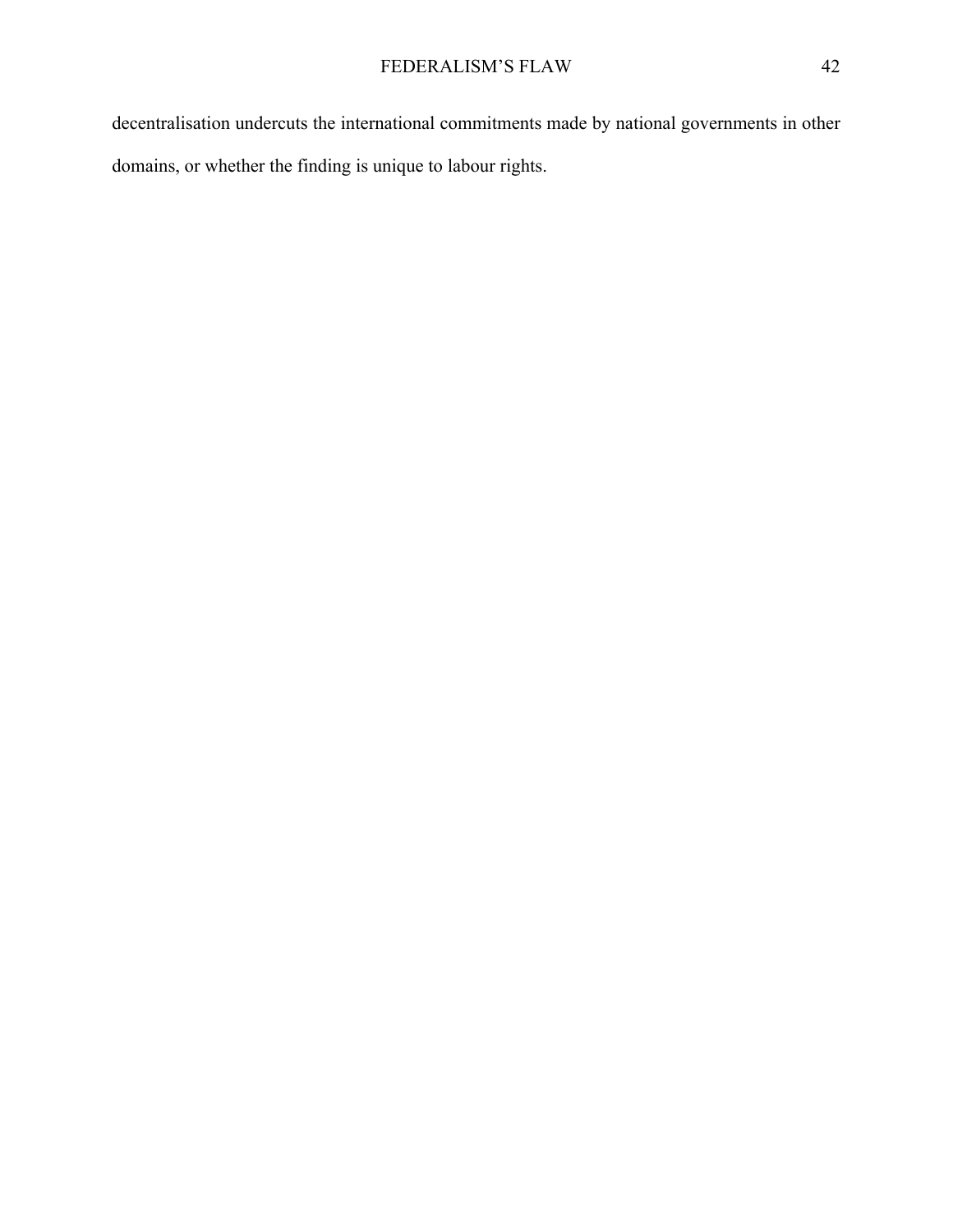# **Bibliography**

- Acemoglu, D., & Robinson, J. A. (2008). "Persistence of Power, Elites, and Institutions." *American Economic Review*, *98*(1): 267-293.
- Alford, J. (2008). "The Limits to Traditional Public Administration, or Rescuing Public Value from Misrepresentation." *The Australian Journal of Public Administration*, *67*(3): 357-366.
- Amengual, M. (2014). "Pathways to Enforcement: Labor Inspectors Leveraging Linkages With Society in Argentina." *ILR Review: The Journal of Work and Policy*, *67*(1): 3-33.
- Austin, J., Berlin, I., Hampshire, S., & Woolheim, R. (1954). *The Province of Jurisprudence Determined and the Uses of the Study of Jurisprudence*. London, UK: Weidenfeld and Nicolson.
- Bardhan, P., & Mookherjee, D. (2006). "Decentralization, Corruption, and Government Accountability." In S. Rose-Ackerman (Ed.), *International Handbook on the Economics of Corruption* (pp.161-188). Cheltenham, UK: Edward Elgar.

Basic Law for the Federal Republic of Germany, [23 May 1949].

- Bellace, J. R. (2001). "The ILO Declaration of Fundamental Principles and Rights at Work." *International Journal of Comparative Labour Law and Industrial Relations*, *17*(3): 269- 287.
- Berliner, D., Greenleaf, A. R., Lake, M., Levi, M., & Noveck, J. (2015). *Labor Standards in International Supply Chains: Aligning Rights and Incentives*. Northampton, MA: Edward Elgar Publishing.
- Berliner, D., Greenleaf, A., Lake, M., & Noveck, J. (2015). "Building Capacity, Building Rights? Capacity and Labor Rights in Developing Countries." *World Development*, *72*: 127-139.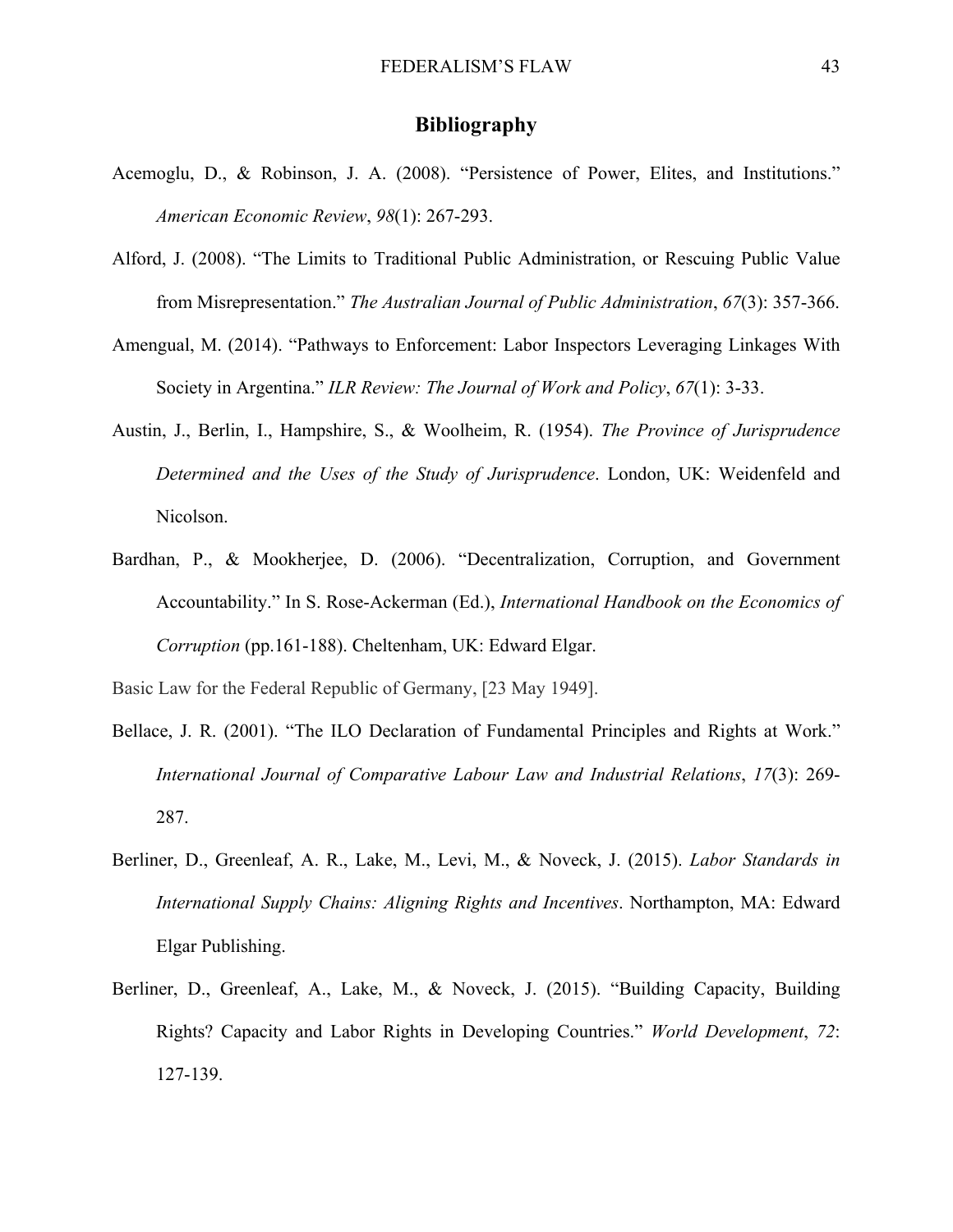- Bhora, H., Kanbur, R., & Mayet, N. (2012). "Estimating the Causal Effect of Enforcement on Minimum Wage Compliance: The Case of South Africa." *Review of Development Economics*, *16*(4): 608-623.
- Bird, R. (2000). "Fiscal Decentralization and Competitive Governments." In G. Galeotti, P. Salmon, & R. Wintrobe (Eds.), *Competition and Structure: The Political Economy of Collective Decisions* (pp.129-149). New York, NY: Cambridge University Press.
- Blackburn, M. L. (2015). "The Relative Performance of Poisson and Negative Binomial Regression Estimators." *Oxford Bulletin of Economics and Statistics*, *77*(4): 605-616.
- Botero, J. C., Djankov, S., La Porta, R., Lopez-de-Silanes, F., & Shleifer, A. (2004). "The Regulation of Labor." *The Quarterly Journal of Economics*, *119*(4), 1339–1382.
- Braithwaite, J. B. (2002). "Rules and Principles: A Theory of Legal Certainty." *Australian Journal of Legal Philosophy*, *27*: 47-82.

Brandeis, L. (1932). *New State Ice Co. v. Liebmann*, 285 U.S. 262

- Brooks, S. M. (2002). "Interdependent and Domestic Foundations of Policy Change: The Diffusion of Pension Privatization Around the World." *International Studies Quarterly*, *49*(2): 273-294.
- Budd, J. W. (2004). *Employment with a Human Face: Balancing Efficiency, Equity and Voice*. Ithica, NY: ILR Press.
- Bueno, N. (2017). "Introduction to the Human Economy: From the Right to Work to Freedom from Work." *The International Journal of Comparative Labour Law and Industrial Relations*, *33*(4): 463-488.
- Caliendo, L., Dvorkin, M., & Parro. F. (2015). "The Impact of Trade on Labor Market Dynamics." *NBER Working Paper Series*, *Working Paper 21149*: p.2-40.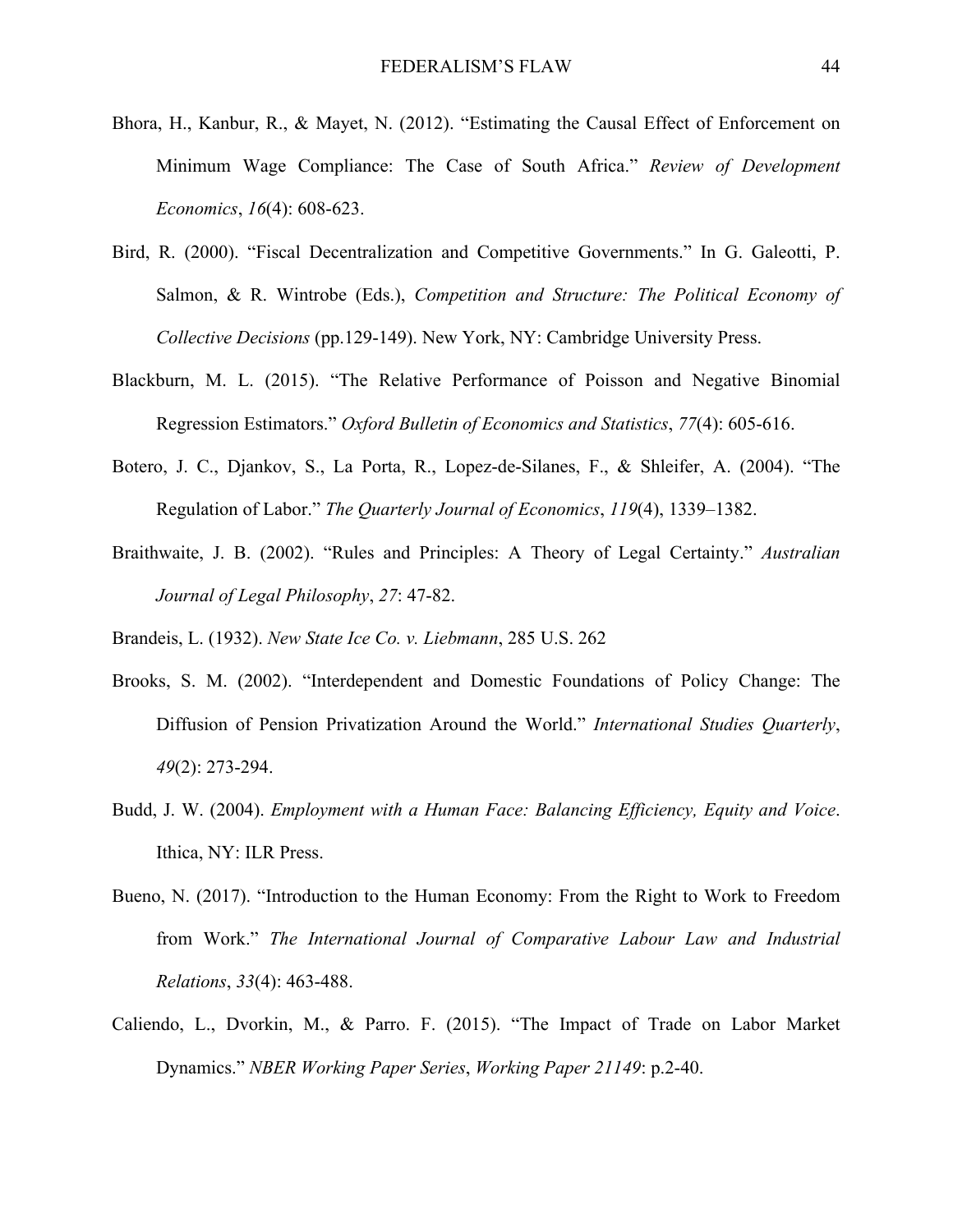- Chandola, T., & Zhang, N. (2018). "Re-Employment, Job Quality, Health and Allostatic Load Biomarkers: Prospective Evidence from the UK Household Longitudinal Study." *International Journal of Epidemiology*, *47*(1): 47-57.
- Chang, H. F., Sigman, H., & Traub, L. G. (2013). "Endogenous Decentralization in Federal Environmental Policies." *International Review of Law and Economics*, *37*(39): 39-50.
- Committee on Freedom of Association. (1965). *Definitive Report Report No. 81, Case No. 377 (Democratic Republic of the Congo)*.
- Committee on Freedom of Association. (1993). *Definitive Report Report No. 286, Case No.1657 (Portugal)*.
- Committee on Freedom of Association. (2003). *Definitive Report Report No. 330, Case No. 2194 (Guatemala).*
- Cook, M. L., & Bazler, J. C. (2013). "Bringing Unions Back in: Labour and Left Governments in Latin America." *ILR Working Papers*: 1-42.
- Cross, F. B. (1992). "First Thing We Do Let's Kill All the Economists: An Empirical Evaluation of the Effect of Lawyers on the United States Economy and Political System." *Texas Law Review*, *70*(3): 645-684.
- Dastrup-Mills, E. (2013). *Adjusting for Covariates in Zero-Inflated Gamma and Zero-Inflated Log-Normal Models for Semicontinuous Data*. Doctoral Dissertation, University of Iowa.
- de Tocqueville, A., Mansfield, H. C., & Winthrop, D. (2000). *Democracy in America*. Chicago, IL: University of Chicago Press.
- Devas, N., & Delay, S. (2006). "Local Democracy and the Challenges of Decentralising the State: An International Perspective." *Local Government Studies*, *32*(5): 677-695.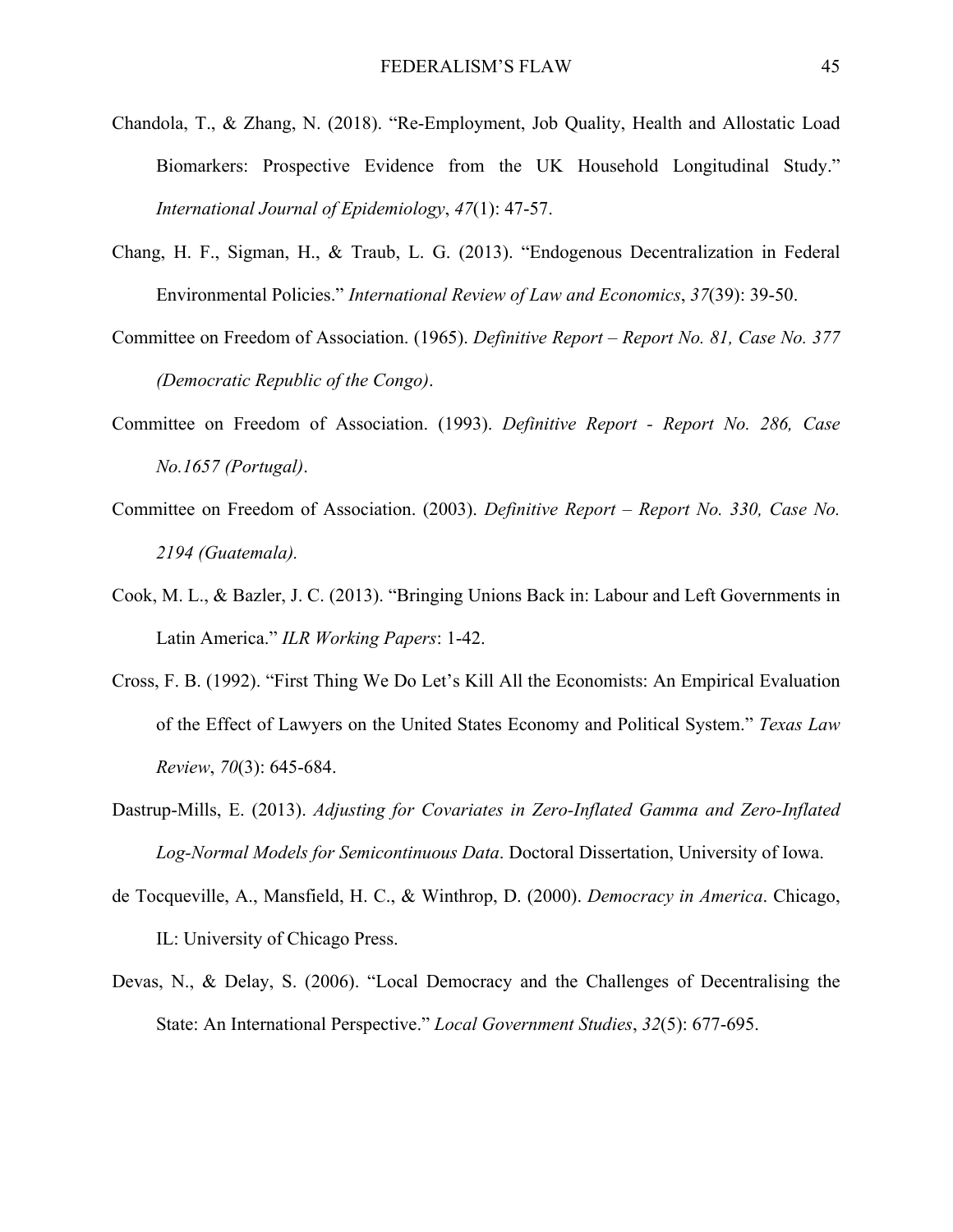- Doherty, R. (1996). "Foreign Affairs v. Federalism: How State Control of Criminal Law Implicates Federal Responsibility under International Law." *Virginia Law Review*, *82*(7): 1281-1345.
- Drezner, D. W. (2001). "Globalization and Policy Convergence." *International Studies Review*, *3*(1): 53-78.
- Eaton, K., & Dickovick, J. T. (2004). "The Politics of Re-Centralization in Argentina and Brazil." *Latin American Research Review*, *39*(1): 90-122.
- Ellingsen, T. (1998). "Externalities vs. Internalities: A Model of Political Integration." *Journal of Public Economics*, *68*(2): 251-268.
- Elster, J. (1993). "Constitution-Making in Eastern Europe: Rebuilding the Boat in the Open Sea." *Public Administration*, *71*(1-2): 169-217.
- Faguet, J. P. (2002). "The Determinants of Central vs. Local Government Investment: Institutions and Politics Matter." *DESTIN Working Series Paper No. 02-38*: 1-47.
- Faguet, J. P. (2011). "Decentralization and Governance." *Economic Organisation and Public Policy Discussion Paper*, *27*: 1-31.
- Faguet, J. P. (2013). "Decentralization and Governance." *World Development*, *53*: 1-12.
- Faguet, J. P., Fox, A. M., & Poschl, C. (2015). "Decentralizing for a Deeper, More Supple Democracy." *Journal of Democracy*, *26*(4): 60-74.
- Franck, T. M. (1990). *The Power of Legitimacy among Nations*. Oxford, UK: Oxford University Press.
- Freeman, R., & Elliott, K. A. (2003). *Can Labor Standards Improve Under Globalization?* Washington, DC: Institute for International Economics.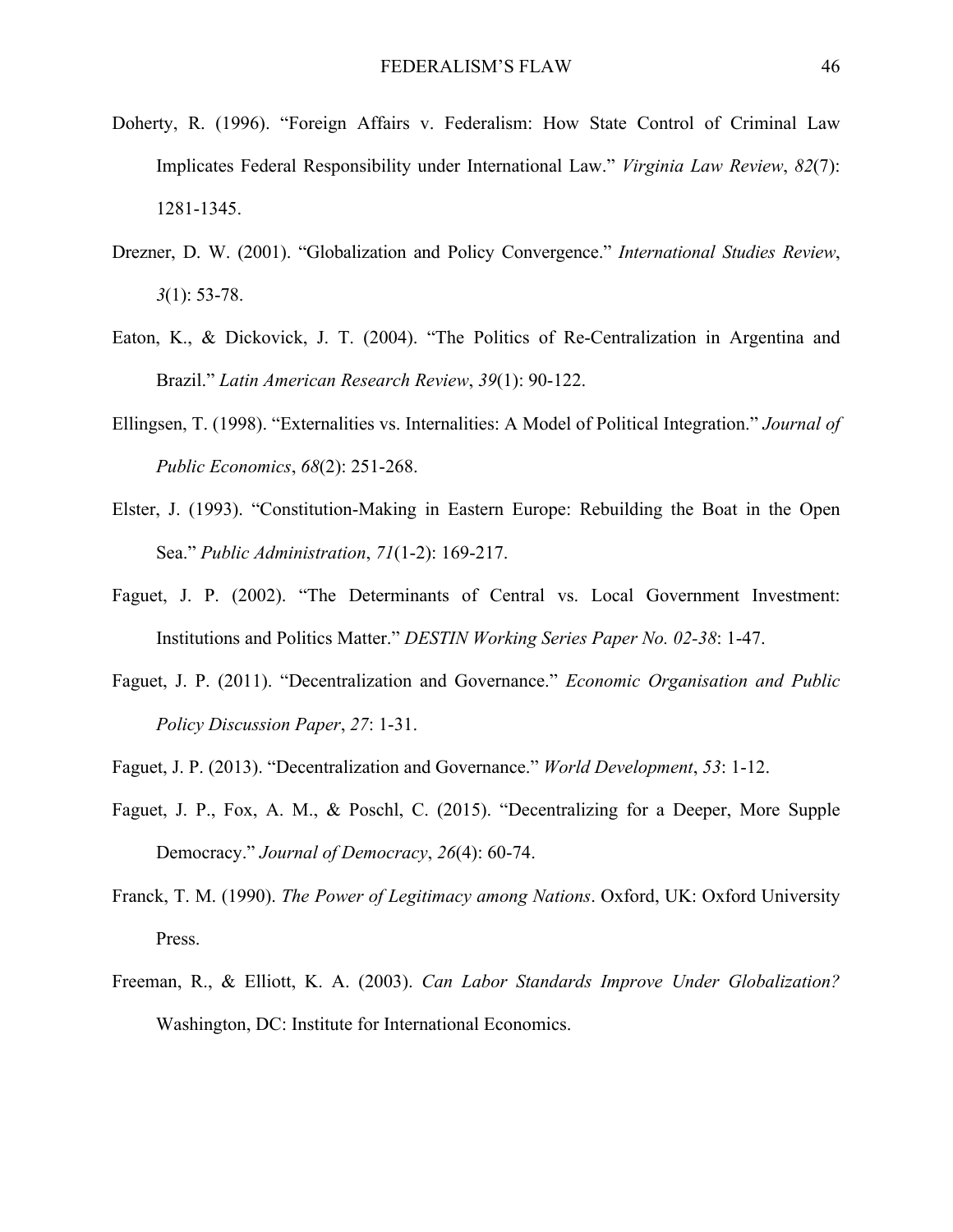- Fry, E. H. (2017). "The Role of U.S. State Governments in International Relations, 1980-2015." *International Negotiation*, *22*(2): 205-238.
- Gardner, W., Mulvey, E. P., & Shaw, E. C. (1995). "Regression Analyses of Counts and Rates: Poisson, Overdispersed Poisson, and Negative Binomial Models." *Psychological Bulletin*, *118*(3): 392-404.
- Goel, R. K., & Nelson, M. A. (2011). "Government Fragmentation versus Fiscal Decentralization and Corruption." *Public Choice*, *148*(3/4): 471-490.
- Goodman, R., & Jinks, D. (2004). "How to Influence States: Socialization and International Human Rights Law." *Duke Law Journal*, *54*(3): 621-703.
- Gradstein, M. (2017). "Government Decentralization as a Commitment in Non-Democracies." *Journal of Comparative Economics*, *45*(1): 110-118.
- Greenhill, B., Mosley, L., & Prakash, A. (2009). "Trade-Based Diffusion of Labor Rights: A Panel Study, 1986-2002." *The American Political Science Review*, *103*(4): 669-690.
- Grindle, M. S. (2004). "Good Enough Governance: Poverty Reduction and Reform in Developing Countries." *Governance: An International Journal of Policy, Administration, and Institutions*, *17*(4): 525-548.
- Hathaway, O. A. (2002). "Do Human Rights Treaties Make a Difference?" *Yale Law Journal*, *111*(8), 1935–2042.
- Hayter, S., & Fashoyin, T., & Kochan, T. A. (2011). "Collective Bargaining for the 21<sup>st</sup> Century." *Journal of Industrial Relations*, *53*(2): 225-247.

Henkin, L. (1979). *How Nations Behave* (2<sup>nd</sup> ed.). New York, NY: Columbia University Press.

Hill, M., & Hupe, P. (2014). *Implementing Public Policy: An Introduction to the Study of Operational Governance* (3rd. ed). London, UK: SAGE Publications Ltd.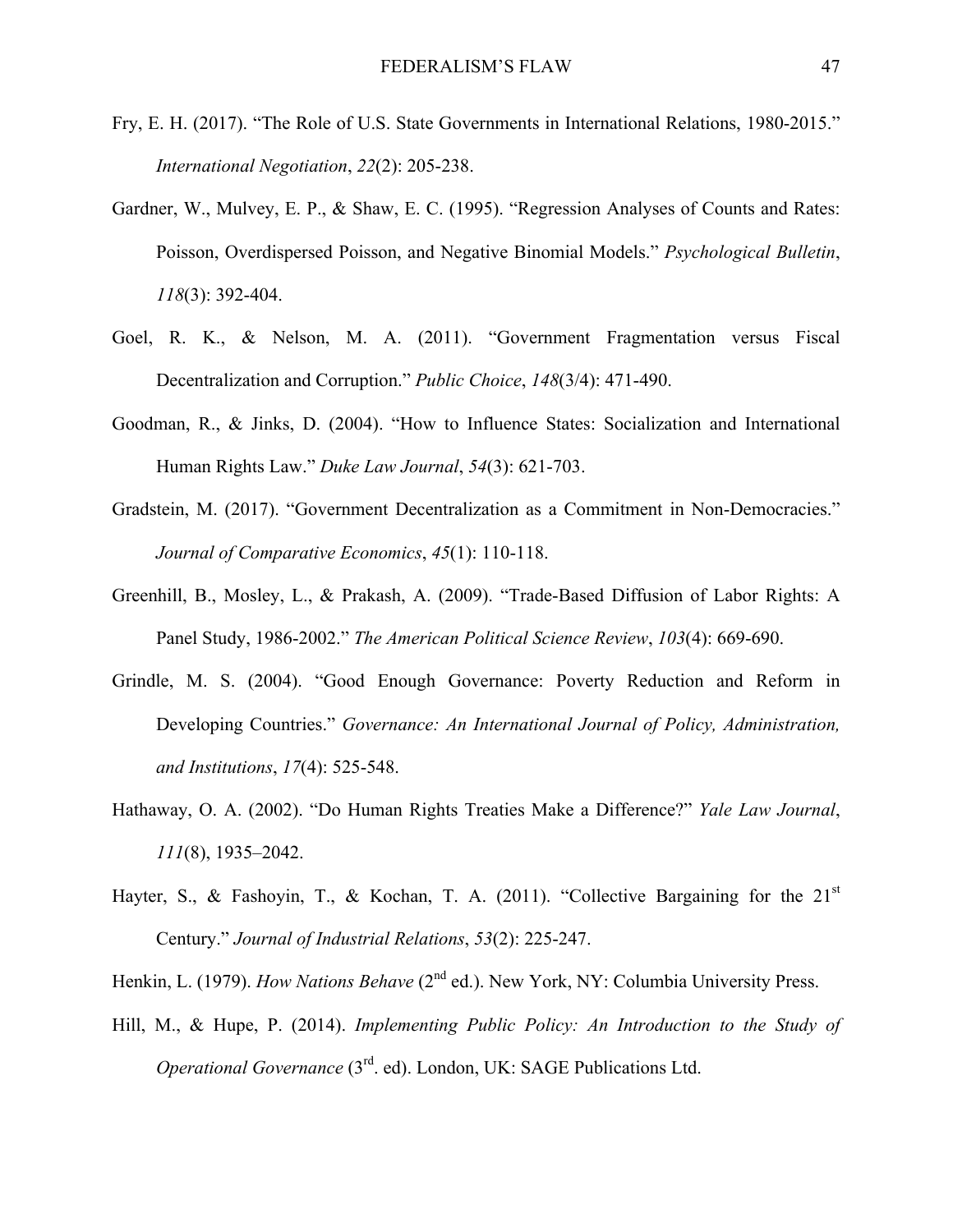- Hirschman, A. O. (1970). *Exit, Voice, and Loyalty: Responses to Decline in Firms, Organizations, and States*. Cambridge, MA: Harvard University Press.
- Holmberg, S., Rothstein, B., & Nasiritousi, N. (2009). "Quality of Government: What You Get." *Annual Review of Political Science*, *12*: 135-161.
- Hood, C. (1974). "Administrative Diseases: Some Types of Dysfunctionality in Administration." *Public Administration*, *52*(4): 439-454.

Hood, C. (1976). *The Limits of Administration* (1<sup>st</sup> ed.). London, UK: Wiley.

- Hooghe, L., Marks, G., Schakel, A. H., Chapman-Osterkatz, S., Niedzwiecki, S., & Shair-Rosenfeld, S. (2016). *Measuring Regional Authority: A Postfunctionalist Theory of Governance, Volume I*. Oxford, UK: Oxford University Press. Data available at: http://garymarks.web.unc.edu/data/regional-authority/.
- Horowitz, D. L. (1991). *A Democratic South Africa? Constitutional Engineering in a Divided Society*. Berkeley, CA: University of California Press.
- Huber, E., Mustillo, T., & Stephens, J. D. (2008). "Politics and Social Spending in Latin America." *The Journal of Politics*, *70*(2): 420-436.
- International Labour Organisation. (2006). *Freedom of Association: Digest of Decisions and Principles of the Freedom of Association Committee of the Governing Body of the ILO* (5<sup>th</sup>) ed). Geneva: International Labour Office.
- International Labour Organisation. (2014). *Rules of the Game: A Brief Introduction to International Labour Standards*. Geneva: International Labour Office.
- International Labour Organisation. (2015). *ILO Global Estimates on Migrant Workers: Results and Methodology*. Geneva: International Labour Office.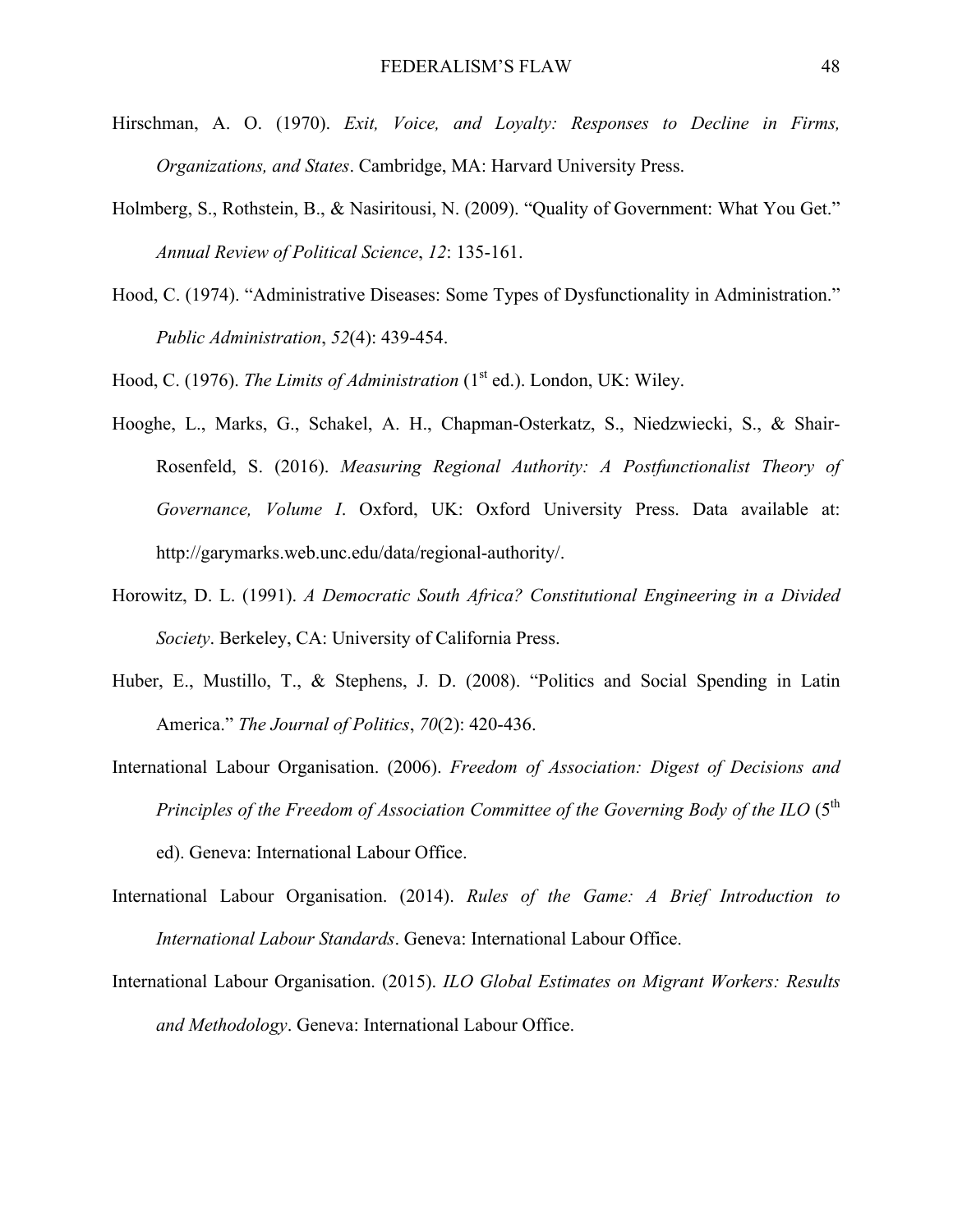- Iversen, T., & Soskice, D. (2006). "Electoral Institutions and the Politics of Coalitions: Why Some Democracies Redistribute More Than Others." *American Political Science Review*, *100*(2): 165-181.
- Kanetake, , M (2016). "The Interfaces Between the National and International Rule of Law: A Framework Paper." In *Machiko Kanetake & André Nollkaemper (Eds.), The Rule of Law at the National and International Levels: Contestations and Deference* (pp. 11-41). Oxford, UK: Hart Publishing.
- Kjellberg, A. (2011). "Trade Unions and Collective Agreements in a Changing World." In A. Thornquist & A. K. Engstrand (Eds.), *Precarious Employment in Perspective: Old and New Challenges to Working Conditions in Sweden* (pp.47-100). Brussels: Peter Lang.
- Koh, H. H. (1997). "Why do Nations Obey International Law?" *Yale Law Journal*, *106*(8): 2599- 2659.
- Koliba, C. J., Mills, R. M., & Zia, A. (2011). "Accountability in Governance Networks: An Assessment of Public, Private, and Nonprofit Emergency Management Practices Following Hurricane Katrina." *Public Administration Review*, *71*(2): 210-220.
- Kucera, D., & Sari, D. (2018). "New Labour Rights Indicators: Method and Trends for 2000- 2015." *International Labour Review* (accepted manuscript).
- Kyriacou, A. P., & Roca-Sagales, O. (2011). "Fiscal and Political Decentralization and Government Quality." *Environment and Planning: Government and Policy*, *29*(2): 204- 223.
- Levitsky, S., & Murillo, M. V. (2009). "Variation in Institutional Strength." *Annual Review of Political Science*, *12*(7): 115-133.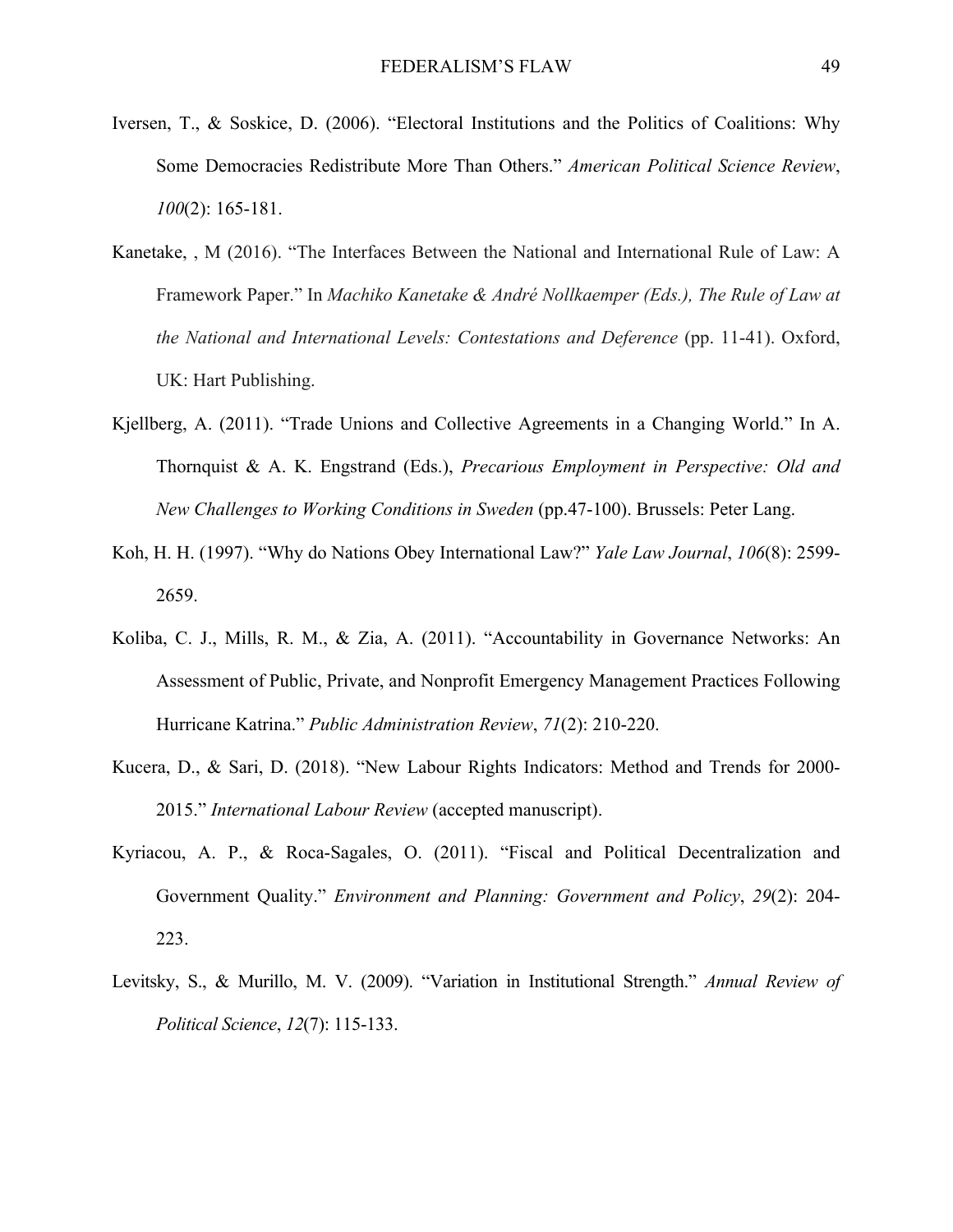- Loeper, A. (2011). "Coordination in Heterogeneous Federal Systems." *Journal of Public Economics*, *95*(7-8): 900-912.
- Mah, D. N., & Hills, P. R. (2014). "Policy Learning and Central-Local Relations: A Case Study of the Pricing Policies for Wind Energy in China from 1994-2009." *Environmental Policy and Governance*, *24*(3): 216-232.
- Malesky, E. J., Viet Nguyen, C., & Tran, A. (2014). "The Impact of Recentralization on Public Services: A Difference-in-Differences Analysis of the Abolition of Elected Councils in Vietnam." *American Political Science Review*, *108*(1): 144-168.
- Marks, G., Hooghe, L., & Schakel, A. H. (2008). "Patterns of Regional Authority." *Regional and Federal Studies*, *18*(2-3): 167-181.
- Maupain, F. "Revitalization Not Retreat: The Real Potential of the 1998 ILO Declaration for the Universal Protection of Workers' Rights." *The European Journal of International Law*, *16*(3): 439-465.
- Meyer, T., (2017). "Local Liability in International Economic Law." *North Carolina Law Review*, *95*(2): 261-338.
- Mi, G., Di, Y., & Schafer, D. W. (2015). "Goodness-of-Fit Tests and Model Diagnostics for Negative Binomial Regression of RNA Sequencing Data." *PLOS ONE*, *10*(3): 1-16.
- Michelson, E. (2013). "Women in the Legal Profession, 1970-2010: A Study of the Global Supply of Lawyers." *Indiana Journal of Global Legal Studies*, *20*(2): 2071-1137.
- Morantz, A. D. (2009). "Has Devolution Injured American Workers? State and Federal Enforcement of Construction Safety." *Journal of Law, Economics, and Organization*, *25*(1): 183–210.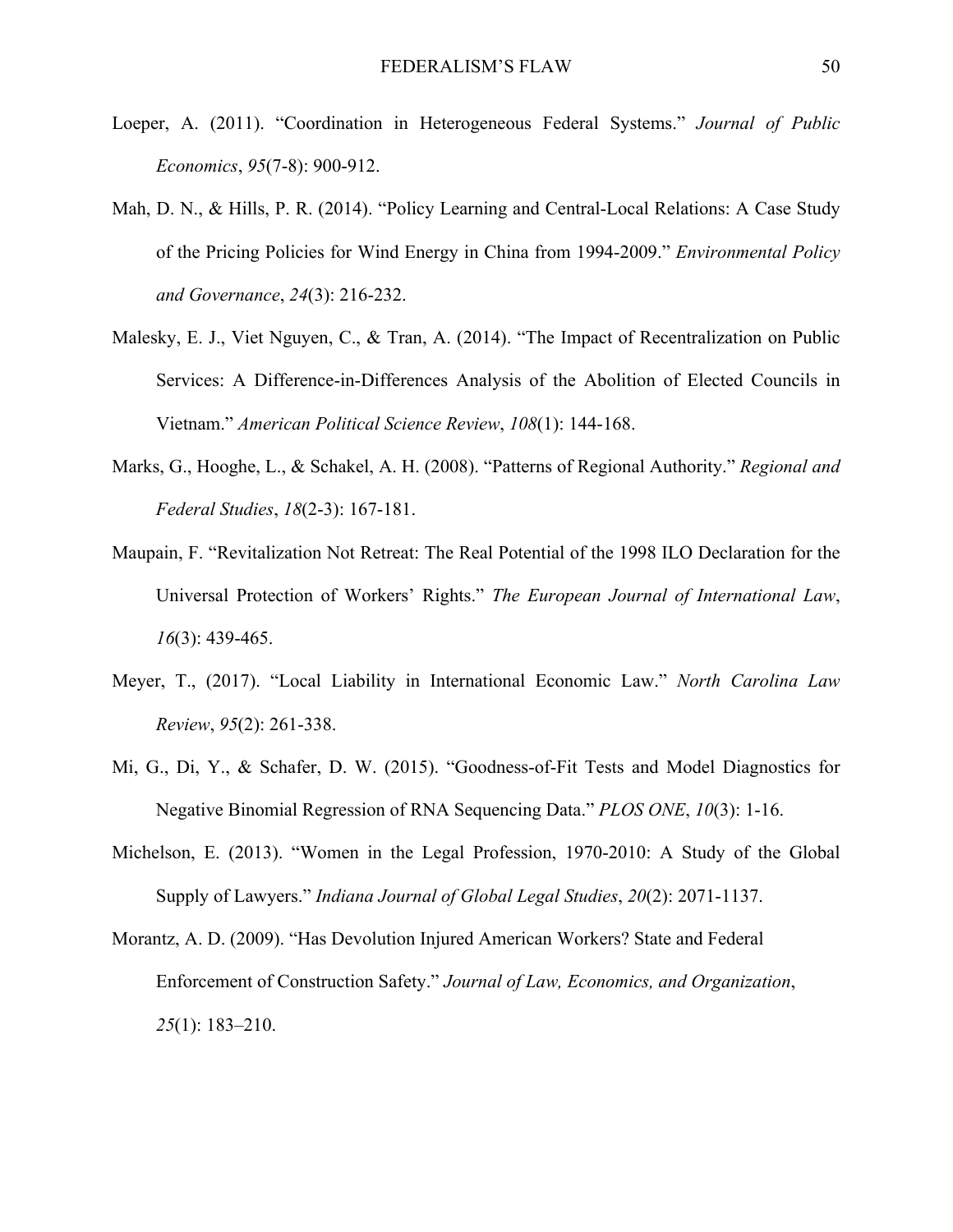- Mosley, L. (2005). "Globalisation and the State: Still Room to Move?" *New Political Economy*, *10*(3): 355-362.
- Mosley, L. (2010). *Labor Rights and Multinational Production*. New York, NY: Cambridge University Press.
- Mosley, L., & Uno, S. (2007). "Racing to the Bottom or Climbing to the Top? Economic Globalization and Collective Labor Rights." *Comparative Political Studies*, *40*(8): 923- 948.
- Myers, D. J., & Dietz, H. A. (2002). *Capital City Politics in Latin America: Democratization*  and *Empowerment* (1<sup>st</sup> ed.). London, UK: Lynne Rienner Publishers.
- Neumayer, E., & De Soysa, I. (2006). "Globalization and the Right to Free Association and Collective Bargaining: An Empirical Analysis." *World Development*, *34*(1): 31-49.

Oates, W. E. (1972). *Fiscal Federalism*. New York, NY: Harcourt Brace Jovanovich.

- OECD, & Visser, J. (2018). *ICTWSS: Database on Institutional Characteristics of Trade Unions, Wage Setting, State Intervention and Social Pacts in 51 countries between 1960 and 2014*. Available at: stats.oecd.org/.
- Peksen, D., & Blanton, R. G. (2017). "The Impact of ILO Conventions on Worker Rights: Are Empty Promises Worse than No Promises?" *The Review of International Organizations*, *12*(1): 75-94.
- Piore, M. J., & Schrank, A. (2008). "Toward Managed Flexibility: The Revival of Labour Inspection in the Latin World." *International Labour Review*, *147*(1): 1-23.
- Poe, S. C., Tate, N., Keith, L. C. (1999). "Repression of the Human Right to Personal Integrity Revisited: A Global Cross-National Study Covering the Years 1976-1993." *International Studies Quarterly*, *43*(2): 291-313.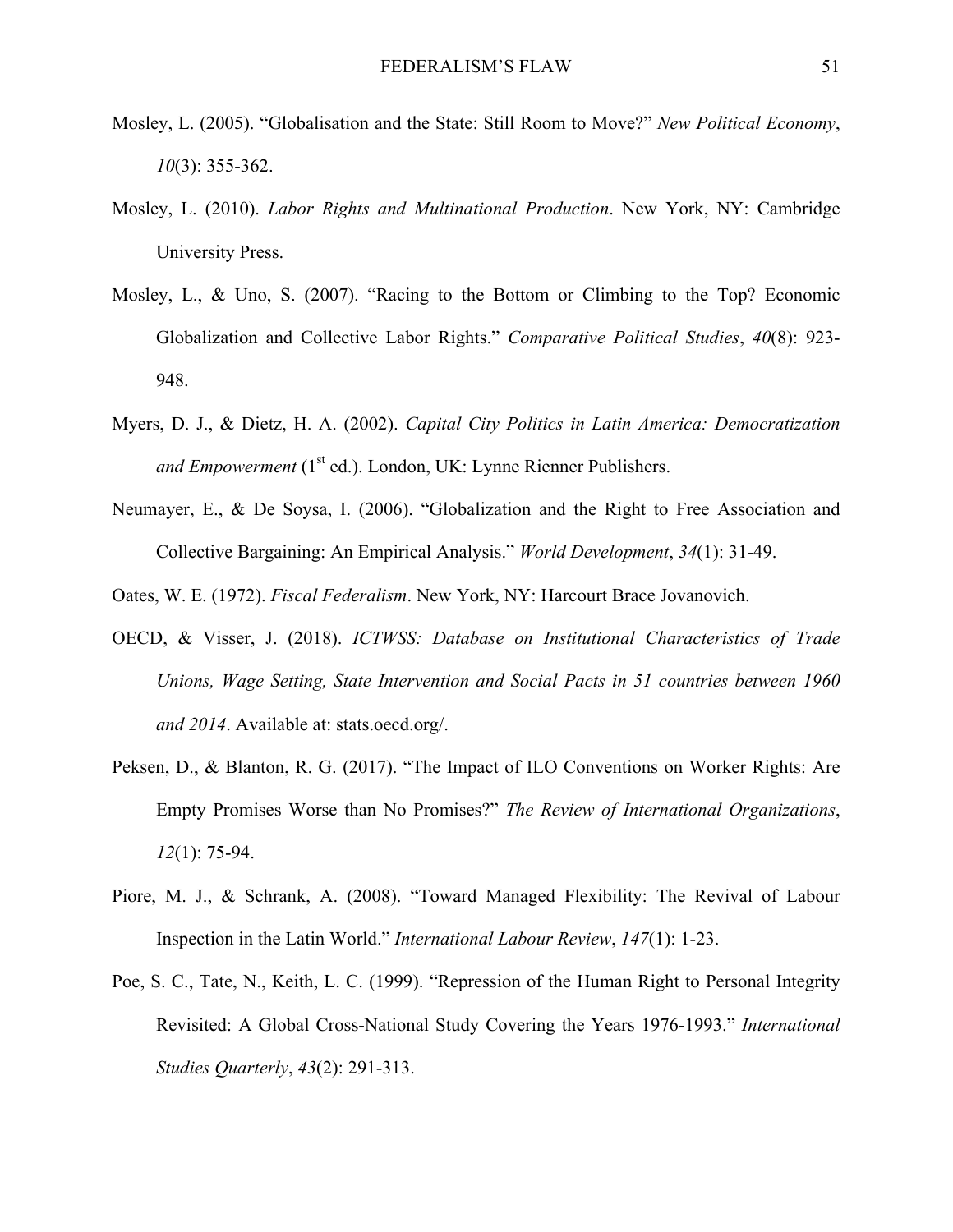- Poe, S. C., Vazquez, T., & Carey, S. (2001). "How Are These Pictures Different: Assessing the Biases in the U.S. State Department's Country Reports on Human Rights Practices." *Human Rights Quarterly*, *23*(3): 650-677.
- Richards, D. L., Gelleny, R. D., & Sacko, D. H. (2001). "Money with a Mean Streak? Foreign Economic Penetration and Government Respect for Human Rights in Developing Countries." *International Studies Quarterly*, *45*(2): 219-239.
- Rodden, J. A. (2006). *Hamilton's Paradox: The Promise and Peril of Fiscal Federalism*. Cambridge, UK: Cambridge University Press.
- Ronconi, L. (2010). "Enforcement and Compliance with Labor Regulations in Argentina." *ILR Review*, *63*(4): 719-736.
- Ronconi, L. (2012). "Globalization, Domestic Institutions, and Enforcement of Labor Law: Evidence from Latin America." *Industrial Relations*, *51*(1): 89-105.
- Rudra, N. (2002). "Globalization and the Decline of the Welfare State in Less-Developed Countries." *International Organization*, *56*(2): 411-445.
- Sausman, C., Oborn, E., & Barrett, M. (2016). "Policy Translation Through Localisation: Implementing National Policy in the UK." *Policy & Politics*, *44*(4): 563-589.
- Sibary, S. (1992). "Developing Subnational Relations: Legal Issues and Approaches." *The Social Science Journal*, *29*(4): 445-456.
- Sigman, H. (2014). "Decentralization and Environmental Quality: An International Analysis of Water Pollution Levels and Variation." *Land Economics*, *90*(1): 114-130.
- Simmons, B. (2009). *Mobilizing for Human Rights: International Law in Domestic Politics*. New York, NY: Cambridge University Press.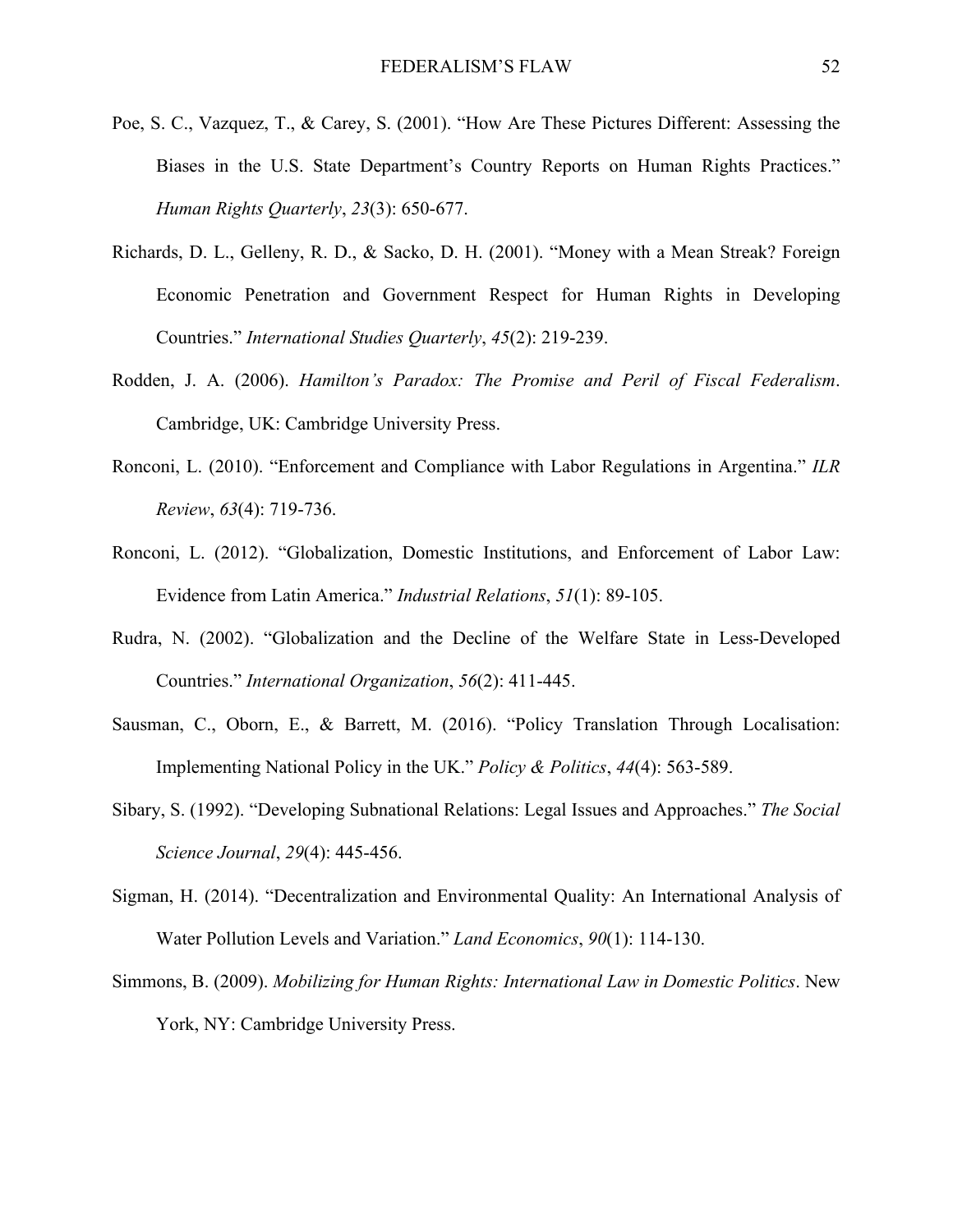- Sjoberg, E. (2016). "An Empirical Study of Federal Law versus Local Environmental Enforcement." *Journal of Environmental Economics and Management*, *76*(C): 14-31.
- Sloss, D. (2012). "Domestic Application of Treaties." In D. Hollis (Ed.), *The Oxford Guide to Treaties* (pp. 367-395). Oxford, UK: Oxford University Press.
- Spiro, P. J. (1997). "The States and International Human Rights Law." *Fordham Law Review*, *66*(2): 567-596.
- Stoyan, A. T., & Niedzwiecki, S. (2018). "Decentralization and Democratic Participation: The Effect of Subnational Self-Rule on Voting in Latin America and the Caribbean." *Electoral Studies*, *52*: 26-35.
- Tajgman, D., & Curtis, K. (2000). *Freedom of Association: A User's Guide*. Geneva: International Labour Office.
- Tiebout, C. M. (1956). "A Pure Theory of Local Expenditures." *Journal of Political Economy*, *64*(5): 416-424.
- Treisman, D. (2000). "The Causes of Corruption: A Cross-National Study." *Journal of Public Economics*, *76*(3): 399-457.
- Treisman, D. (2002). "Defining and Measuring Decentralization: A Global Perspective." *Unpublished manuscript*: 1-38.
- Treisman, D. (2008). *Decentralization Dataset*. Available at: http://www.sscnet.ucla.edu/polisci/faculty/treisman.
- Waterman, R. W., & Meier, K. J. (1998). "Principal-Agent Models: An Expansion?" *Journal of Public Administration Research and Theory*, *8*(2): 173-202.
- Wood, D. B., & Waterman, R. W. (1991). "The Dynamics of Political Control of the Bureaucracy." *The American Political Science Review*, *85*(3): 801-828.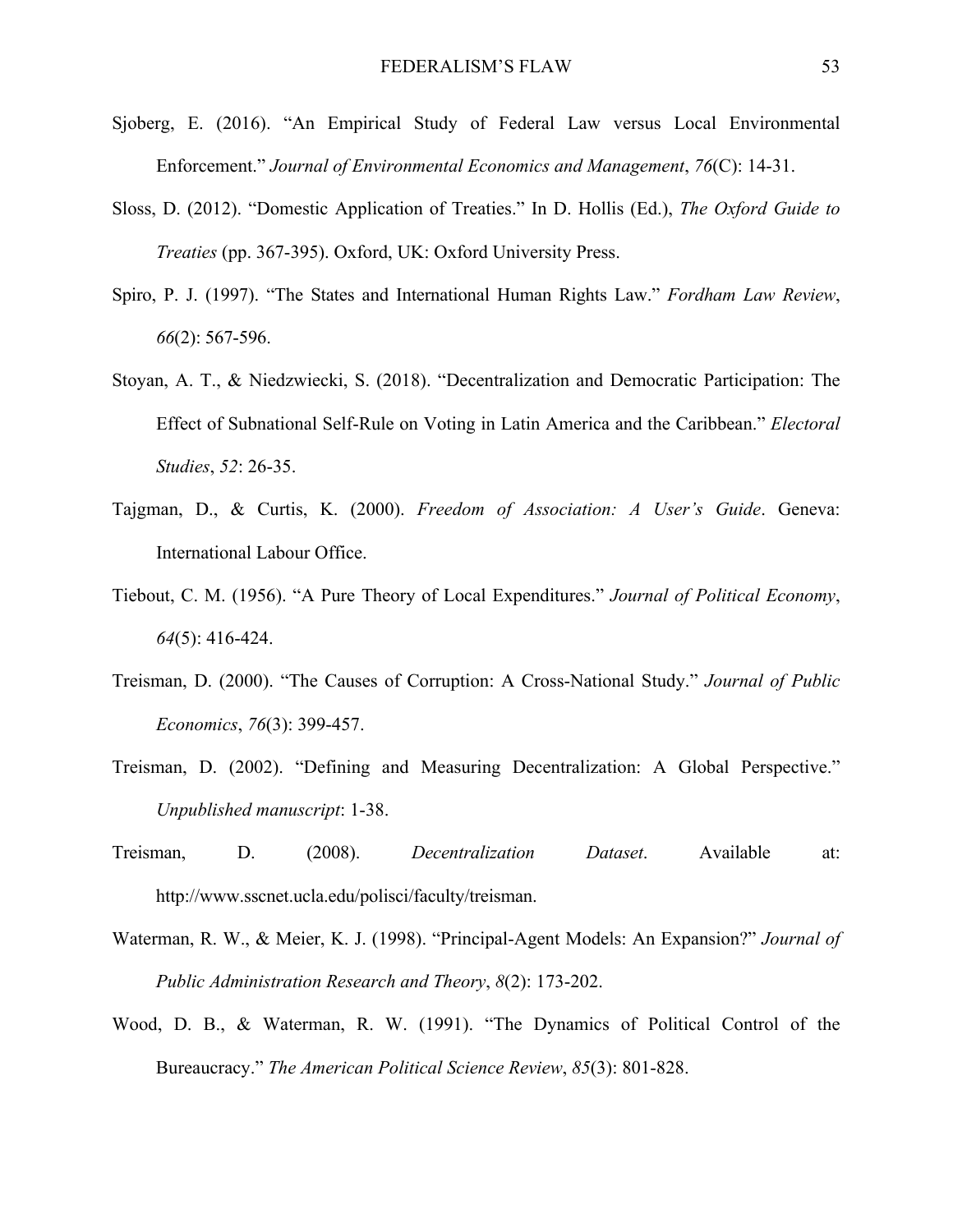World Bank. (2018). *Rule of Law*. Available at: http://info.worldbank.org/governance/wgi/pdf/rl.pdf.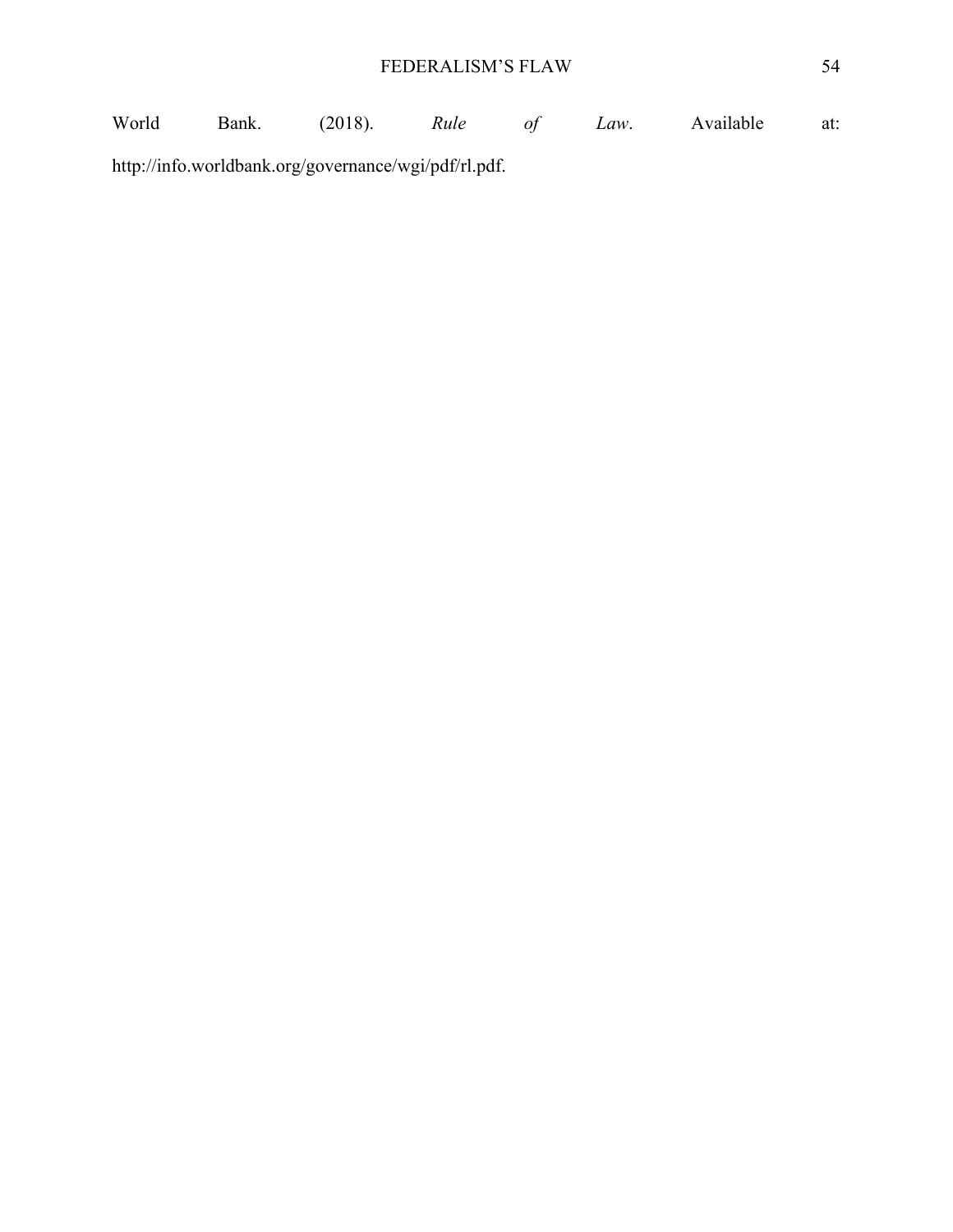# **Appendix A - Full Model Descriptive Statistics and Model Summary**

|                                   | Ν   | Minimum  | Maximum    | Mean       | Std. Deviation |
|-----------------------------------|-----|----------|------------|------------|----------------|
| FACB Violations (logged)          | 135 | .00      | 4.32       | 1.4045     | 1.04709        |
| <b>Political Decentralisation</b> | 135 | .00      | 1.00       | .2035      | .40442         |
| Democracy                         | 135 | $-10.00$ | 10.00      | 3.6744     | 6.00619        |
| Left Party                        | 135 | .00      | 58.00      | 17.3897    | 14.91565       |
| FACB Ratification (in years)      | 135 | .00      | 137.00     | 83.8971    | 39.80476       |
| Labour Inspectors                 | 94  | 6.00     | 25000.00   | 743.8298   | 2666.81858     |
| Employees (in thousands)          | 135 | 115.00   | 485287.00  | 12407.2941 | 44857.14726    |
| Lawyers                           | 135 | 220.00   | 1040000.00 | 35651.0441 | 105811.4798    |
| GDP (per capita)                  | 134 | 500.51   | 55564.15   | 10847.4424 | 10908.93797    |
| Union Density                     | 86  | .2       | 90.4       | 22.510     | 18.5120        |
| Trade (as a % of GDP)             | 134 | .41      | 247.80     | 75.8421    | 38.93486       |
|                                   |     |          |            |            |                |

# **Descriptive Statistics**

#### **Model Summary**

|       |                   |          |            |               |          |          | Change Statistics |     |               |
|-------|-------------------|----------|------------|---------------|----------|----------|-------------------|-----|---------------|
|       |                   |          | Adiusted R | Std. Error of | R Square |          |                   |     |               |
| Model |                   | R Square | Square     | the Estimate  | Change   | F Change | df1               | df2 | Sig. F Change |
|       | $419^a$           | 176      | 163        | .95769        | 176      | 14.091   |                   | 66  | .000          |
|       | .625 <sup>b</sup> | .391     | 284        | 88575         | .215     | 2.240    |                   | 57  | .032          |

a. Predictors: (Constant), Political Decentralisation

b. Predictors: (Constant), Political Decentralisation, FACB Ratification (in years), Left Party, Trade (as a % of GDP), GDP (per capita), Labour Inspectors, Union Density, Lawyers, Democracy, Employees (in thousands)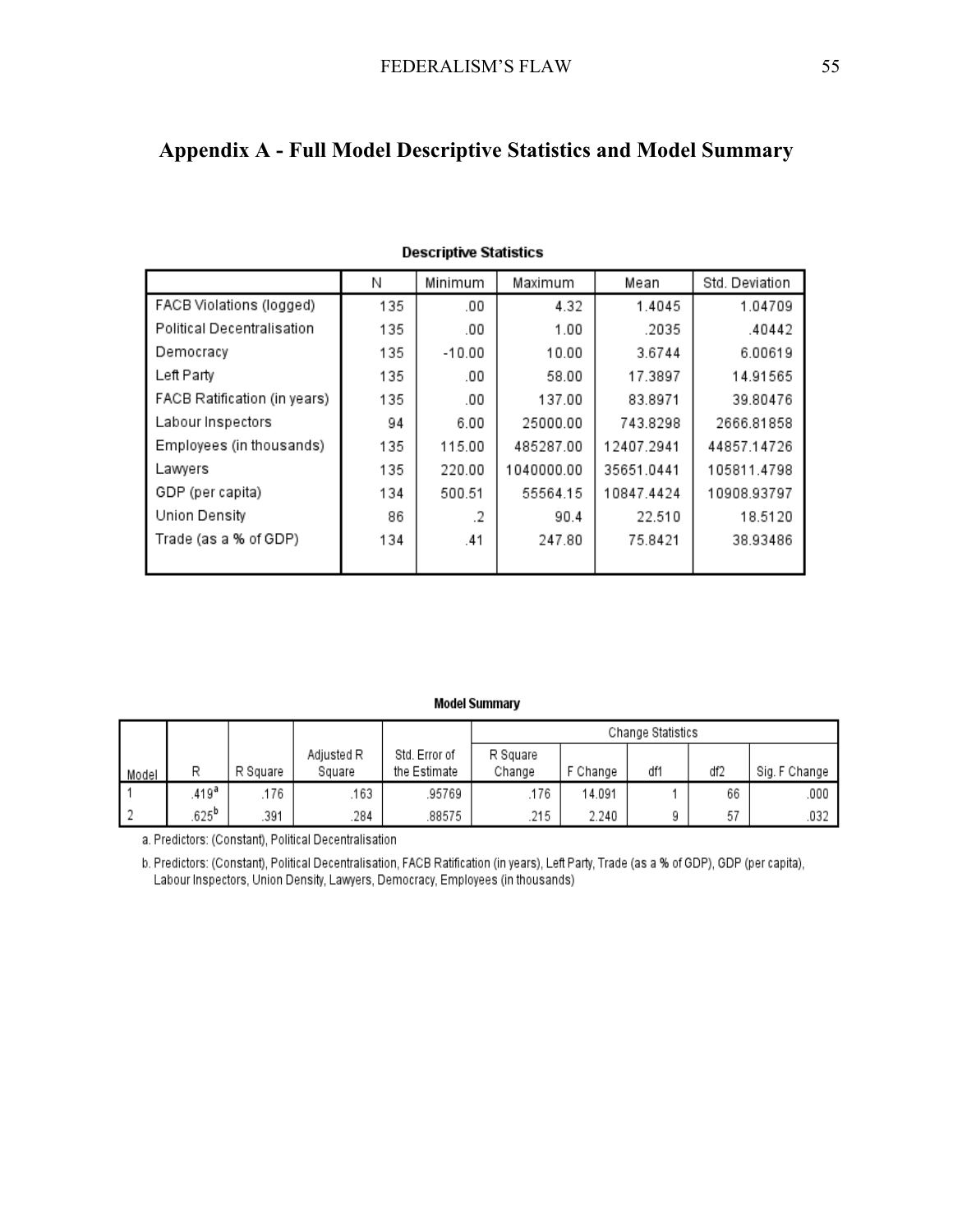|                              | Ν  | Minimum | Maximum    | Mean       | Std. Deviation |
|------------------------------|----|---------|------------|------------|----------------|
| FACB Violations (logged)     | 71 | .00     | 4.32       | 1.6644     | 1.17841        |
| Regional Authority           | 71 | .00     | 7.00       | 3.3234     | 2.66175        |
| Democracy                    | 71 | $-7.00$ | 10.00      | 7.8286     | 2.90540        |
| Left Party                   | 71 | .00     | 54.00      | 20.5352    | 13.26309       |
| FACB Ratification (in years) | 71 | .00     | 137.00     | 94.6197    | 37.18462       |
| Labour Inspectors            | 71 | 6.00    | 5581.00    | 620.1311   | 992.37838      |
| Employees (in thousands)     | 71 | 115.00  | 140462.00  | 11657.4930 | 21752.48138    |
| Lawyers                      | 71 | 466.00  | 1040000.00 | 49902.3521 | 133980.7687    |
| GDP (per capita)             | 71 | 1400.63 | 55564.15   | 16380.1322 | 10958.98513    |
| Union Density                | 71 | .20     | 90.40      | 23.0413    | 19.55713       |
| Trade (as a % of GDP)        | 71 | 21.99   | 247.80     | 80.4915    | 44.03812       |
|                              |    |         |            |            |                |

# **Appendix B - Limited Model Descriptive Statistics and Model Summary**

**Descriptive Statistics** 

#### **Model Summary**

|       |                   |          |                   | Std. Error of the |                 |        | Change Statistics |              |               |
|-------|-------------------|----------|-------------------|-------------------|-----------------|--------|-------------------|--------------|---------------|
| Model |                   | R Square | Adjusted R Square | Estimate          | R Square Change | Change | df1               | 1,679<br>uız | Sig<br>Change |
|       | .236ª             | .056     | .038              | .15552            | .056            | 3.240  |                   | 55<br>JJ     | .077          |
| C.    | .591 <sup>b</sup> | .349     | .207              | .04929            | .293            | 2.300  |                   | 46           | .032          |

a. Predictors: (Constant), Regional Authority

b. Predictors: (Constant), Regional Authority, FACB Ratification (in years), Democracy, Left Party, Trade (as a % of GDP), Union Density, Lawyers, Labour Inspectors, GDP (per capita), Employees (in thousands)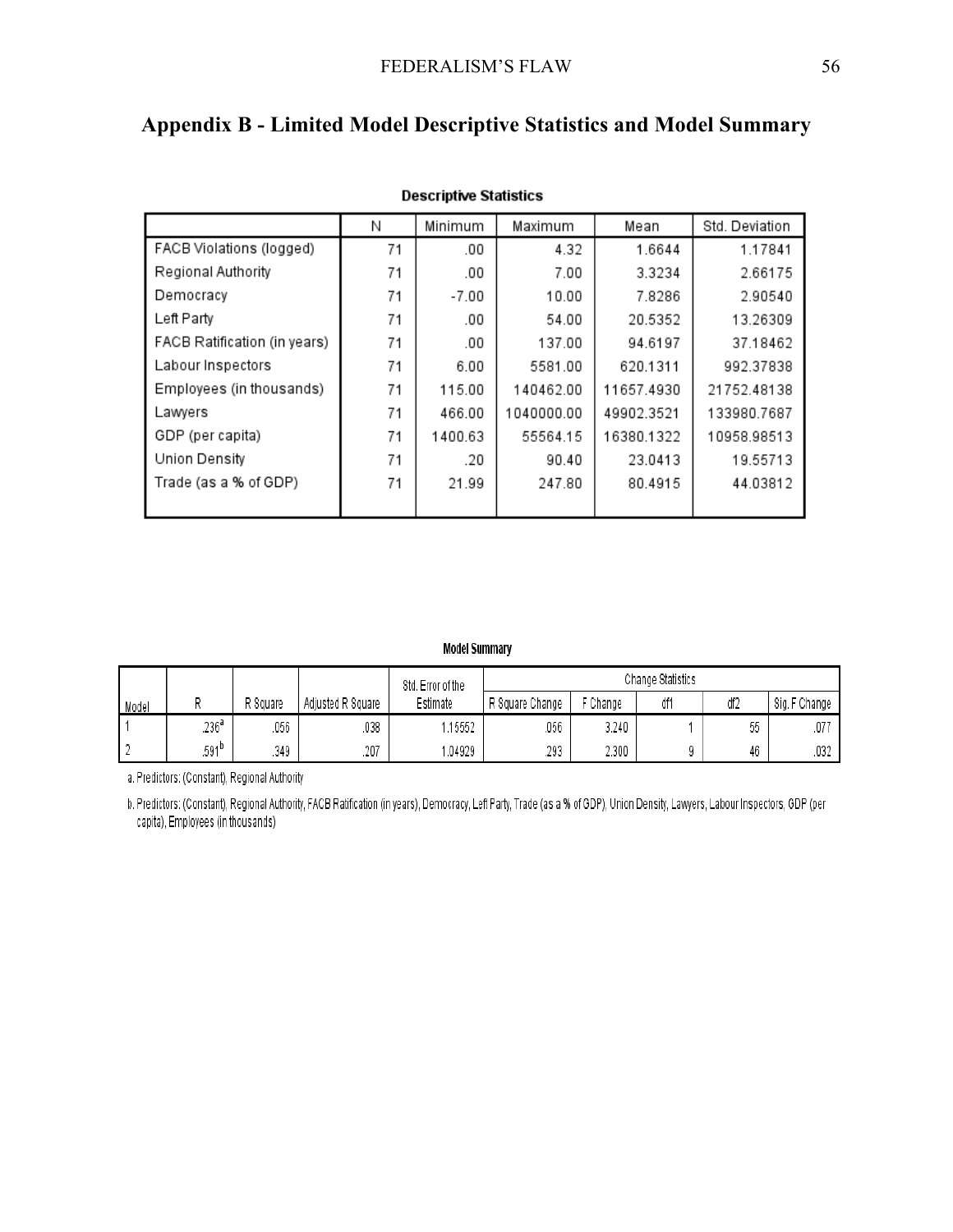| www.caa vr.ru                        |            |    |          |
|--------------------------------------|------------|----|----------|
|                                      | Value      | df | Value/df |
| Deviance                             | 57.745     | 44 | 1.312    |
| <b>Scaled Deviance</b>               | 57.745     | 44 |          |
| Pearson Chi-Square                   | 35.994     | 44 | .818     |
| Scaled Pearson Chi-Square            | 35.994     | 44 |          |
| Log Likelihood <sup>b</sup>          | $-158.708$ |    |          |
| Akaike's Information Criterion (AIC) | 339.416    |    |          |
| Finite Sample Corrected AIC (AICC)   | 345.555    |    |          |
| Bayesian Information Criterion (BIC) | 361.497    |    |          |
| Consistent AIC (CAIC)                | 372.497    |    |          |

# **Appendix C - Negative Binomial Model Goodness-of-Fit**

# Goodness of Fit<sup>a</sup>

Dependent Variable: Substantiated Complaints

Model: (Intercept), Decentralisation, Democracy, LeftParty,

RatificationYears, LabourInspectors, Employees, Lawyers, GDPCapita, UnionDensity, Trade<sup>a</sup>



Predicted Value of Mean of Response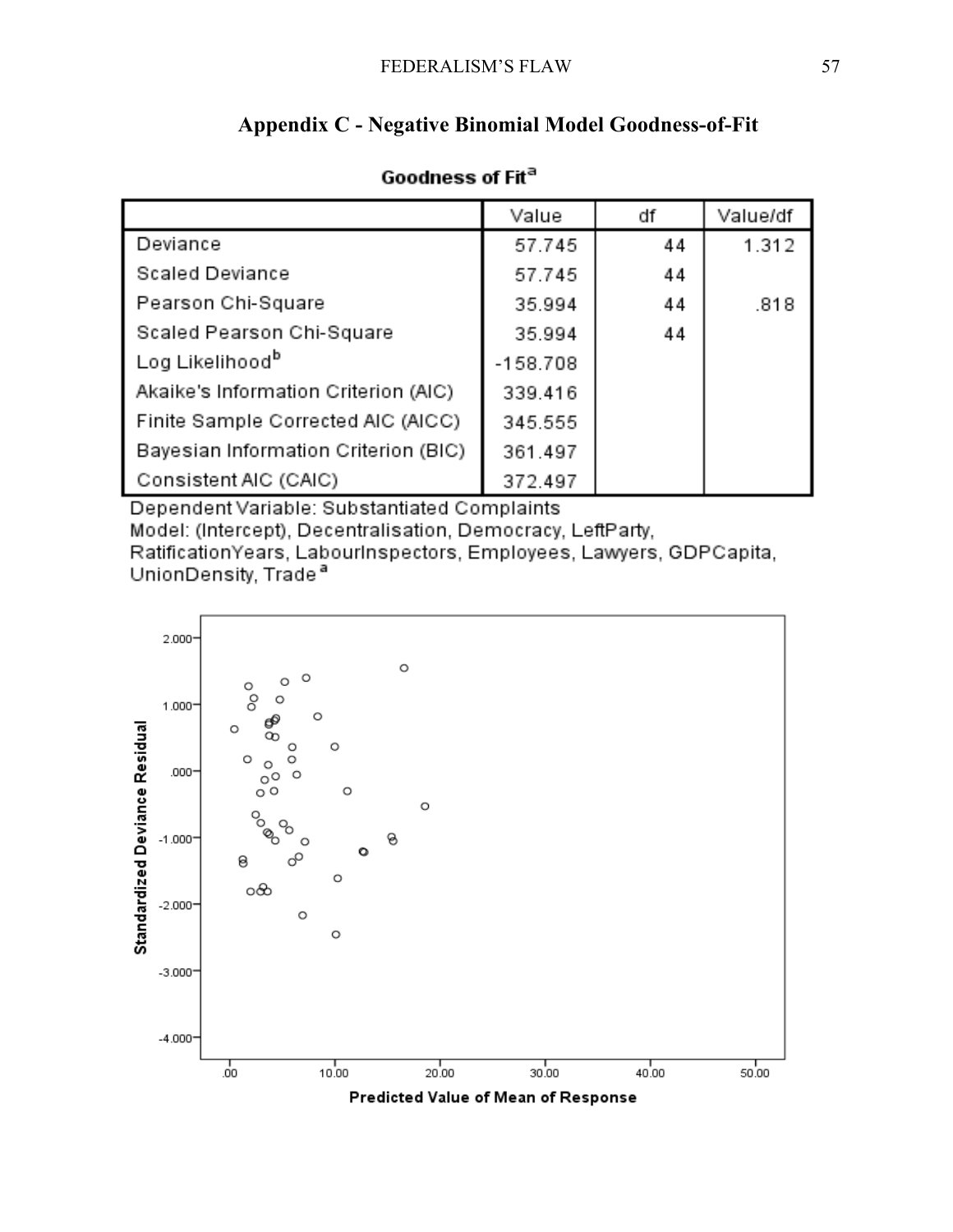| Variable                          | <b>Description</b>         | <b>Source</b>                             |
|-----------------------------------|----------------------------|-------------------------------------------|
| <b>FACB Violations</b>            | Violations in law or in    | ILO NORMLEX – CFA Reports                 |
|                                   | practice of either ILO     |                                           |
|                                   | Convention No.87           |                                           |
|                                   | Freedom of Association     |                                           |
|                                   | and Convention No.98       |                                           |
|                                   | Collective Bargaining      |                                           |
| <b>FACB</b> Violations (logged)   | Natural logarithm          | ILO NORMLEX – CFA Reports                 |
|                                   | $(FACB Violations + 1)$    |                                           |
| <b>Political Decentralisation</b> | A country is politically   | Treisman (2008) Decentralization          |
|                                   | decentralised if its       | Dataset                                   |
|                                   | constitution endows sub-   |                                           |
|                                   | national legislatures with |                                           |
|                                   | either "residual           |                                           |
|                                   | authority" or              |                                           |
|                                   | "autonomy" to decide on    |                                           |
|                                   | specific policy areas      |                                           |
| <b>Regional Authority</b>         | 7-point scale capturing    | Hooghe et al. (2016). Measuring           |
|                                   | the extent to which a      | Regional Authority: A                     |
|                                   | regional government is     | Postfunctionalist Theory of               |
|                                   | autonomous rather than     | Governance, Volume I. Oxford:             |
|                                   | deconcentrated (4-point)   | <b>Oxford University Press</b>            |
|                                   | and the range of policies  |                                           |
|                                   | for which a regional       |                                           |
|                                   | government is              |                                           |
|                                   | responsible (3-point)      |                                           |
| GDP (per capita)                  | GDP per capita based on    | The World Bank Data Bank -                |
|                                   | purchasing power parity    | GDP per capita, PPP (current              |
|                                   | (PPP). PPP GDP is gross    | international \$)                         |
|                                   | domestic product           |                                           |
|                                   | converted to               |                                           |
|                                   | international dollars      |                                           |
|                                   | using purchasing power     |                                           |
|                                   | parity rates. An           |                                           |
|                                   | international dollar has   |                                           |
|                                   | the same purchasing        |                                           |
|                                   | power over GDP as the      |                                           |
|                                   | U.S. dollar has in the     |                                           |
|                                   | <b>United States</b>       |                                           |
| <b>Union Density</b>              | The percentage of a        | $\textit{ILOSTAT}$ – Industrial Relations |
|                                   | country's total number     |                                           |
|                                   | of employees that are      |                                           |
|                                   | union members              |                                           |
| FACB Ratification (in years)      | The sum of time that a     | ILO NORMLEX - Ratifications by            |
|                                   |                            |                                           |

# **Appendix D – Variable Sources**